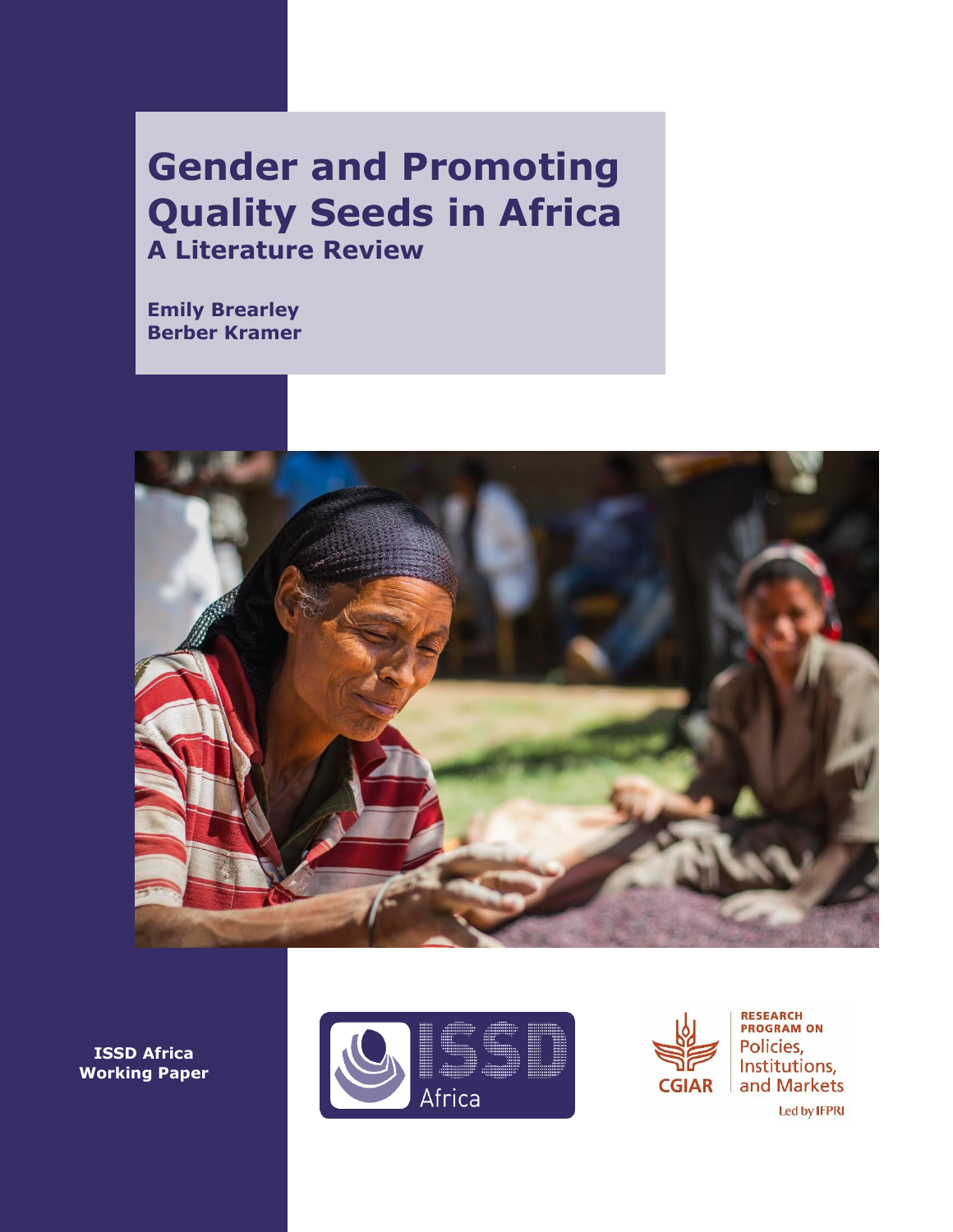**ISSD Africa Working Paper**

## **Citation**

Brearley, E. and Kramer, B. (2020). Gender and promoting quality seeds in Africa: A literature review. ISSD Africa Working Paper. [doi upcoming]

Find this paper on the ISSD Africa website

<https://issdafrica.org/2020/12/08/literature-review-gender-and-promoting-quality-seeds-in-africa/>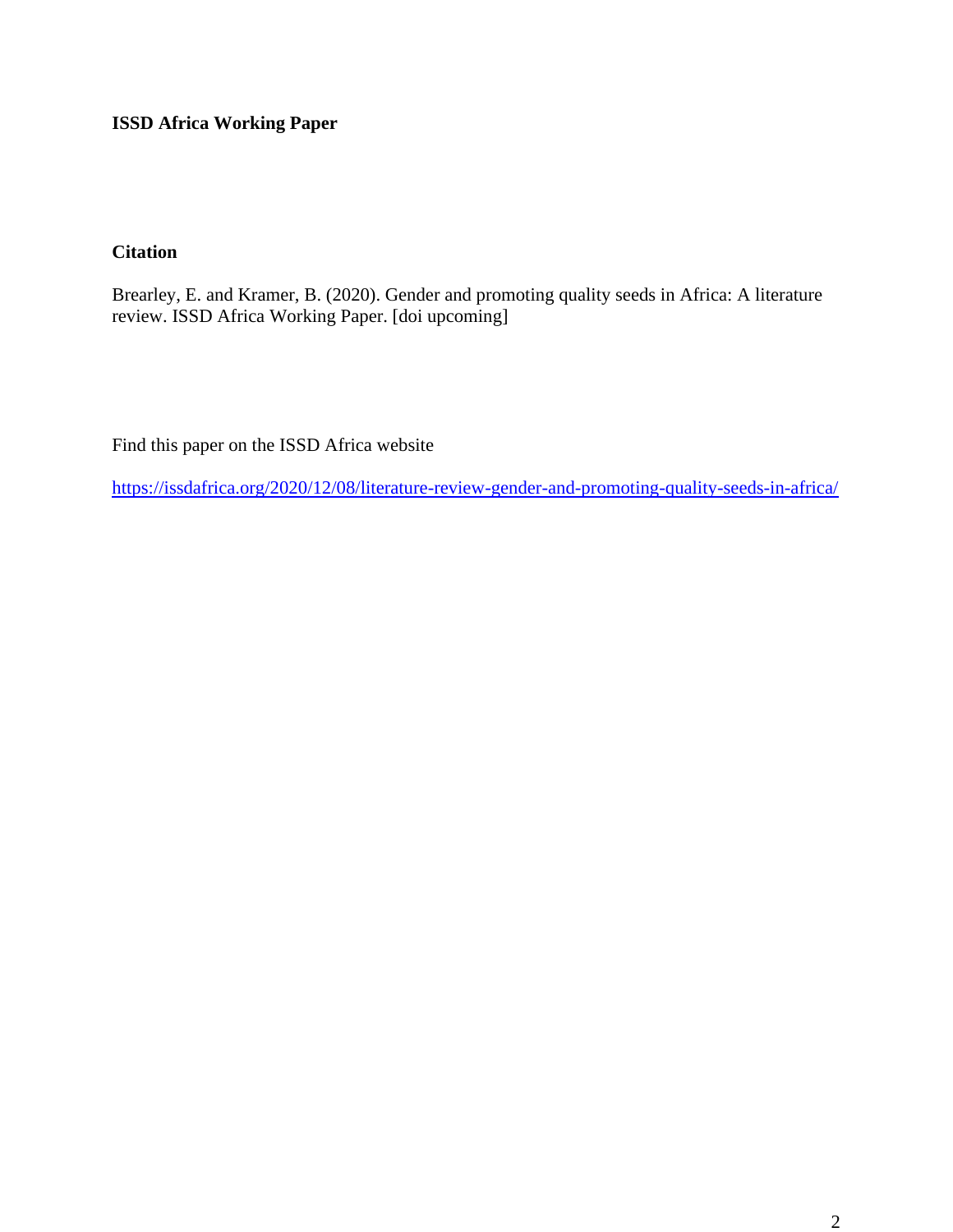#### **Gender and Promoting Quality Seeds in Africa: A Literature Review**

Emily Brearley\* and Berber Kramer†

October 2020

#### *Abstract*

Advances in plant breeding and biotechnology have the potential to transform agriculture in Africa, but sustainable and inclusive distribution and marketing of quality seeds remains a significant challenge. We review the peer-reviewed literature on alternative approaches for promoting improved varieties and quality seeds in Africa, focusing on how adoption and use can be enhanced for women and men alike. The analysis explores a range of innovations that have been developed in recent years with the aim to boost the availability and quality, access to and, control and use of seeds. The literature review highlights pockets of innovative models on both the public and private sector side. However, many of these approaches are not tested with a gender lens. In fact, many innovations risk increasing productivity for a small segment of the farming population, thereby potentially further widening the large gender gaps in empowerment in agriculture. Given the current understanding of intrahousehold gender dynamics and contextual crop-specific constraints across the value chain, there is an urgent need to start testing, measuring and documenting both the sustainability and inclusiveness of alternative innovations to promote the use of high-quality seeds.

**Keywords:** Gender, Seed systems, Seed delivery, Literature review, Africa

<sup>\*</sup> World Bank, Inter-American Development Bank (IDB). † International Food Policy Research Institute (IFPRI), 1201 Eye Street, NW, Washington, DC, USA, **b.kramer@cgiar.org**. This work was undertaken as part of the Integrated Seed Sector Development program for Africa (ISSD Africa) and the CGIAR Research Program on Policies, Institutions, and Markets (PIM), led by the International Food Policy Research Institute (IFPRI). Funding support for this study was provided by ISSD Africa and the NWO-WOTRO funded Netherlands-CGIAR Research Program for Seed Systems Development. Without implicating them in our shortcomings, we are grateful for helpful comments and suggestions from the ISSD Africa community of practice, particularly from Joe de Vries, Silvia Sarapura, Boudy van Schagen and Marja Thijssen. This paper has not gone through IFPRI's standard peer review procedure. The opinions expressed here belong to the authors, and do not necessarily reflect those of ISSD Africa, NWO-WOTRO, PIM, IFPRI, or CGIAR.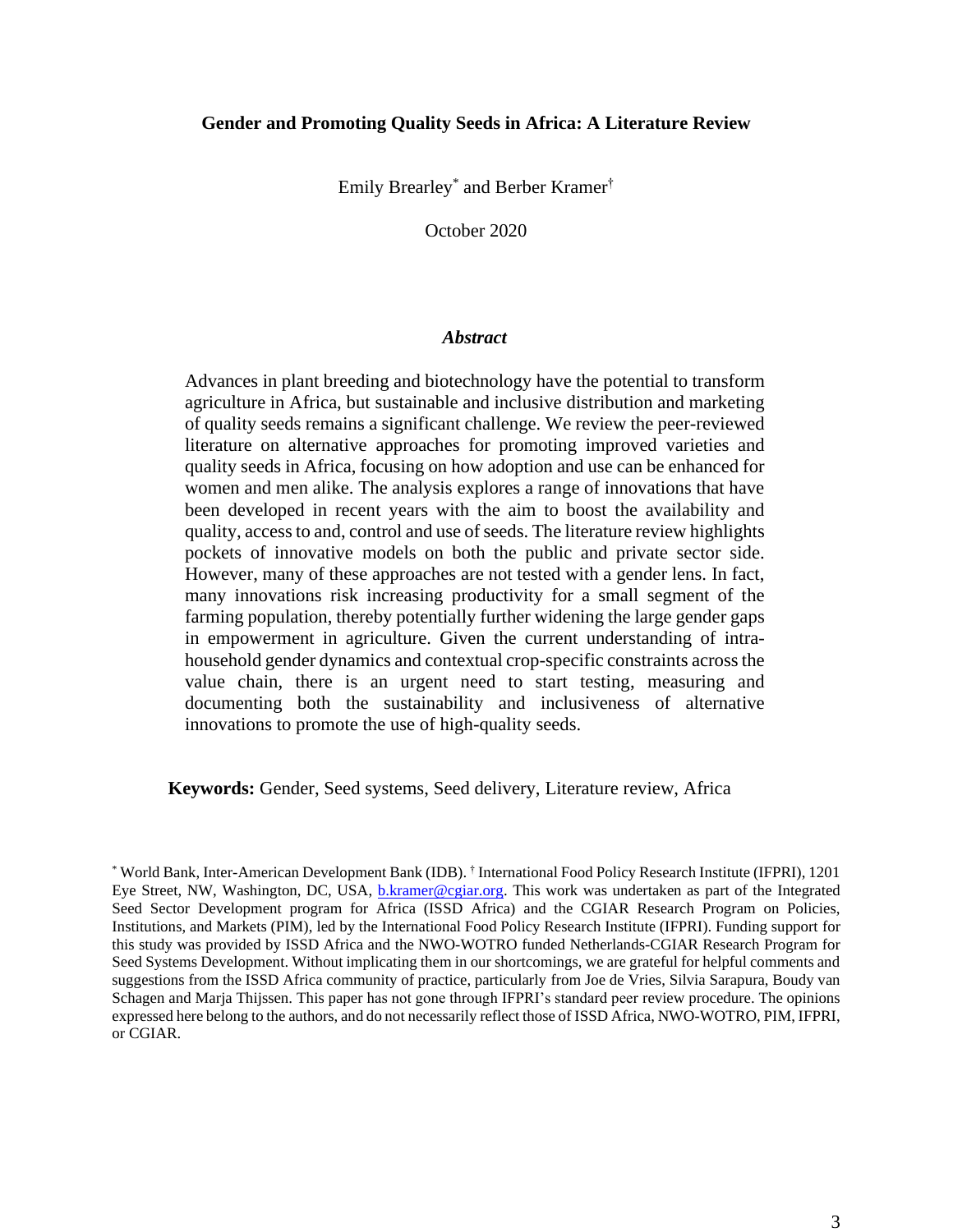## Contents

| 3.1 |  |
|-----|--|
|     |  |
|     |  |
|     |  |
| 3.2 |  |
|     |  |
|     |  |
|     |  |
|     |  |
|     |  |
| 3.3 |  |
|     |  |
|     |  |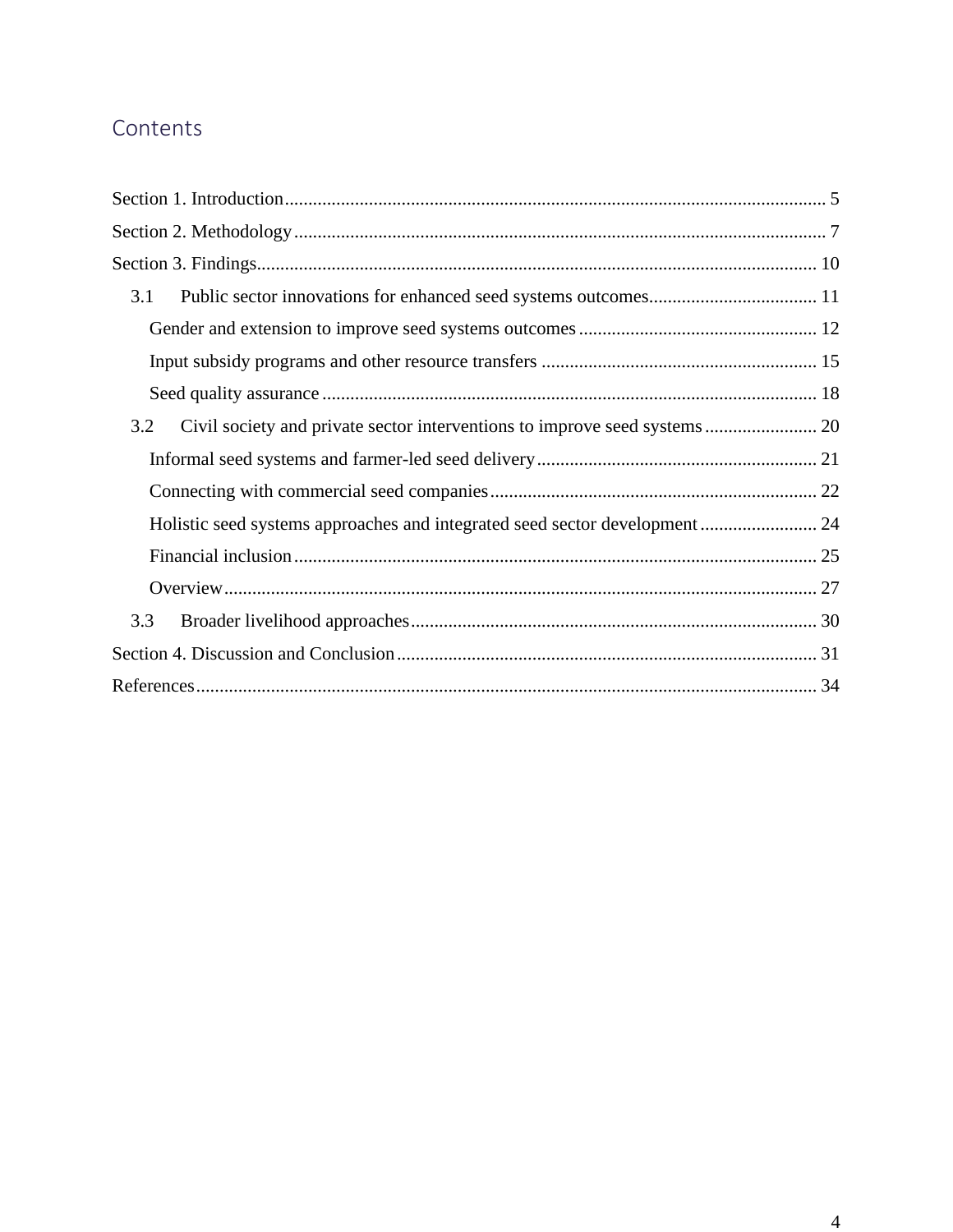## <span id="page-4-0"></span>Section 1. Introduction

Advances in plant breeding and biotechnology have had unprecedented impacts on crop productivity and well-being in Asia and Latin America; with the potential to adapt these approaches to accelerate gains in food security and reduce poverty in Sub-Saharan Africa (Arouna *et al.*, 2017; Evensen and Gollin, 2003; Maredia *et al.*, 2000). Improving African farmers' access to improved varieties has become even more important in the face of climate change, with current varieties and germplasm—evolved through centuries of breeding and seed selection—not yet adequately adapted to rising temperatures and more frequently occurring weather extremes (Lobell *et al.*, 2009). To enhance agricultural productivity and resilience from external stressors (such as drought, floods, pests and disease), the international agricultural development community has embraced the development of new varieties, along with the conservation, exchange and use of existing diversity in genetic materials, as some of its central priorities.

While great strides are being made on the variety development side, the marketing and distribution of those varieties remains a significant challenge. Many varieties that can enhance productivity or reduce exposure to external stressors are not adopted at scale by smallholder farmers (Eriksson *et al.*, 2018). Varieties stay on the shelve at research stations because they do not meet farmers' needs, because farmers lack information, or because the seeds of these varieties are not being produced (ISSD Africa, 2017). Further, in many countries, distribution channels for high-quality seeds comes with implicit blind spots and gender biases. Formal seed systems are often too narrow and not pro-poor, focusing on the needs of richer farmers to the detriment of the most in need (Dawson, 2016). Common approaches to increase the use of improved varieties, including government extension and formal seed retail channels, are often biased towards large farming operations, without considering ways in which enhanced seed technologies can reach, benefit and empower the diversity of women and men involved in smallholder farming. Meanwhile, farmerpreferred local varieties are often neglected in seed systems interventions.

In this paper, we review the literature on different innovations and models for promoting the use of high-quality seeds—including both improved seeds and farmer-preferred local varieties—in Sub-Saharan Africa. Although across Africa, women account for a large share of the agricultural labor force, their crop productivity is lower than men's, and reasons for this are rooted in different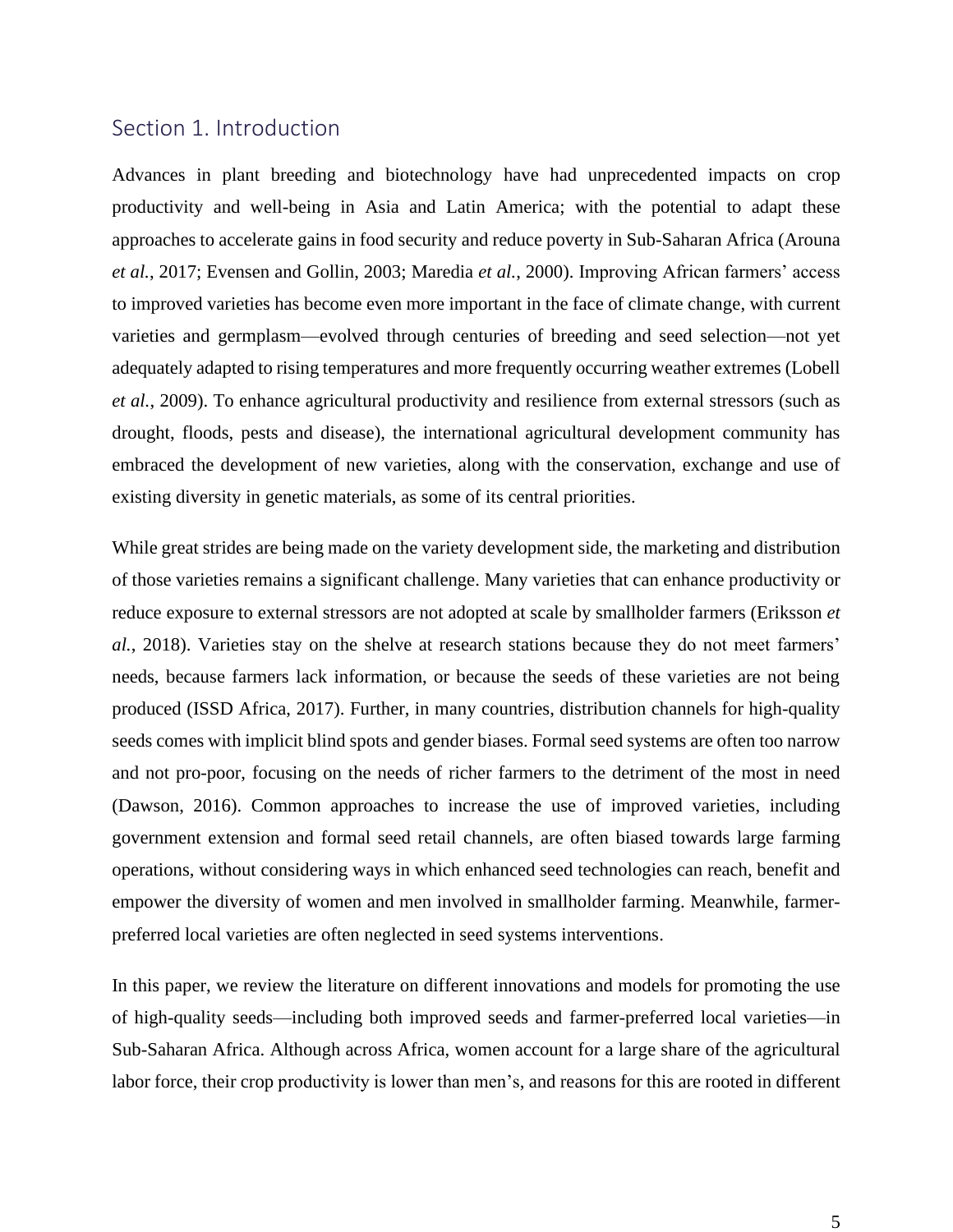dimensions of empowerment (Quisumbing *et al.*, 2019). Women tend to have less secure land tenure and access to inputs and other assets, and there is a large gender gap in access and use of financial services and technologies such as mobile phones. Social norms still dictate that men should control cash crops, which are the focus of agricultural policies, whereas the promotion of "women's crops" and nutrition are seen as secondary objectives—although studies outlined below show that gender roles in practice are more blurred than in theory. Persistent gender gaps are also observed in political governance and representation, agricultural research and innovation systems, and in other positions of influence in many African countries.

Innovations in seed systems should benefit from the well-trod path outlined by Esther Boserup in the 1970s, and thus at the least not undermine women's empowerment; ideally supporting interventions that actively address gender gaps. This could be achieved for example, by: enhancing the quality and traits of improved varieties so that they meet the needs and preferences of both women and men; by reducing gender gaps in access to information on how to use these improved varieties; by improving women's control over seeds and associated benefits, such as the income from selling seeds or crops produced using those seeds; and by establishing female-led business models to create new business opportunities for the production and distribution of quality seeds of improved and farmer-preferred varieties; all which could influence gender dynamics and reduce empowerment gaps at the intra-household level. To change social norms and bridge gender gaps, investments of time and resources will however be needed to engage with community leaders and policymakers (Quisumbing *et al.*, 2019).

The goal of this review is therefore to gauge the extent to which a gender lens has been applied in seed delivery programs; by summarizing the available literature on different innovations and models for promoting the use of high-quality seed for both improved and farmer-preferred varieties in Sub-Saharan Africa. Our definition of the term "innovation" is inclusive. It encompasses all interventions that seek to improve on what was there before, overcoming any of the many and complex ways in which the public or private sectors may have failed to address farmers' needs, especially those of smallholders—both male and female—located in remote areas with limited purchasing power. In studying these innovations, we aim to address two research questions: (i) which innovations are *sustainable*, in that gains outweigh costs from the perspective of seed businesses, resulting in cost-effective business models ('increasing the size of the pie'); and (ii) to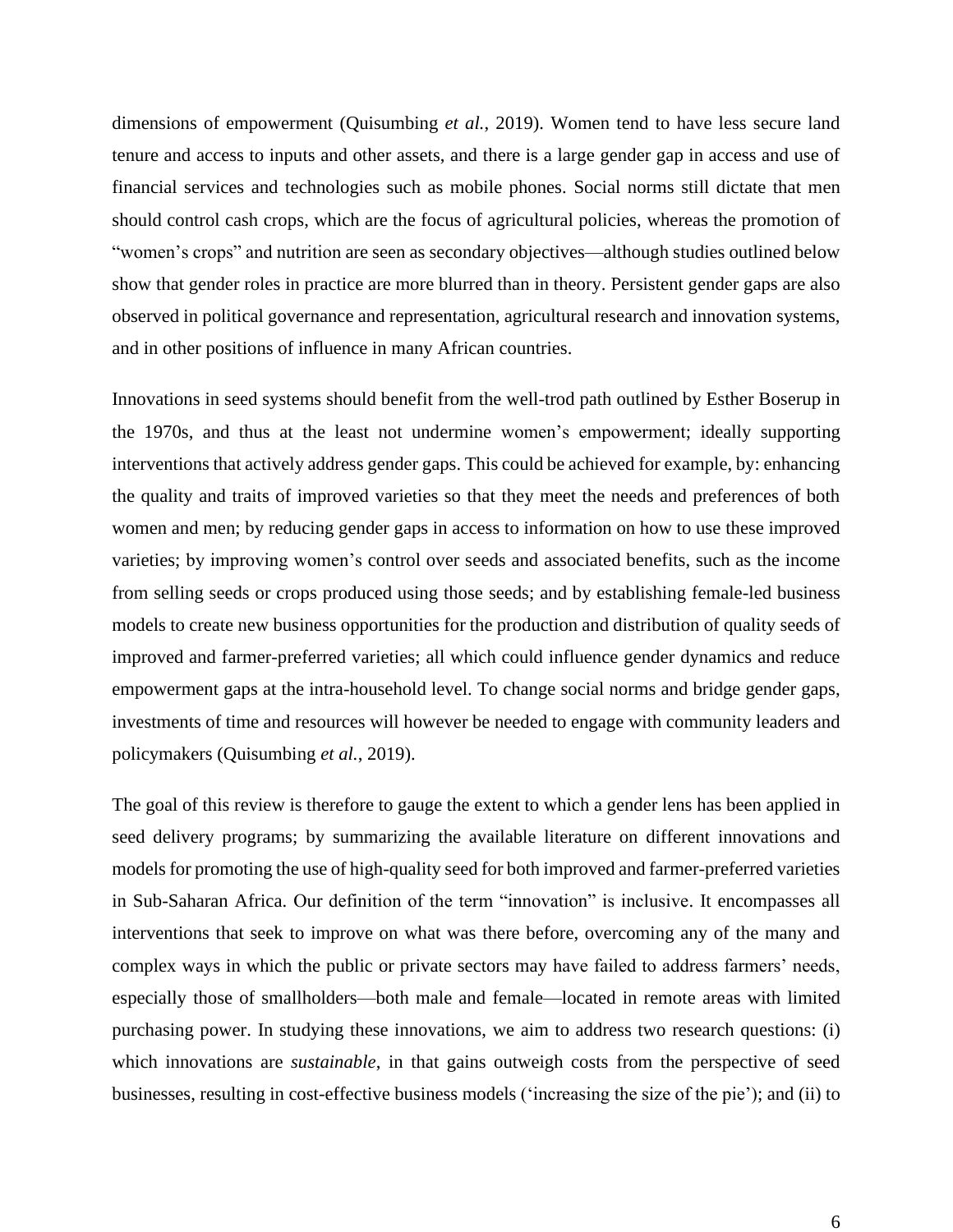what extent these innovations are *inclusive,* in that they empower female farmers and address gender inequality in seed systems ('dividing the pie more equally').

This literature review was designed to capture those interventions that aim to do things differently in promoting the use of high-quality seeds that meet the needs and preferences of both women and men in Africa. This review analyzes whether innovations in seed systems have indeed improved the sustainability and inclusivity of seed delivery. Is the current focus of innovative business models to enhance the use of high-quality seeds and thereby boost agricultural productivity sufficient to achieve gender equality? Or is a broader approach, including efforts to shift gender norms, needed in order to create a more enabling environment for women to participate in agricultural value chains and benefit from innovations in seed systems as much as men?

The following sections outline the methodological framework; present findings from the literature review; and, finally, discuss areas for further innovation and experimentation. Through the literature review, we found pockets of innovative models for seed delivery on both the public and private sector side. However, we also established that much of the peer-reviewed literate on these approaches does not adopt a gender lens. Promising approaches that considered gender in the design or analyses remain in the experimental stage. This is problematic since innovations not designed with a deeper understanding of intra-household dynamics could risk increasing crop productivity without empowering women—and in some instances, make women farmers worse off. Given our existing knowledge of the extreme importance of intra-household gender dynamics, contextual crop-specific constraints across the value chain, and innovative technologies and approaches with proven track records, there is an urgent need to rethink seed delivery and test which innovative business models can make seed systems work for all farmers.

## <span id="page-6-0"></span>Section 2. Methodology

We systematized the literature review of seeds delivery systems through a two-step analytical framework to: i) gauge the type of innovationsin seed delivery that have been developed and tested in recent years, particularly in terms of how they helped improve agricultural productivity, profitability and incomes (i.e., to what extent these innovations have increased the size of the pie); and ii) determine whether, and the extent to which, the innovation had an impact on female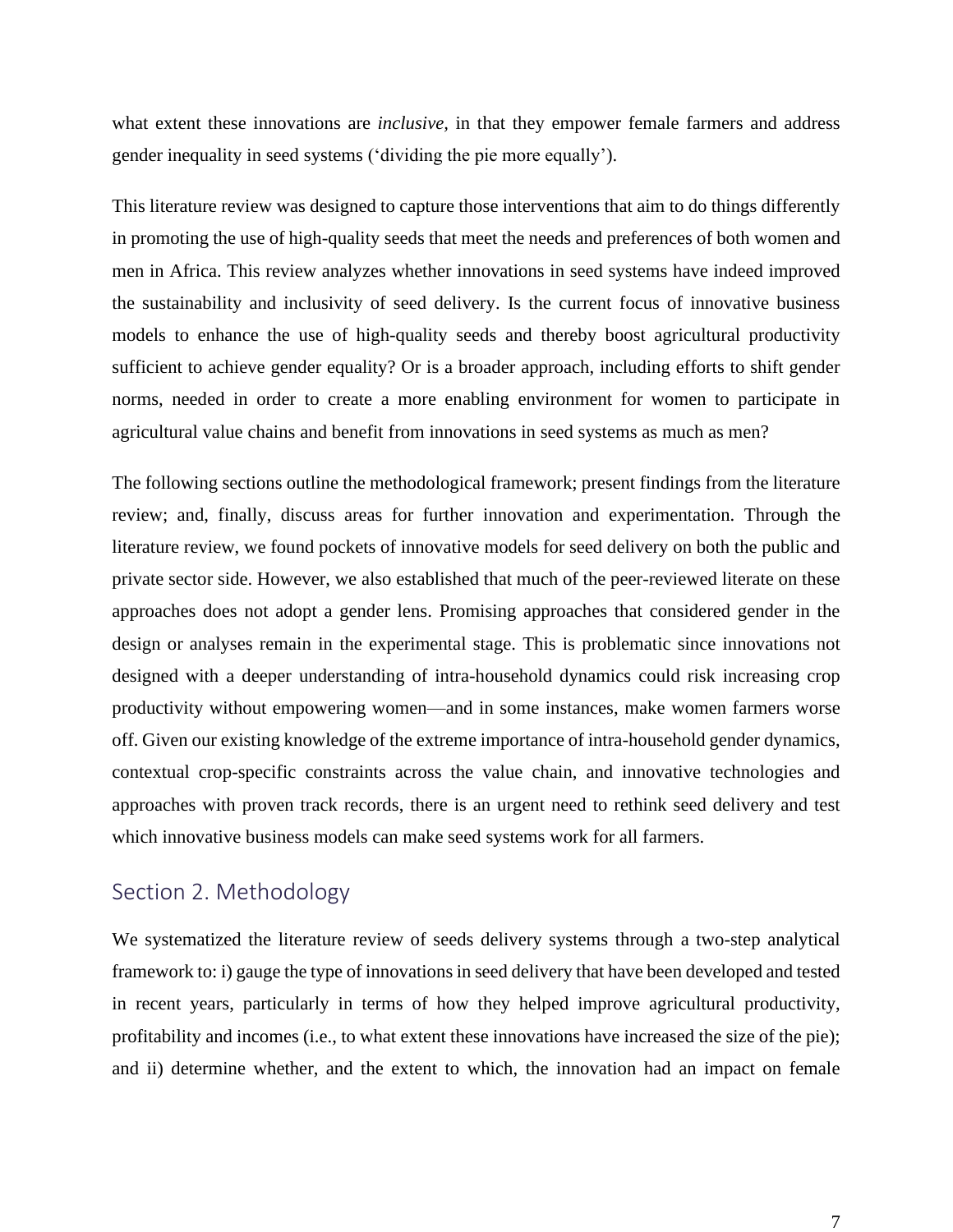empowerment (i.e., a more equal division of the pie). Where the reviewed articles did not include a gender analysis, the review suggests ways in which this could be achieved.

Specifically, the framework was developed by combining well-known concepts of seed security and associated outcomes with concepts from the literature on gender and empowerment. In applying the framework, we focused on different actors and socio-economic groups that distribute and use seed. The framework links four potential seed systems outcomes—an approach that is derived from Remington *et al.* (2002), Sperling *et al.* (2008), McGuire and Sperling (2011), Sperling *et al.* (2013), FAO (2015), Subedi and Vernooy (2019), which all draw on the concepts of seed security and associated outcomes, and from RTB (2016) and Bentley *et al.* (2018) on multistakeholder institutional frameworks for intervening in seed systems. These four outcomes are:

- *Availability* (supply side: having enough seed physically present at the right time and place and of the preferred varieties. This also captures delivery mechanisms);
- *Quality* (includes both physical seed qualities—e.g. size, weight, color, and appropriateness—and genetic quality, i.e. the variety; as determined by various actors using formal and non-formal methods with varied degrees of rigor);
- *Access* (demand side: the capacity to obtain reliable information about how and where to obtain quality seed of the right varieties, its price and how best to use it. This is influenced by the mobility and networks of seed users);
- *Use and control* (the extent to which farmers have the requisite skills to use the technology, and the intra-household dynamics that impact usage).

To gauge which interventions in seed systems "empowered" women, we adopted a 3-step framework for gender outcomes from Johnsen *et al.* (2018). <sup>1</sup> This framework was developed to help clarify the objectives of agriculture development projects, and to show how outcomes for women tend to accumulate along a path characterized by three major steps: reaching women with an intervention (reach); increasing outcome indicators such as income or productivity (benefit);

<sup>&</sup>lt;sup>1</sup> Johnson et al. 2018. How do agricultural development projects empower women? Linking strategies with expected outcomes. Journal of Gender, Agriculture and Food Security Volume 3, Issue 2, 2018. pp 1-19 https://ageconsearch.umn.edu/record/293596/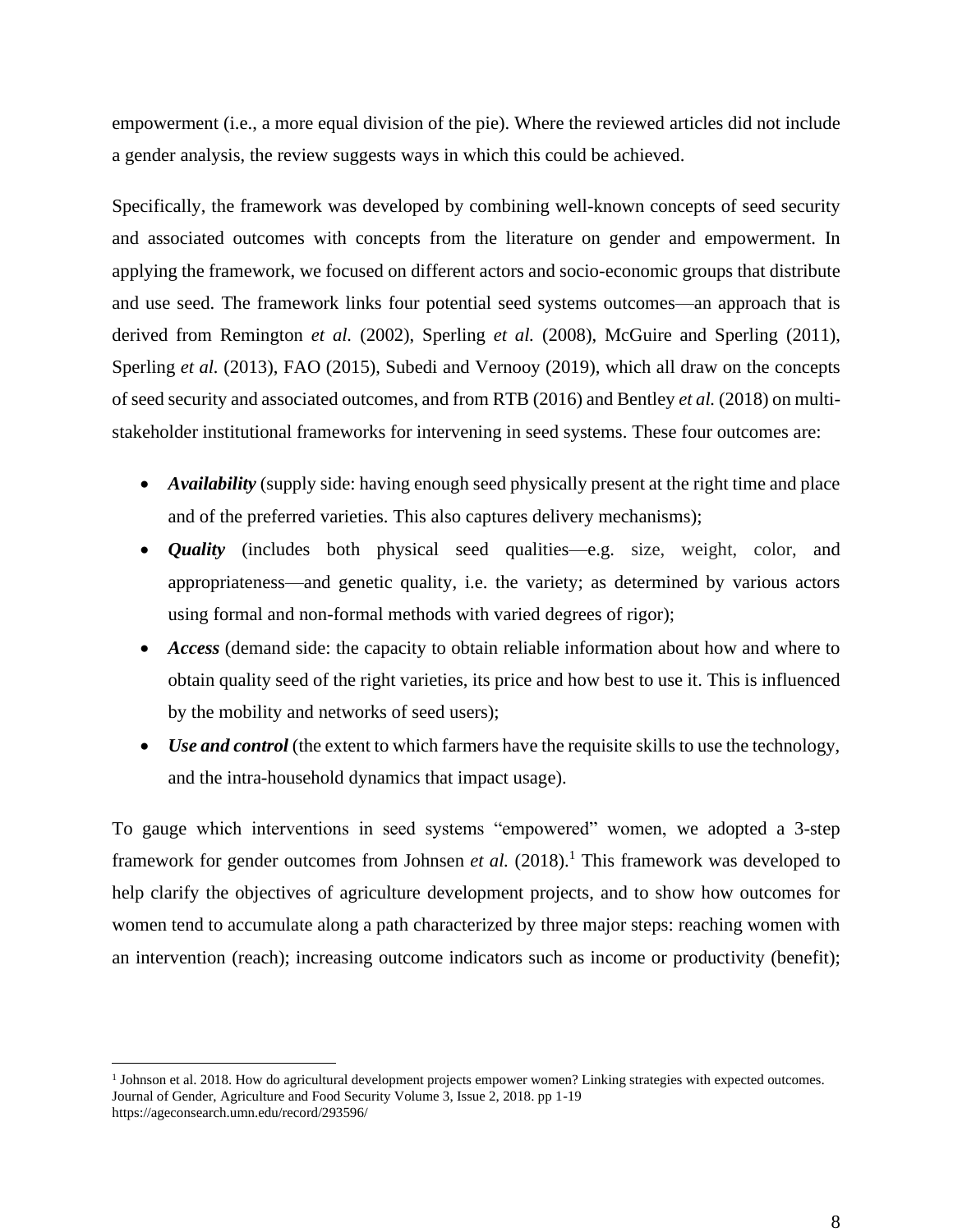and, finally, changing gender norms and decision-making processes, thus increasing women's decision-making power (empower).

The literature review sought to cast a wide net—to capture all potential innovations in seed delivery that impact women. An initial search incorporated peer reviewed journal articles collected through a community of practice for research on gender in seed systems, led by the CGIAR Collaborative Platform for Gender Research; this was then expanded to a general search in Google Scholar using a set of predefined keywords. Search terms for inclusion were: Women's empowerment, agricultural development, agricultural extension, seeds, seed distribution, gender, monitoring and evaluation; while search terms for exclusion limited the scope to interventions in sub-Saharan Africa. Note that the focus was not on innovations in seed "science"—i.e. biological development or production, but on the distribution and marketing component of seed systems. Studies using both qualitative and quantitative methods were included across a number of disciplines within social science (development economics, agriculture, business studies and anthropology). In addition to these academic contributions, the review also captured non-academic contributions where relevant. Where search words omitted relevant innovations of which we were already aware, we included these innovations in our search terms.



**Figure 1: A Framework to clarify how agriculture projects empower women across a spectrum of outcomes**

*Source:* Adapted from Johnson *et al.* 2018. The combination of these two systems of analysis were combined to create our analytical framework.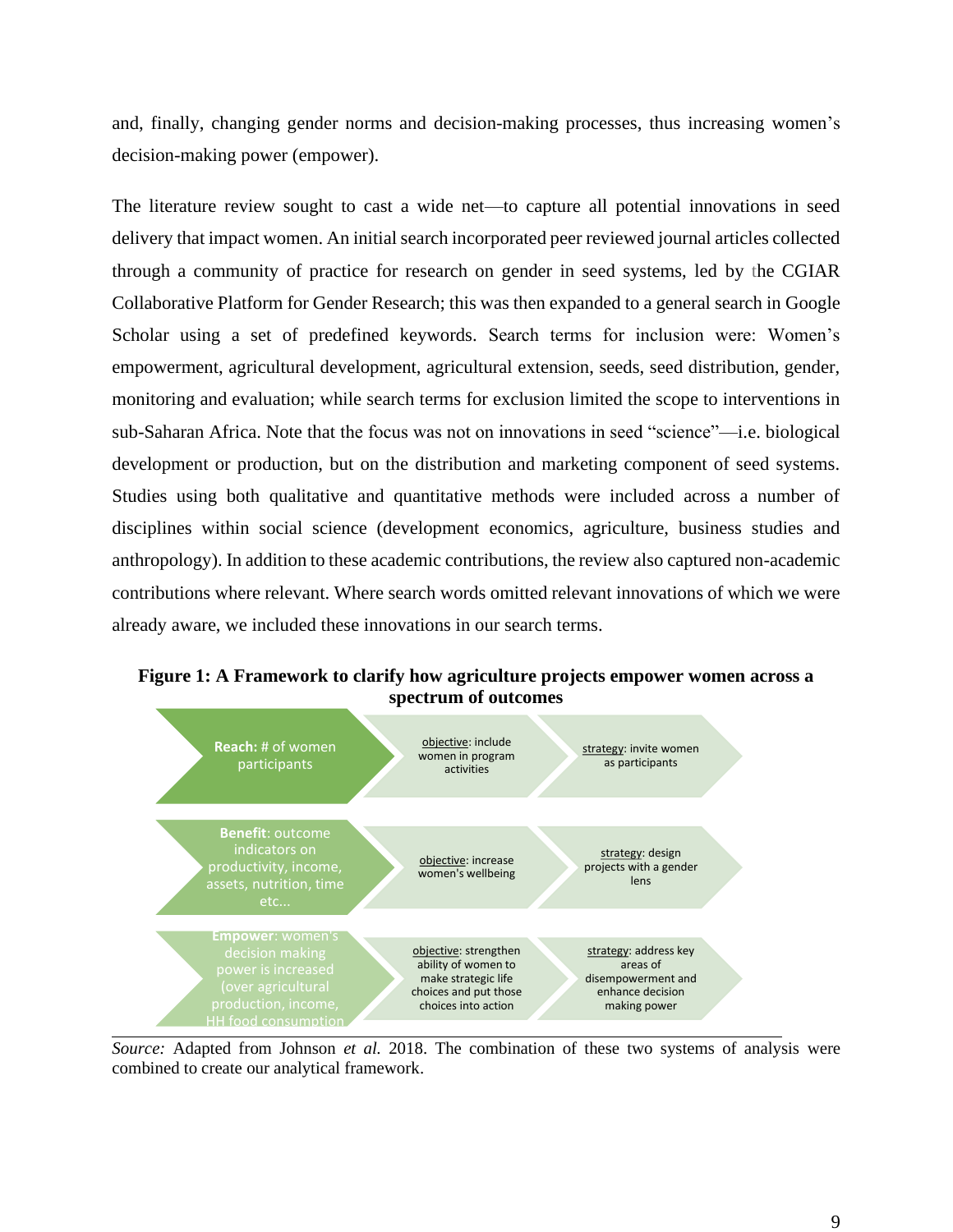After a review of abstracts from all articles derived through our search (approximately 200 articles), in total, eighty-nine (89) sources were considered relevant and coded in terms of the following details, out of which 47 provided innovations or relevant insights that were discussed in this review (see Tables 1 and 2):

- Summary (evidence of sustainability; evidence of inclusivity; method through which evidence was obtained)
- Observed Pathways to Improved Outcomes -Level of Seed Intervention (*availability, quality, access, use and control)* -Women's Empowerment (*Reach, Benefit, Empowerment)*
- Type of intervention (summary of seed systems outcomes targeted by intervention)<sup>2</sup>

## <span id="page-9-0"></span>Section 3. Findings

Today, in most countries in Sub-Saharan Africa, the seed sector is characterized by hybrid systems within which a broad range of public and private, and formal and informal institutions all operate, both with their own failures and successes. For example, problems in extension systems have occurred due to a combination of a lack of availability of quality seed, difficulties reaching the most needy farmers across vast geographic areas, and weak connections between National Agricultural Research Systems (NARs), extension agents and farmers (Davis, 2008). Commercial enterprises have faced challenges in marketing seeds to smallholder farmers, for instance because farmers purchasing seed of a new variety tend to re-sow from their own harvests for a number of years, in lieu of purchasing new seeds every year, affecting seed enterprise profitability (David and Sperling 1999). Hence, many seed companies focus on hybrid varieties of crops like maize and vegetables, for which farmers have to purchase new seed every year in order to sustain crop productivity, instead of open-pollinated varieties of crops such as rice, sorghum and beans, for which seed can be reproduced by farmers themselves, creating a more complicated business case.

The sources reviewed in this section can be roughly divided into these two broad categories, with the first set of sources focused on promoting quality seed of improved varieties through the public

<sup>&</sup>lt;sup>2</sup> We focused not only on interventions to promote improved varieties, but also on varietal turnover. Replacing an improved variety with a more recent variety is often neglected as a seed policy objective but is important as it can help sustain yield gains over time, protect those gains from biotic and abiotic stresses, enhance the crop's use of scarce natural resources, and improve output quality (Spielman and Smale, 2017).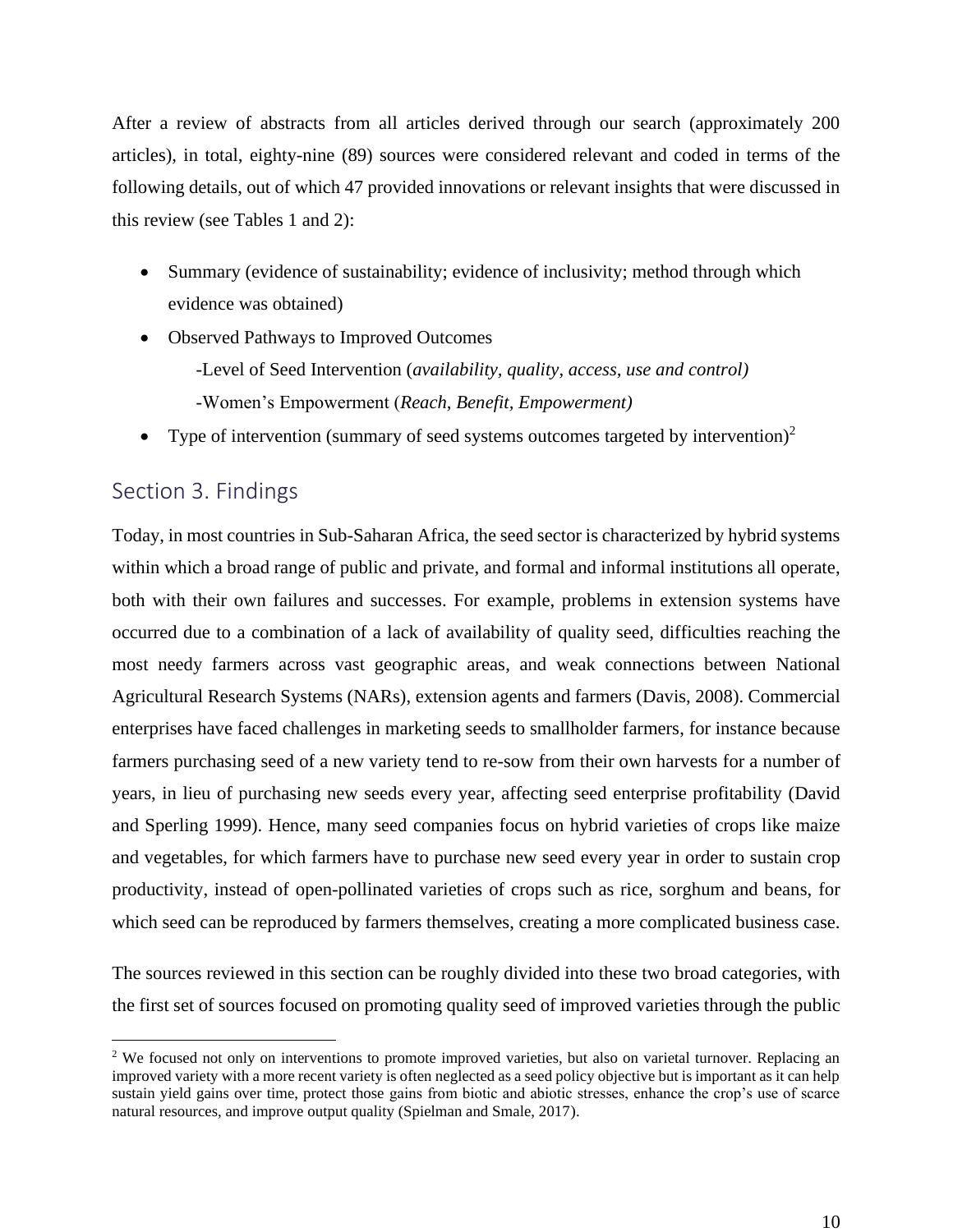sector, particularly innovations in government extension programs, input subsidy programs and quality assurance to promote quality seeds. A second set of sources focuses on how the private sector operates in seed systems—predominantly focusing on "bottom of the pyramid", civil society approaches that seek to empower local farmer groups or community seed groups; with the literature on private commercial seed companies being more sparse.<sup>3</sup> For both sectors, we discuss findings on the sustainability and inclusivity of new approaches that aim to enhance availability, quality, access, and use and control for quality seeds, focusing on the public sector in Section 3.1, and on the private sector in Section 3.2.

#### <span id="page-10-0"></span>3.1 Public sector innovations for enhanced seed systems outcomes

An important component through which governments promote improved varieties is the extension system. Although public extension efforts have been much critiqued in the past for failing to reach those farmers who need them most (Davis, 2008), extension systems constitute a key role in the seed delivery chain. Governments use extension systems to channel technologies that are developed and enhanced through (state-funded) research, that is, varieties developed through public breeding programmes, without having to rely solely on the commercial sector. When carefully designed, extension systems can play a critical role in technology diffusion and lead to faster consumption growth and lower rates of poverty (see for example Dercon *et al.* 2009).

We reviewed 30 sources to find innovations in the ways through which the public sector promotes quality seeds (see Table 1). An encouraging observation was that most of these sources considered multiple seed systems outcomes (from Figure 2: availability, quality, access, and use and control); and not only in isolation, but also considering how these outcomes can complement each other. At the same time, most sources *critiqued* existing interventions, with only 16 of the 30 reviewed sources testing an innovation in promoting seeds, and only 5 of these discussing issues around sustainability. This limits insights on cost-effective innovations to enhance farmers' access, use and control over high-quality seeds. Further, as also noted in earlier studies (Mudege and Torres, 2017; Mudege *et al.*, 2016a, 2015), we lament the general lack of availability of gender

<sup>&</sup>lt;sup>3</sup> While we acknowledge that the range of policy options to promote varietal turnover is broader, including the streamlining of varietal registration procedures, early-generation seed provision, enhancing seed enterprises' marketing capabilities, and establishing antitrust policy to encourage innovation in the private sector (Spielman and Smale, 2017), we did not find literature on the effects of these alternative policy options.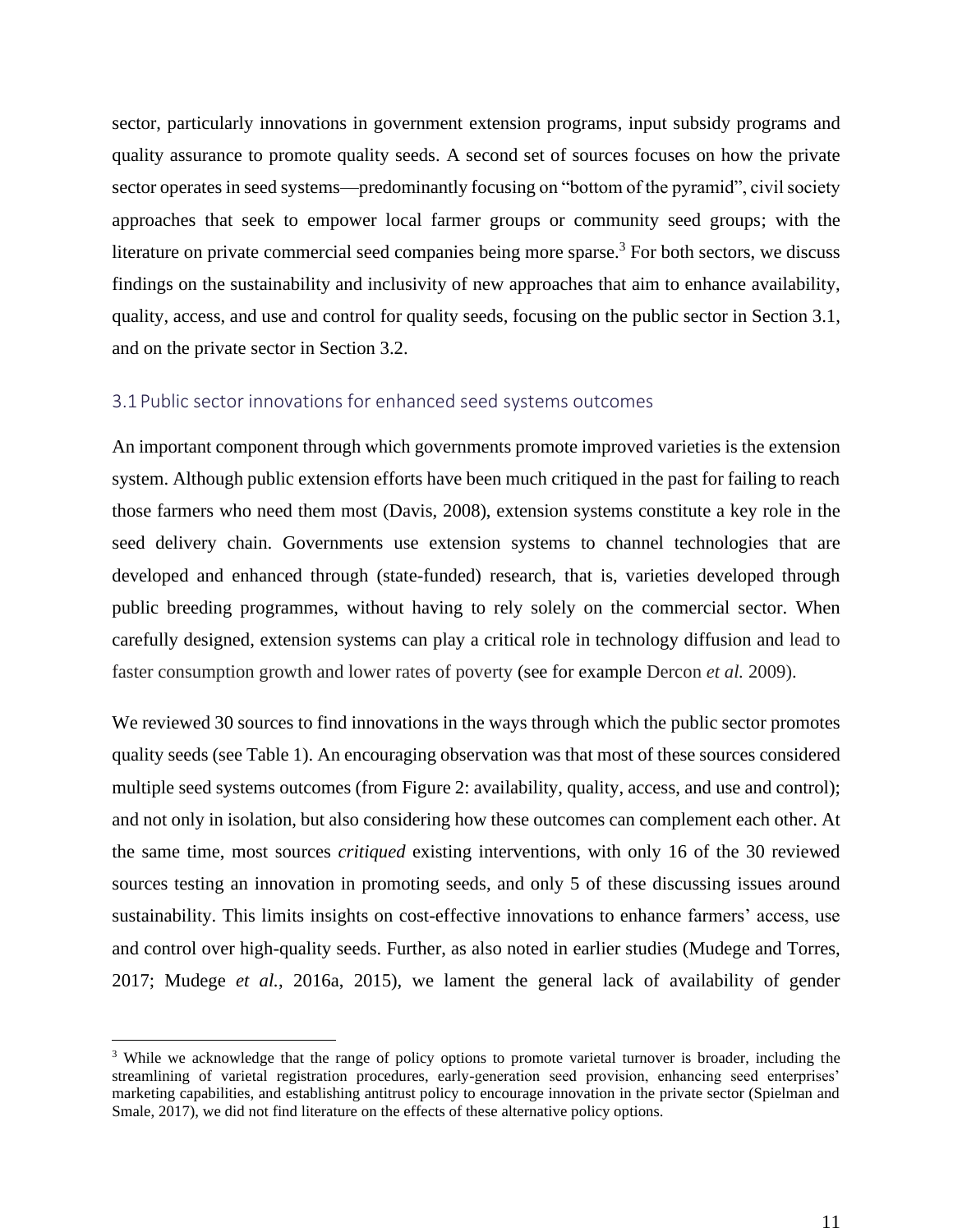disaggregated statistics for extension services for seed delivery, particularly in terms of measuring benefits and empowerment (analyzed for only 7 and 2 of the 16 reviewed innovations, respectively).

While most studies do not point the way towards gender-responsive approaches in seed delivery extension systems, there are lessons to be learnt from what did not work in the past, as well as a few bright spots of innovation. We will discuss three sets of innovations: advances in extension messaging, including interesting advances in terms of technology and improved psychological approaches based on how people learn and best retain and use information; improving access to seeds by providing credit, subsidies, vouchers or cash, sometimes bundled with extension; and seed quality assurance schemes.

#### <span id="page-11-0"></span>Gender and extension to improve seed systems outcomes

Many papers focused on the generalized failure of extension systems to *reach* women at all, limiting their benefits from government efforts to improve agricultural productivity. In Ethiopia, extension advice and access to a radio are both strongly and positively related to the adoption of improved varieties and fertilizer for both women and men; but women are less likely to receive extension services—and also less likely to access quality services—than their male counterparts (Ragasa *et al.*, 2013). Similarly, Gilbert *et al.* (2002) and Theriault *et al.* (2017) find that extension services in Malawi and Burkina Faso are biased towards men. In Rwanda, Nahayo *et al.* (2017) find that women are less likely to self-select into the Ministry of Agriculture's 'crop intensification program' (CIP), with the risk of the program widening gender gaps in productivity.

Other papers examined mechanisms through which women might not *benefit* as much from extension services as men. Panel data in Uganda show that self-learning from past technology adoption—cited as the main determinant of current technology adoption—has a weaker impact for female-headed compared to male-headed households (Mishra *et al.*, 2020); meaning that inclusive extension programs can potentially benefit women by creating both current learning opportunities for technology adoption, and self-learning opportunities that will help sustain future technology adoption. In Malawi, underlying gender norms in household decision-making mediated access to extension, whereby male potato farmers regarded themselves as representatives of their households in trainings and, to some extent, extension officers reinforced these views by using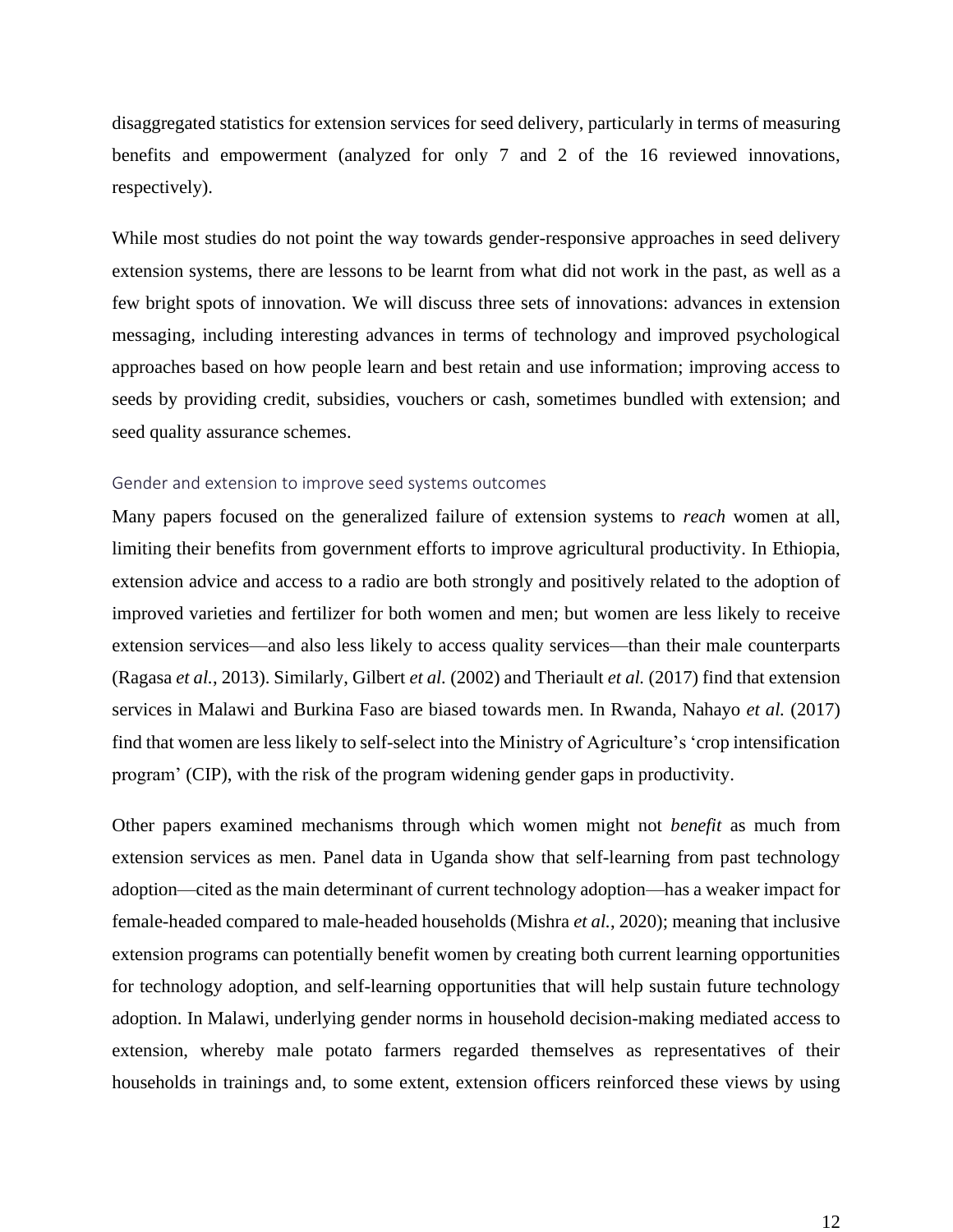biased training recruitment methods (Mudege *et al.,* 2016b). Innovations that address gender norms could improve women's ability to participate in training and help build agency in decisions regarding the adoption, use and control of seeds, which in turn could create self-learning opportunities to spur future technology adoption.

A few studies tested new approaches in delivering extension and found that impacts depend on the quality of information and the way in which it is delivered. For example, combining input subsidies for seed and fertilizer with "good advice" (as perceived by farmers) can increase productivity, with a limited effect discerned in the absence of good advice (Ragasa and Mazunda, 2018). Adding a few days of centralized training to a decentralized training on a new technology improves retention and use of information by extension officers (Kondylis *et al.,* 2017). BRAC's extension program for women smallholder farmers in Uganda trains model farmers from the targeted population instead of trying to reach *all* women through extension officers. Providing information through these local model farmers led to enhanced cultivation practices including the use of quality seeds, with positive effects on food security and the ability to cope with shocks(Pan *et al.*, 2018). Farmers in a study in Malawi needed several information sources to relax risk and information constraints and induce the adoption of improved varieties (Beaman et al., 2018).

A particularly innovative approach delivers extension even to remote geographical areas, by means of 'edutainment' or video-based messaging. In Kenya, the makeover reality TV show *Shamba Shape Up!*—in which a male and female television presenter address common issues faced by smallholder farmers on their plots and fix them in a 30-minute episode—helped set the agenda for discussions within farming communities about opportunities to enhance farmers' lives, while the TV show also directly gave specific ideas, information and knowledge to enhance productivity.<sup>4</sup> As in the local model farmer approach, these influences were driven by a strong demonstration effect, but also by empathy with the featured farmers, the interaction with credible experts and the stimulation of discussion from the show (Clarkson *et al.,* 2019). In Uganda, the delivery of extension video messages through tablets significantly increased farmers' knowledge of new

<sup>4</sup> Shamba Shape Up! builds on the concept of farm field schools, which aimed to replace extension systems with intensive, season-long teaching programs where farmers would meet weekly to learn and experiment on a given topic (see for example Anandajayasekeram *et al.* 2007).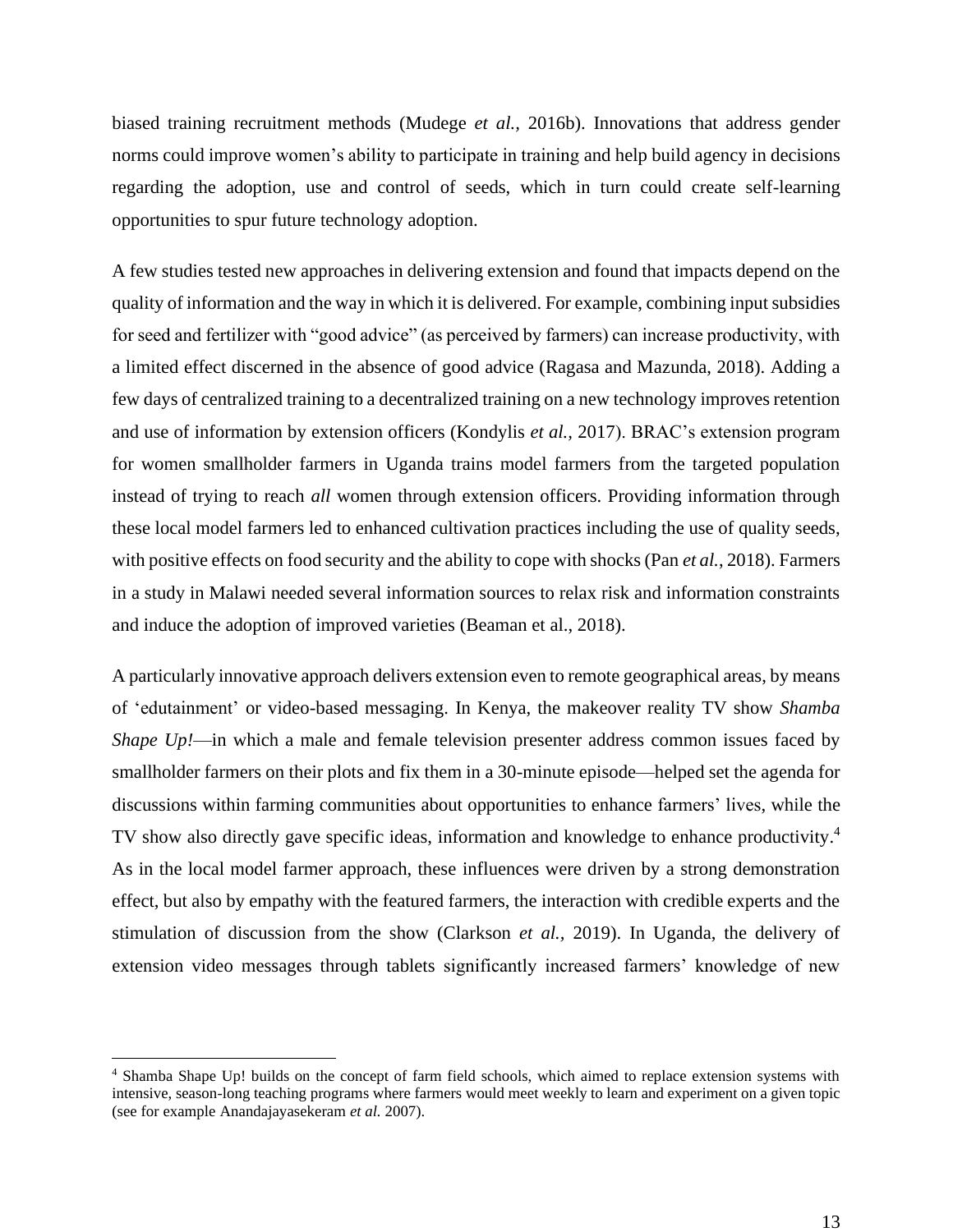technologies, as well as triggering a process of abstraction, whereby farmers applied insights gained in one context to a different context (Van Campenhout *et al.*, 2020).

Whilst none of the above studies testing innovations adopted an explicit gender lens, a few studies highlight the importance of measuring gender gaps in extension outcomes, even when there is no gender-sensitive programming, to ascertain that an innovation does not further widen gender gaps. In some cases, extension efforts did not benefit women at all, and worse, were found to harm women's empowerment. In Uganda, the introduction of NERICA, an improved rice variety, disempowered women due to the added labor burden of bird scaring and weeding (Bergman Lodin *et al*., 2012). Similarly, in Ethiopia, an extension service focused on the adoption of Sustainable Agricultural Practices (SAPs) increased women's workload (Teklewold *et al*., 2013). More recent research suggests that women are less likely to benefit from climate change resistant crops that have been promoted through the extension system due to intra-household differentials in endowments of resources including land, credit and social capital; but also due to differences in the *returns* to resources (Teklewold *et al.*, 2020).

On the bright side, we also found sources discussing interventions that worked, were innovative, and often had a gender lens. Many of these used participatory approaches. Njuguna *et al.* (2016) piloted the use of role plays in Ethiopia to improve dialogue, and challenge gender norms that prevent women from fully benefitting from extension uptake. Oumer *et al.* (2014) use qualitative methods to show how *Farmers Research Groups (FRGs)* in Ethiopia—set up by the government addressed gender inequalities by providing women with practical agricultural skills, knowledge of new technologies and the ability to assess input and output markets. In addition, women's decision making *within* households was also enhanced. Mudege *et al.* (2015b) suggests that there is similar potential for gender inclusive FRGs in Malawi but does not test the hypothesis.

Although not testing a participatory approach per se, Lecoutere *et al.* (2019) provide a good example of using technology to face gender gaps in extension head on, rather than keeping messages implicit. Using video-enabled extension messages about improved management practices for maize producers in Uganda, this study randomized whether videos were shown to women, men, or couples, and whether they featured male, female, or both male and female actors (or role models). Targeting women in the screening of these videos directly empowered them, not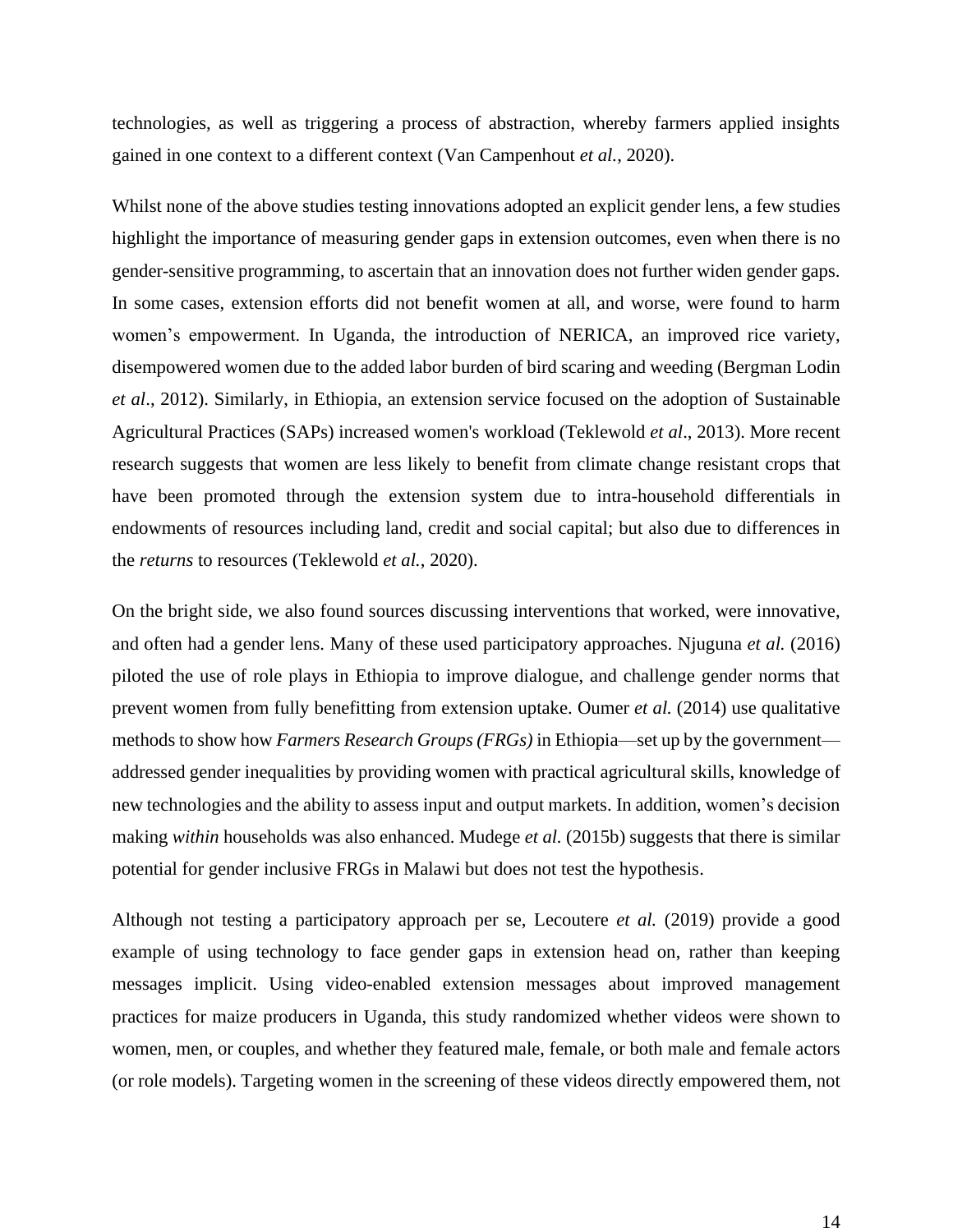only by enhancing their knowledge, but also by strengthening their role in agricultural decisionmaking, with increased adoption of recommended practices and inputs, improved productionrelated outcomes, and increased market sales. The videos had these effects by helping overcome intra-household information asymmetries. 5

<span id="page-14-0"></span>Input subsidy programs and other resource transfers

A second set of innovations directly improve access to seeds through free delivery, subsidy vouchers, or other resource transfers; either in isolation or in the context of an extension program. Several studies analyzed the effects of bundling the delivery of extension messages with efforts to increase availability of and access to quality seeds. In Ethiopia, Abate *et al.* (2018) evaluate a packaged intervention that provided certified seeds on credit along with complementary inputs, information on how to improve techniques, and market guarantees for farmers' output. This program increased wheat yields among male farmers by 14 percent. In terms of seed systems outcomes, effects were primarily driven by enhanced access to quality seeds and complementary inputs, and to some extent by the information to start row sowing and reduce seeding rates, resulting in a better use of those seeds. However, the program did not improve yields as much as envisioned based on agronomic trials, which could threaten the sustainability of this approach. Further, despite explicitly including women as model farmers (*reach*), the program had significantly lower *benefits* for women, as yield improvements were lower for female model farmers than for their male counterparts.

BRAC's extension program in Uganda targeting women smallholder farmers, packaged the provision of information on improved cultivation practices with the commercialization of yieldenhancing maize varieties through local village entrepreneurs. Local farmers from the target population could obtain these seeds at a reduced price and sell on to other farmers in their communities. Engaging women farmers to increase access to quality seeds increased adoption of the BRAC varieties (Pan *et al.*, 2020), although by replacing other improved varieties that farmers were using in the absence of BRAC seed availability, and thus not changing overall adoption of improved varieties. Nevertheless, this innovation may have enhanced the quality of seeds used by farmers, due to existing concerns around counterfeiting and limited quality control in local

<sup>5</sup> Variation in the gender of actors led to mixed results. Lecoutere *et al.* (2019) hence argue that subtle means to influence perceptions and norms about gendered roles in the household may not generate expected effects.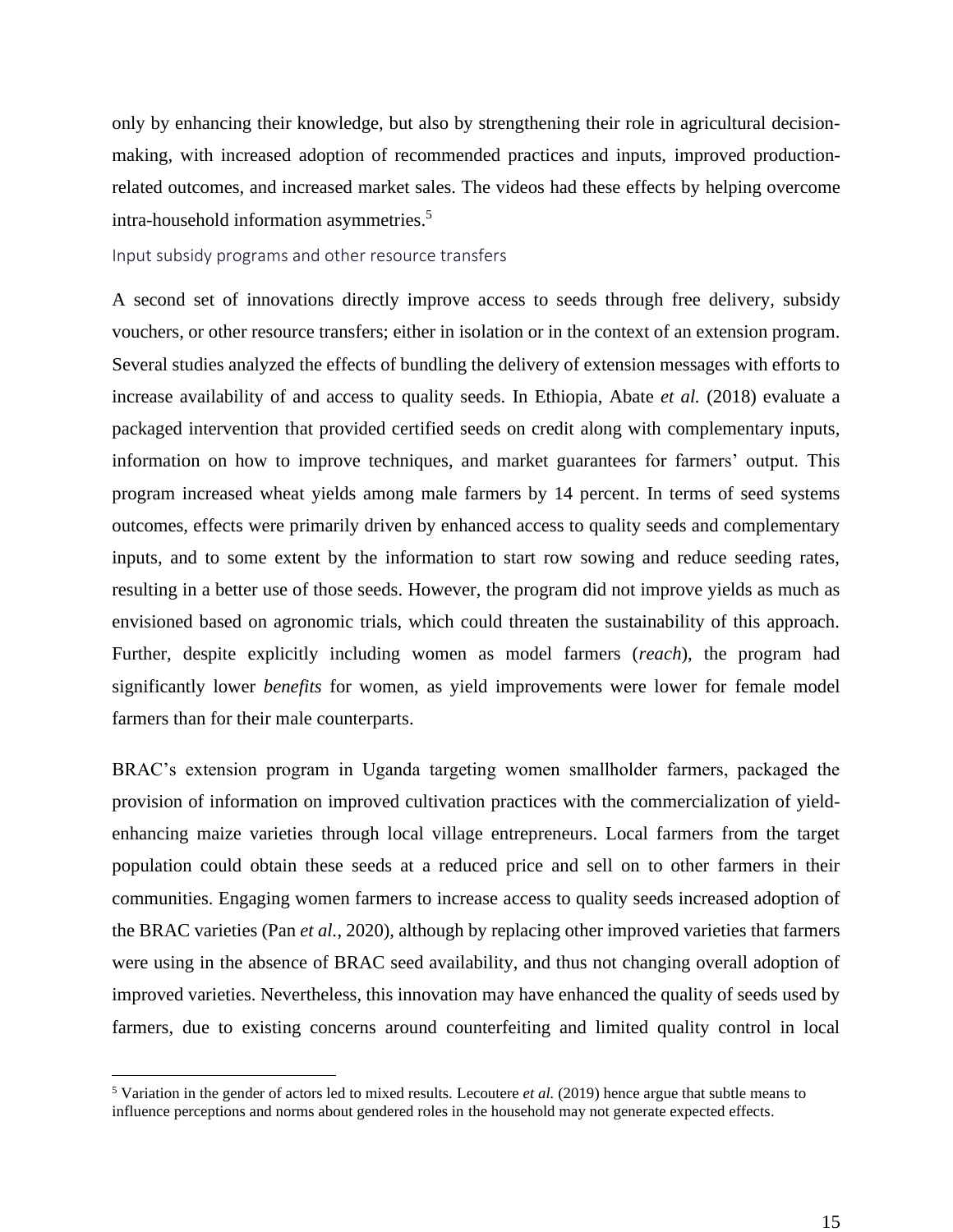markets. In contrast to the Ethiopia package (Abate *et al.*, 2018), BRAC's package appears to have impacted production and food security largely by providing information and shifting cultivation practices (affecting the *use* of the seeds), and by promoting the use of quality seeds, rather than by providing improved varieties per se.

Neither of these studies analyze the causal effect and cost-effectiveness of including the provision of inputs as a physical transfer of resources within the extension packages, since each component is offered to all beneficiary households. To identify the factors constraining improved access to and use and control over seeds, one would want to isolate the effects of such resource transfers, which could include subsidized inputs, vouchers or cash.

A nationwide government program that provided subsidies for hybrid maize seed in Zambia enhanced smallholder farmers' household income, with high private and social benefit-cost ratios, but these subsidies did not reduce gender income inequality (Mason and Smale, 2013). Likewise, while some find that receiving a subsidy in Malawi's Farm Input Subsidy Program (FISP)—which aimed to target female household heads—increased the probability of modern maize cultivation among women by 222% (Fisher and Kandiwa, 2015), other evidence indicates that seed subsidies did not reach or benefit women more than men; and that seed subsidies were unsustainable, crowding out commercial seed purchases (Mason and Ricker-Gilbert, 2013).

Moving from public seed subsidies to vouchers could help crowd in the commercial sector. Carter *et al.* (2013) find that discount vouchers for improved varieties and fertilizers increased their adoption in Mozambique, but many farmers did not use their voucher. This suggests that cost is not the only constraint preventing farmers from adopting improved varieties. In Nigeria, vouchers for certified seed of improved rice varieties—provided to randomly selected farmers—had a positive and statistically significant impact on annual household income and per capita consumption expenditure, with larger impacts in absolute terms for male-headed households than female-headed households (Amoke Awotide *et al.*, 2013). Gender differences in access to resources such as land, credit and inputs could explain why women benefitted less from the intervention than men, and more detailed data could have helped identify which aspects lowered program benefits among female-headed households.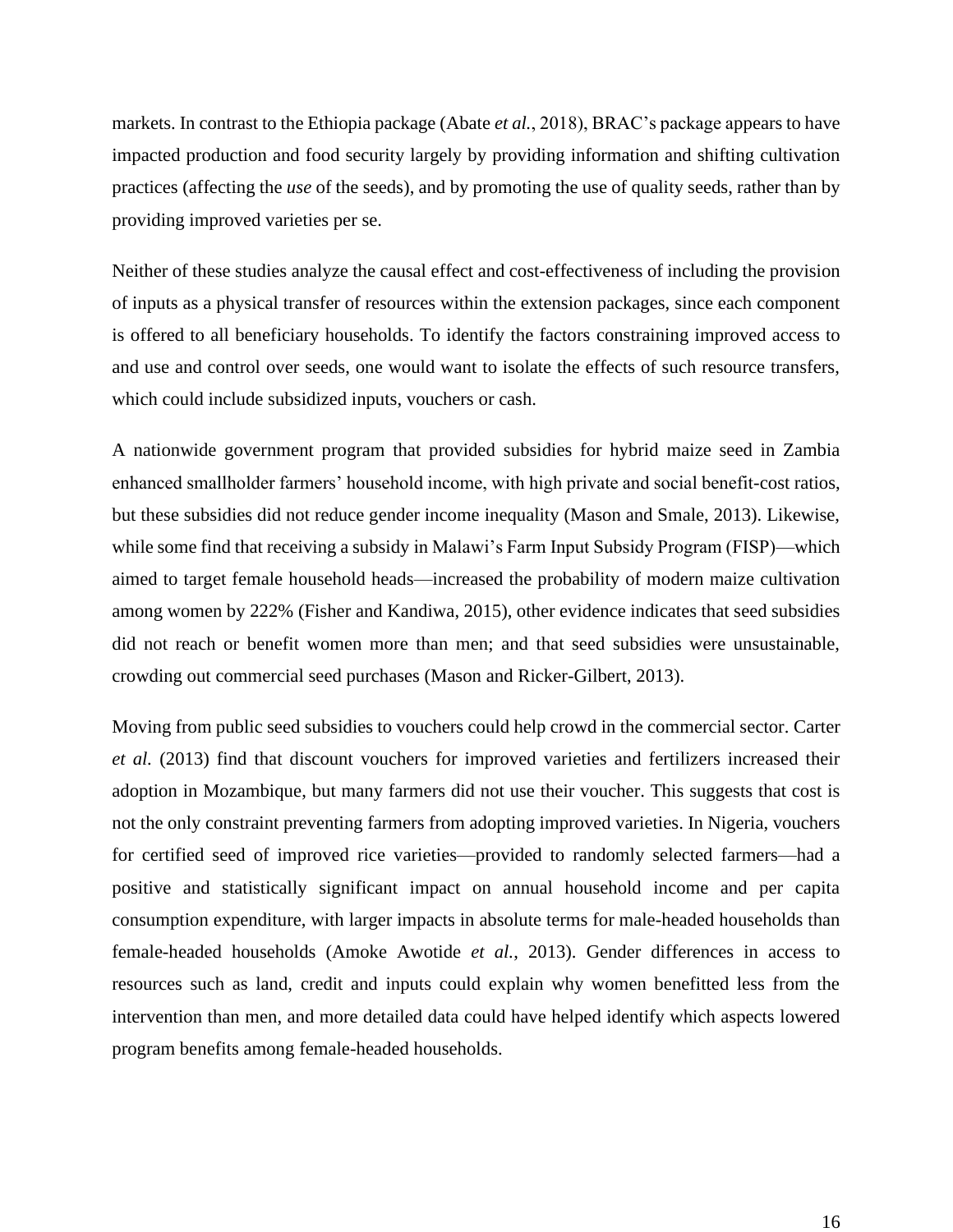|                                   | Analysis of seed systems outcomes |            |            | Analyzes differences in gender outcomes |            |            | Tests       | Discusses  |                |
|-----------------------------------|-----------------------------------|------------|------------|-----------------------------------------|------------|------------|-------------|------------|----------------|
| Citation                          | Availability                      | Quality    | Access     | Use and control                         | Reach      | Benefit    | Empowerment | innovation | sustainability |
| <b>Providing information</b>      |                                   |            |            |                                         |            |            |             |            |                |
| Ragasa et al., 2013               |                                   |            | $\sqrt{}$  | $\sqrt{ }$                              | $\sqrt{}$  |            |             |            |                |
| Gilbert et al., 2002              |                                   | $\sqrt{ }$ | $\sqrt{}$  | $\sqrt{ }$                              | $\sqrt{ }$ |            |             |            |                |
| Theriault et al., 2017            |                                   |            | $\sqrt{ }$ | $\sqrt{ }$                              | $\sqrt{ }$ |            |             |            |                |
| Nahayo et al., 2017               |                                   |            | $\sqrt{}$  | $\sqrt{ }$                              | $\sqrt{ }$ |            |             |            |                |
| Mishra et al., 2020               |                                   |            | $\sqrt{ }$ | $\sqrt{ }$                              | $\sqrt{ }$ | $\sqrt{}$  |             |            |                |
| Mudege et al., 2016               | $\sqrt{}$                         | $\sqrt{ }$ | $\sqrt{ }$ | $\sqrt{ }$                              | $\sqrt{ }$ | $\sqrt{}$  | $\sqrt{}$   |            |                |
| Ragasa and Mazunda, 2018          |                                   |            | V          | $\sqrt{ }$                              |            |            |             |            |                |
| Kondylis et al., 2017             |                                   |            | V          | $\sqrt{ }$                              |            |            |             | $\sqrt{}$  |                |
| Pan et al., 2018                  | $\sqrt{}$                         | $\sqrt{ }$ | $\sqrt{ }$ | $\sqrt{ }$                              |            |            |             | $\sqrt{ }$ |                |
| Beaman et al., 2015               |                                   |            | V          |                                         |            |            |             |            |                |
| Clarkson et al., 2019             |                                   |            | $\sqrt{}$  | $\sqrt{ }$                              | $\sqrt{ }$ | $\sqrt{}$  |             | $\sqrt{ }$ |                |
| Van Campenhout et al., 2020       |                                   |            | $\sqrt{ }$ | $\sqrt{ }$                              |            |            |             | $\sqrt{ }$ | $\sqrt{ }$     |
| Bergman Lodin et al., 2012        | $\sqrt{ }$                        | $\sqrt{ }$ | $\sqrt{ }$ | $\sqrt{ }$                              | $\sqrt{ }$ | $\sqrt{}$  | $\sqrt{ }$  |            |                |
| Teklewold et al., 2013            |                                   |            | $\sqrt{ }$ | $\sqrt{ }$                              | $\sqrt{2}$ | $\sqrt{ }$ | N           |            |                |
| Teklewold, 2020                   | $\sqrt{}$                         | $\sqrt{ }$ | $\sqrt{ }$ |                                         | $\sqrt{ }$ | $\sqrt{}$  | $\sqrt{ }$  |            |                |
| Njuguna et al., 2016              | $\sqrt{}$                         | $\sqrt{ }$ |            |                                         | $\sqrt{ }$ | $\sqrt{}$  | N           |            |                |
| Oumer et al., 2014                | $\sqrt{}$                         | $\sqrt{ }$ | $\sqrt{ }$ | $\sqrt{ }$                              | $\sqrt{ }$ | $\sqrt{}$  | N           | $\sqrt{ }$ | $\sqrt{ }$     |
| Mudege et al., 2015               | $\sqrt{ }$                        | $\sqrt{ }$ | $\sqrt{ }$ | $\sqrt{ }$                              |            | $\sqrt{}$  | $\sqrt{ }$  |            |                |
| Lecoutere et al., 2019            |                                   |            | $\sqrt{}$  | $\sqrt{ }$                              |            | $\sqrt{2}$ | $\sqrt{ }$  | $\sqrt{ }$ |                |
| <b>Providing inputs/subsidies</b> |                                   |            |            |                                         |            |            |             |            |                |
| Abate et al. (2018)               | $\sqrt{ }$                        | $\sqrt{ }$ | $\sqrt{ }$ | $\sqrt{ }$                              | $\sqrt{}$  | $\sqrt{ }$ |             | $\sqrt{}$  | $\sqrt{ }$     |
| Pan et al., 2018                  | $\sqrt{}$                         | $\sqrt{}$  | $\sqrt{ }$ | $\sqrt{ }$                              |            |            |             | $\sqrt{}$  |                |
| Mason and Smale, 2013             |                                   |            | V          | $\sqrt{ }$                              | V          | $\sqrt{ }$ |             | V          | V              |
| Fisher and Kandiwa, 2015          |                                   |            | √          |                                         | $\sqrt{ }$ |            |             | $\sqrt{}$  |                |
| Mason and Ricker-Gilbert, 2013    |                                   |            | $\sqrt{}$  | $\sqrt{ }$                              |            | $\sqrt{ }$ |             | $\sqrt{}$  |                |
| Carter et al. (2013)              |                                   |            | $\sqrt{ }$ | $\sqrt{ }$                              |            |            |             | V          |                |
| Amoke Awotide et al., 2013        | $\sqrt{ }$                        | $\sqrt{ }$ | $\sqrt{ }$ | $\sqrt{ }$                              | $\sqrt{ }$ | $\sqrt{}$  |             | $\sqrt{ }$ |                |
| Ambler et al. (2020)              |                                   |            | $\sqrt{}$  | $\sqrt{ }$                              |            |            |             | $\sqrt{ }$ |                |
| Ambler et al. (2018a)             |                                   |            | $\sqrt{ }$ | $\sqrt{ }$                              |            |            |             | $\sqrt{}$  |                |
| <b>Quality assurance</b>          |                                   |            |            |                                         |            |            |             |            |                |
| Gilligan and Karachiwalla (2019)  |                                   | $\sqrt{ }$ | $\sqrt{ }$ | $\sqrt{ }$                              |            |            |             | $\sqrt{}$  |                |
| Reinker and Gralla (2018)         |                                   | $\sqrt{ }$ |            |                                         |            |            |             |            |                |

|  |  |  | Table 1 – Studies on public sector innovations for enhanced seed systems outcomes |
|--|--|--|-----------------------------------------------------------------------------------|
|--|--|--|-----------------------------------------------------------------------------------|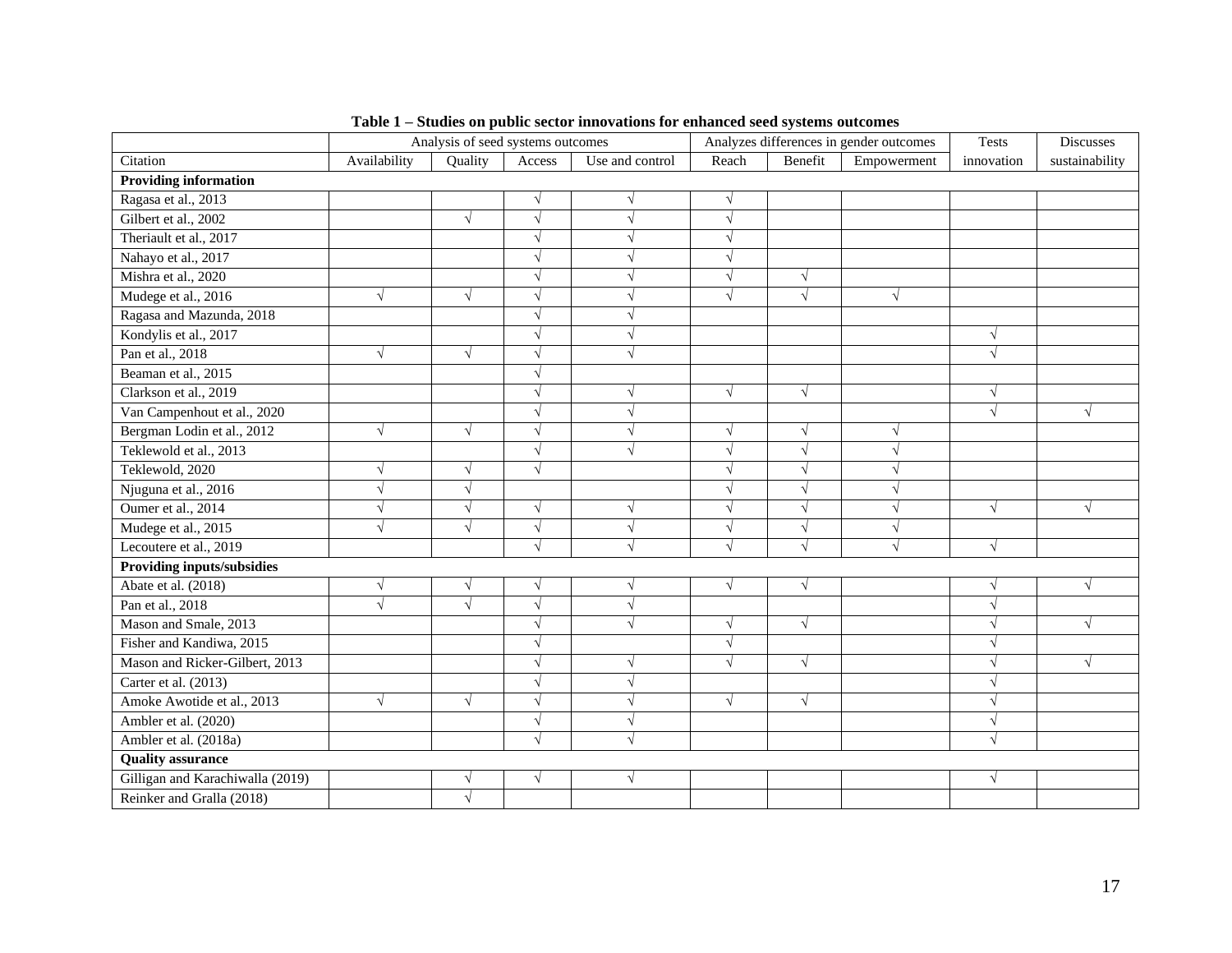The advantage of cash over vouchers is that recipients can allocate investments based on what they believe is optimal to enhance their productivity, profitability, farm income or family wellbeing. A large body of literature on social protection shows that cash transfers can have large impacts on household wellbeing and that households do not 'waste' these transfers on temptation goods such as alcohol or tobacco, suggesting that they should perhaps be utilized in the seed delivery space (Devereux, S., 2016). Recent experiments by Ambler *et al.* in Senegal (2020) and Malawi (2018a) combine extension services with 'lumpy' cash transfers for smallholder farmers. They find that when combined, these programs have stronger impacts on investments in seeds and other inputs in agricultural production than when offering only cash or extension. These findings point to complementarities between relaxing cash and information constraints.

In sum, many programs that involved resource transfers generated promising results in terms of enhancing agricultural productivity, and sometimes even household consumption. At the same time, none of these studies find that the provision of seed subsidies, vouchers, or cash grants helped reduce gender gaps in seed security, technology adoption, agricultural productivity or household consumption. Studies analyzing these programs either did not document gender-disaggregated impacts, or, if studying impact heterogeneity, did not find relatively larger benefits among femaleheaded households. Moreover, not a single study reported measuring empowerment indicators. Collecting data on different dimensions of empowerment among both men and women could have helped explore why women benefited less from these resource transfers, and how programming could have been adapted to address the specific constraints that women face when utilizing the resources, in order to become more gender-responsive.<sup>6</sup>

#### <span id="page-17-0"></span>Seed quality assurance

It is widely acknowledged that it is difficult for farmers to determine the quality of seeds prior to purchase, and that it is also challenging to attribute crop failure to poor-quality seeds, given the numerous factors determining crop growth, including weather, soil health, and management practices. The concept that poor-quality products and information asymmetries can create a

 $6$  A final question concerns the sustainability of these innovations, with few studies discussing the cost effectiveness and potential sustainability of the programs that were analyzed. One area of concern in this regard is the high cost of transactions and transportation from the input distribution center to the farmer in rural areas of sub-Saharan Africa (Minten *et al.*, 2013). A partial reallocation of government expenditures from subsidies to infrastructure to reduce such transaction and transportation costs could provide higher returns to agricultural growth and poverty reduction (Jayne and Rashid, 2013), and should be a major consideration in making seed systems more inclusive.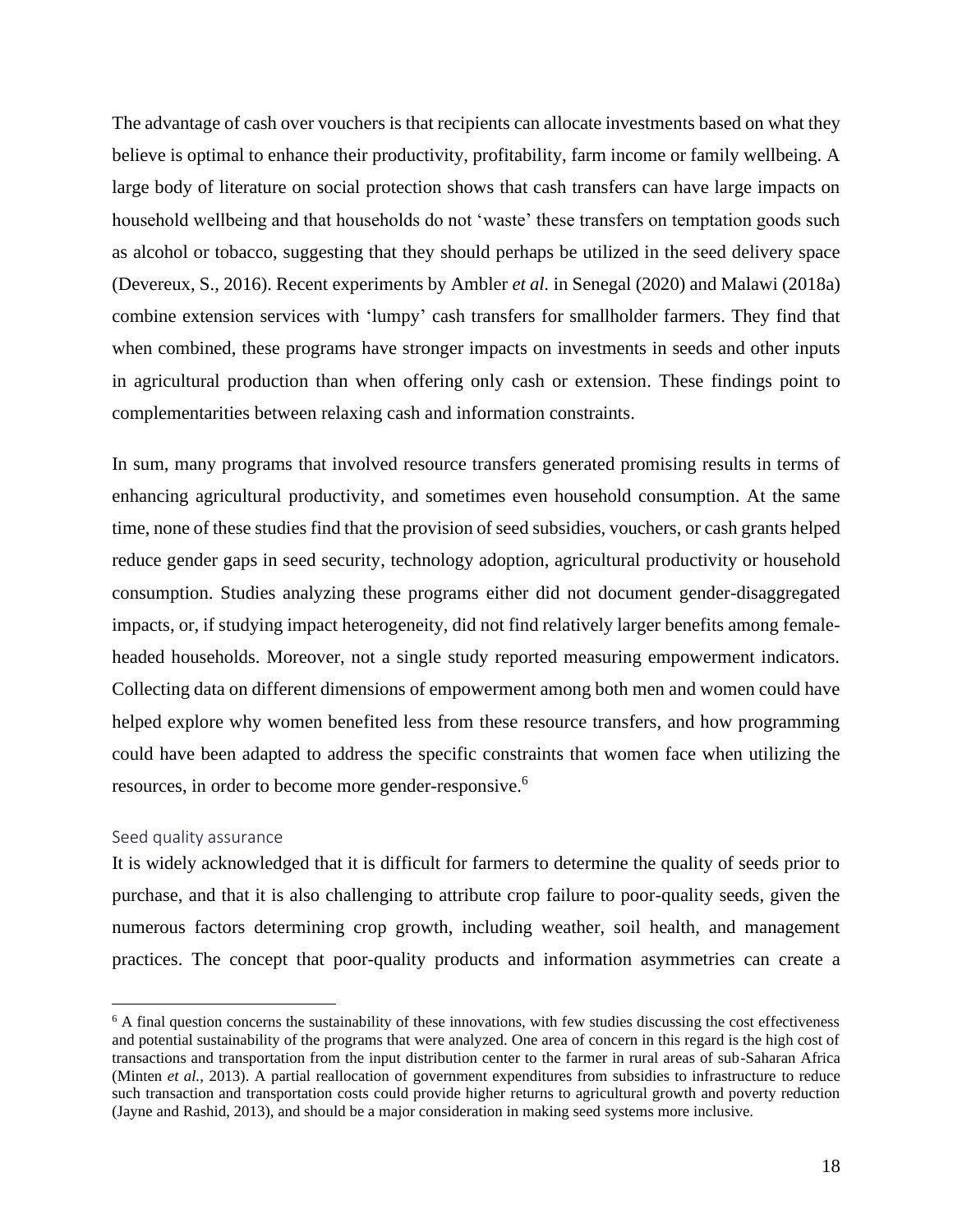"*market for lemons*"—whereby farmers are unable to discern the quality of the seeds they are buying—has been examined for several inputs, including seeds. Bold *et al.* (2017), for instance, test fertilizers and hybrid maize seeds purchased in local markets in Uganda. They find that 30% of nutrient is missing in fertilizer, and hybrid maize seed is estimated to contain less than 50% authentic seeds, substantially lowering average returns. Ashour *et al.* (2019) find that the average bottle of herbicide is missing 15% of the active ingredient and that farmers' beliefs in products being counterfeit or adulterated are significantly correlated with actual quality at the local market level, which could explain, to some extent, misuse or overapplication of herbicides.

Barriga and Fiala (2020), on the other hand, claim that seed quality does not deteriorate down the supply chain, suggesting that it is less about poor quality, and that the principal issue is predominantly how seeds are stored or mishandled. Consistent with this hypothesis, in Tanzania, despite fertilizers meeting nutrient standards, farmers believe that products are adulterated, due to observable deterioration which is attributed incorrectly to unobservable nutrient quality, potentially explains low fertilizer adoption (Michelson *et al.*, 2018). This indicates that regardless of whether quality control is the key issue, and not a lack of observability, enhancing farmers' trust in input quality by assuring them that the products are authentic could have large impacts on the perceived quality and thus willingness to adopt these seeds. We therefore also reviewed a set of studies that help improve our understanding of how quality assurance could contribute to seed systems outcomes.

Gilligan and Karachiwalla (2019) evaluate an electronic verification scheme in Uganda whereby inputs were labeled with unique scratch codes which farmers could enter on their mobile phones to verify authenticity prior to purchase. Farmers in randomly selected villages were trained on this quality assurance system. The authors find that the scheme increased adoption of hybrid maize seed by 51 percent, with farmers informed of the scheme indeed believing that labeled agricultural inputs were of higher quality. Further, some evidence was found that product assurance schemes improved the average *quality* of hybrid maize seed, and specifically for tagged seed. Due to the nature of the experimental design, in which the main treatment is the provision of information on the quality assurance system, this study does not address the question whether impacts were driven by an increased awareness of the scheme and how it operates, or by the quality assurance itself.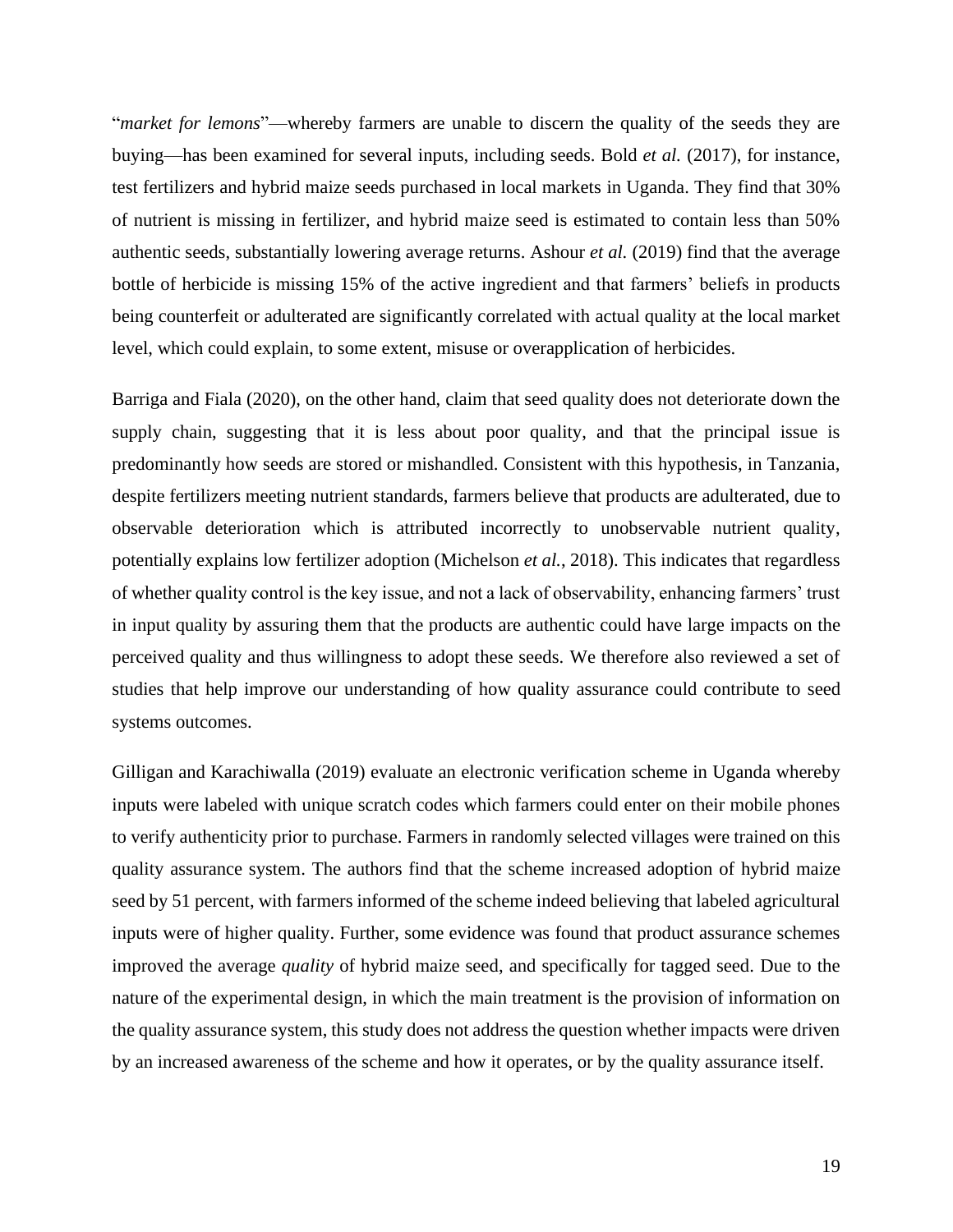Reinker and Gralla (2018) argue that bundling quality verification with an education-oriented intervention is more powerful than just verification alone. Simulating agricultural input markets through experimental games with input retailers and smallholder farmers in Bangladesh, De Brauw and Kramer (2019) show that farmer understanding may indeed be an important factor in the effectiveness of quality accreditation schemes. Thus, quality assurance alone may not account for the findings observed in Gilligan and Karachiwalla (2019), but rather, the findings may be driven by a combination of quality assurance and training on how quality assurance works.

Overall, a gender lens is missing from this research area. Quality assurance schemes targeting the formal sector would not directly reach and benefit farmers who rely more on the informal seed system. More gender-responsive interventions would extend policies around quality assurance to the informal sector, for instance through 'quality declared seeds', or focus on increasing the reach and awareness of quality assurance. An important question is also which varieties are included in quality assurance schemes, and if these varieties reflect the diversity of preferences and needs of female and male smallholder farmers. Moreover, with technology- or mobile-based solutions such as e-verification, quality assurance could also exacerbate the effects of a digital divide, with women having less access to mobile phones, or lower phone literacy. At the same time, improved methods to verify the authenticity of seeds could also lead to decentralization in the marketing of quality seeds and increase entrepreneurial opportunities for women to start trading seeds in their communities.

#### <span id="page-19-0"></span>3.2Civil society and private sector interventions to improve seed systems

The 17 sources reviewed under this category focused on approaches that attempted to support private seed enterprises, predominantly with a 'bottom of the pyramid' approach. In general, programs that we reviewed targeted local seed businesses and community seed banks. We documented fewer innovations with commercial seed companies, or programs that take a holistic approach to seed systems development. Finally, we reviewed innovations in financial instruments to support farmers in their seed purchases and use.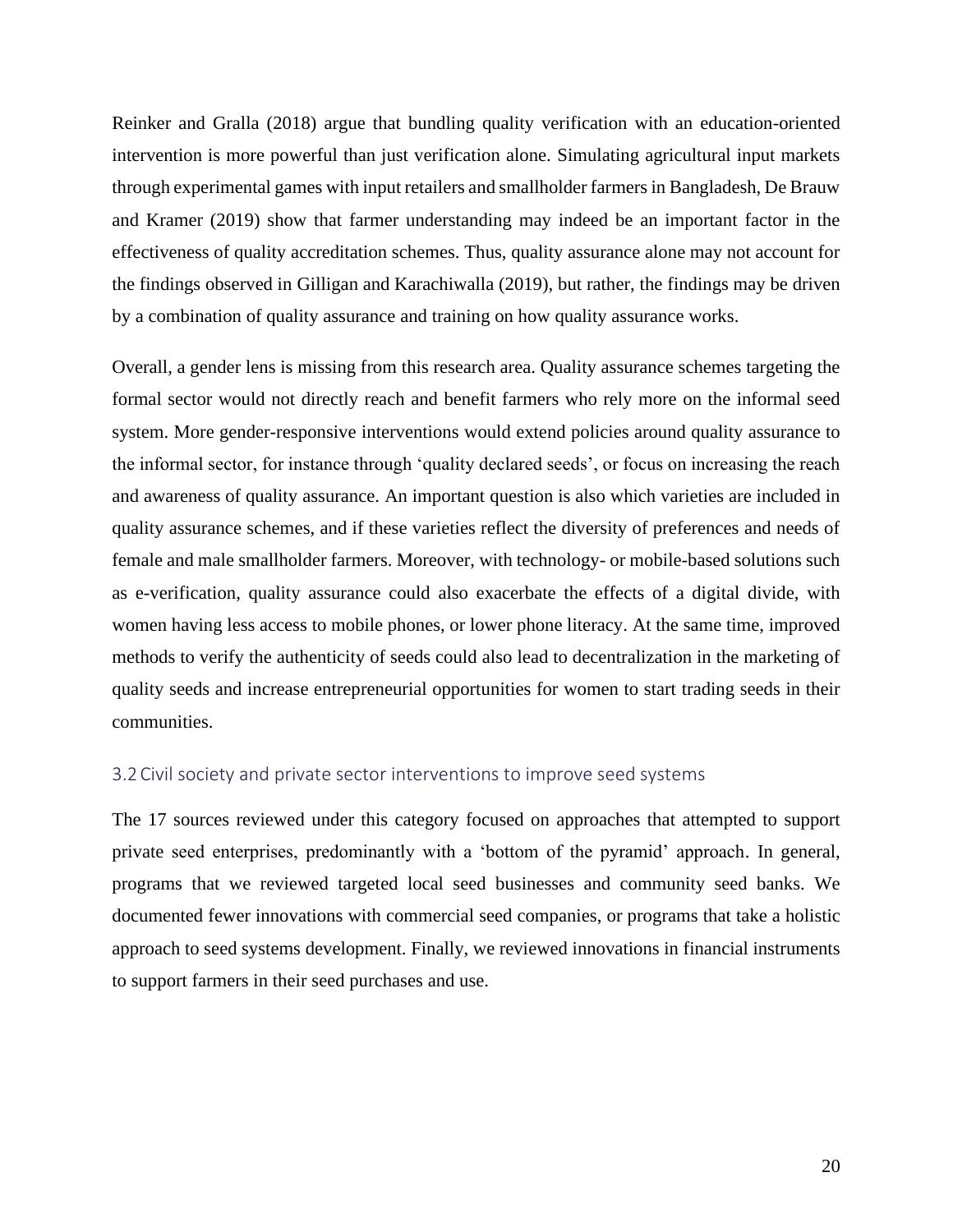#### <span id="page-20-0"></span>Informal seed systems and farmer-led seed delivery

A first set of innovations focused on strengthening farmer-led seed delivery. Mucioki *et al.* (2016) show that despite the existence of a formal seed sector in Kenya, these distribution networks do not reach smallholder farmers, and the formal sector's primary focus on maize reduces value for farmers whose livelihoods rely on other crops. Most farmers obtain improved varieties through seed aid, or by recycling seeds of varieties received as seed aid in previous seasons. Thus, through recycling of seeds, the improved genetics do make their way into the informal seed system. The same holds for the case of wheat in Ethiopia, where informal networks are an important source of modern varieties, even among farmers who initially sourced wheat seed from the formal sector (Bishaw *et al.,* 2010). By facilitating learning and access to neighbors' planting material, social networks also played a crucial role in the adoption of iron-biofortified beans in Rwanda, which were developed while considering women's preferences; with potentially longer-lasting benefits for women, who were less likely to dis-adopt the beans than men (Vaiknoras *et al.*, 2019).

Women are also thought to be more likely to access seeds through the informal seed system than men, meaning that the diffusion and recognition of improved genetic materials in the informal seed system is important to advance gender outcomes. Thus, disseminating improved varieties in a broader geographical area, whilst leveraging social networks to diffuse the genetic materials, appears a more cost-effective and inclusive strategy than concentrating efforts on smaller areas to promote seeds through the formal sector (Vaiknoras *et al.*, 2019). In many countries, this will require formal seed policies to adapt and recognize the importance of the informal seed system, and to strengthen both sectors.

A challenge when leveraging informal networks with mixed gender compositions to promote seeds could however be that due to existing gender norms, some farmers might discriminate against female messengers (BenYishay *et al.*, 2020). A field experiment in Malawi assigned either men or women the task of a communicator, who would learn about a new agricultural technology and then convince others to adopt. Male and female communicators had equal abilities to acquire, retain and use the information. Farmers were however less willing to learn from female than male communicators, as they perceived women not to be as good at farming as their male counterparts. Despite these challenges, female communicators attained equal rates of technology diffusion, and their farmers learned just as much about the technology, with similar gains in farm yields, as male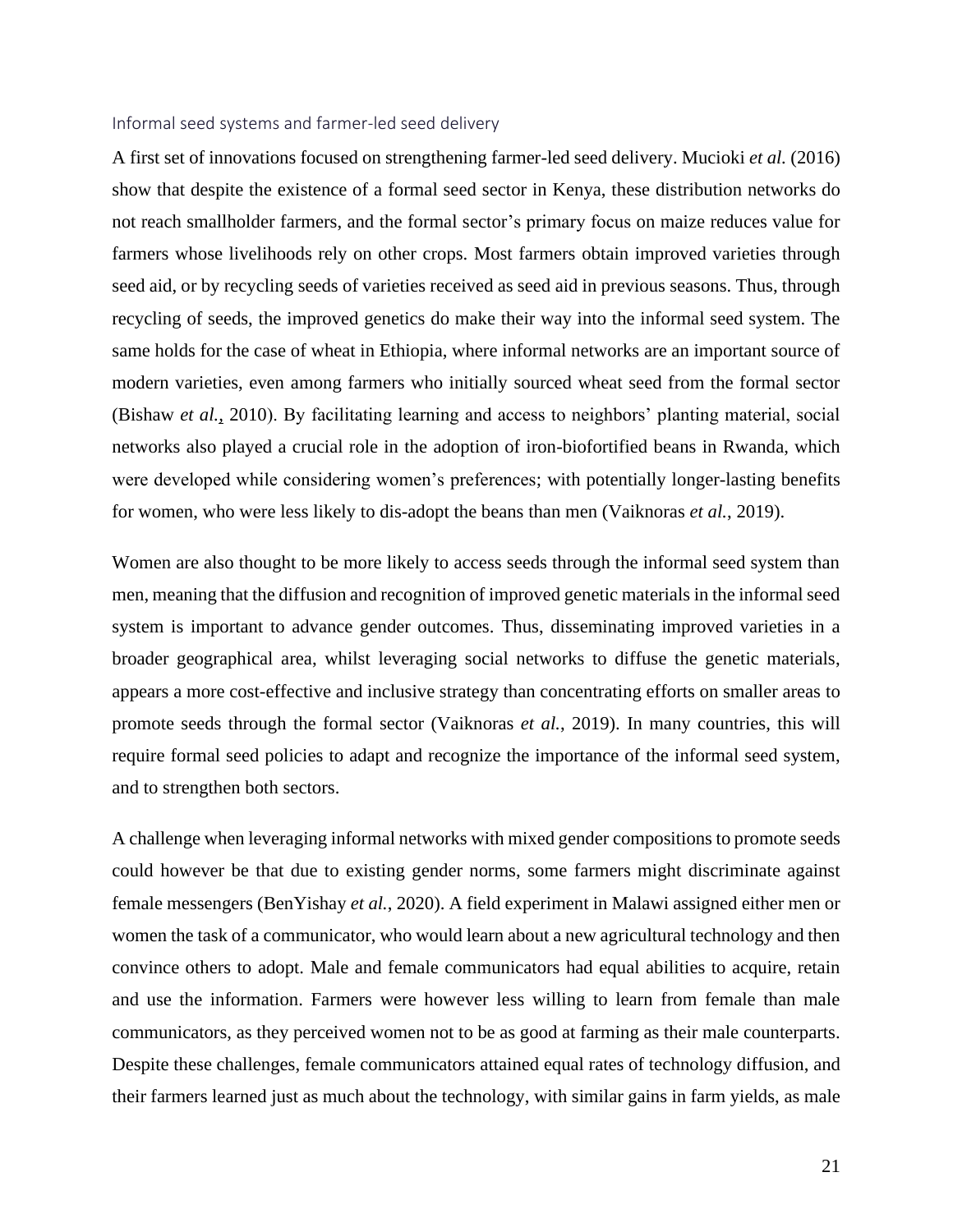communicators. More such experiments are needed to understand how gender norms influence learning, access, adoption, use and control in the promotion of seeds within informal farmer networks.

To strengthen farmer-led seed delivery, one case study looked at efforts in Ethiopia to organize farmers into Local Seed Businesses (LSBs) to produce and market quality seed with variety choice informed by local preferences—targeting markets that are either not attractive for private companies or cost effective for public enterprises (FAO and ISCRISAT, 2015). A consortium of five universities and one public seed enterprise organized 200 LSBs, producing quality seed of 22 crops and 85 varieties. These LSBs contributed to local food security, but impediments to this approach also surfaced, including the inaccessibility of traditional vegetable germplasm, lack of technical know-how, institutional bottlenecks, lack of strong collaborative links between seed sector stakeholders, and an unsupportive policy environment. More research, however, is needed to identify the potential for LSBs to reduce gender inequalities. Violon *et al.* (2016) and Winniefridah and Manuku (2013) suggest that informal networks could offer a path to gender inclusiveness, but do not test the hypothesis.

An alternative strategy to strengthen informal seed systems is to promote community seed banks. Vernooy *et al.* (2015) describe South Africa's community seed-bank strategy through qualitative interviews with two all-women run pilot projects. Those interviewed anticipate positive results such as a range of different crop species and varieties inherited from their parents, extra cash, and the amelioration of a loss of crop diversity. Testing whether the women-led community seed banks indeed helped realize those anticipated results and if so, how and for whom, is also an important area for future research.

#### <span id="page-21-0"></span>Connecting with commercial seed companies

One concern in seed delivery is that the formal seed sector is essentially an overly long chain from seed producer to distributors, wholesalers, retailers, and eventually the farmer. Along this path, quality can be diluted, and each actor charges their own mark-up, increasing the price of seeds. To solve this "middle-man" problem, the *One Acre Fund*, an NGO, has set up its own procurement system for fertilizer and seeds, shipping 500 metric tons of seed and 6,000 metric tons of fertilizer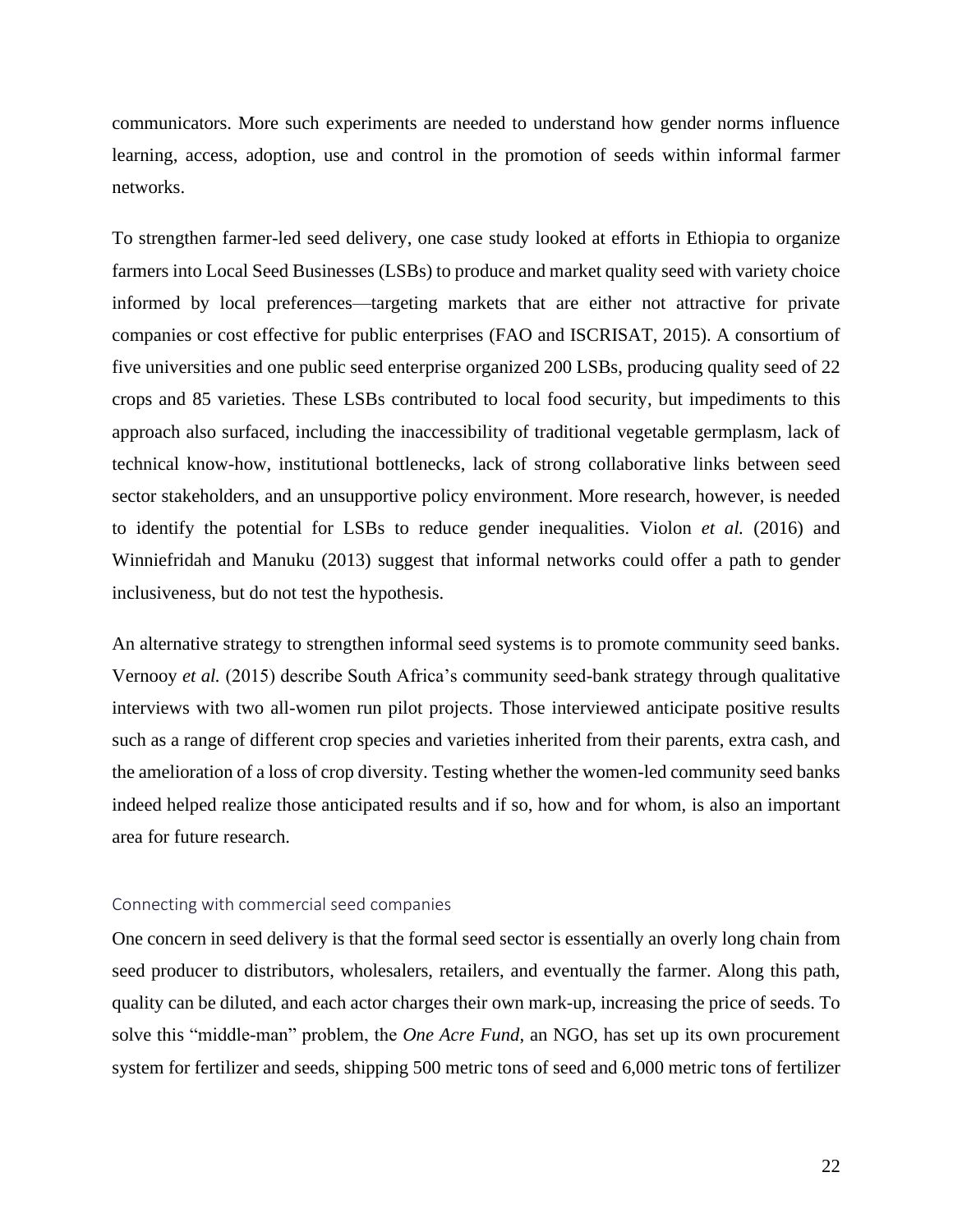to Kenya each year for distribution among 80,000 farmers. <sup>7</sup> The experiment is repeated with regards to seeds—with the NGO negotiating with African-based seed companies for the best price on a number of crops; then, redistributing down to farmers. Although we did not find peerreviewed research on the sustainability and inclusiveness of this approach, early results show promising impacts (Deutschmann *et al.*, 2019).

Importing seeds from international markets presents a short-run leverage of economies of scale from bulk buying but does not necessarily promote local seed production and develop a strong local seed sector; for crops and seed value chains where developing local seed businesses could be viable and sustainable, bulk procurement of seeds abroad could even crowd out the local seed system, unless procurement is done from African-based seed companies. This calls for a more integrated approach. To strengthen local seed sectors, the *Seeds Systems Group*, is working with and oftentimes even helping establish—local seed companies and strengthening seed systems across 15 countries in Africa through a broad range of activities to bring improved seed technologies through local commercial seed companies to smallholder farmers. The aim is to improve access to high-quality varieties, with the target of reaching approximately 38 million farmers in countries where there is virtually no access to improved crop varieties.<sup>8</sup>

Njuguna-Mungai (2017) and Adam *et al.* (2019) apply a gender lens when discussing ways to connect communities with commercial seed companies, creating a nascent template for what a training manual could include for seed companies to increase gender responsiveness. In Tanzania, Njuguna-Mungai (2017) looked at gender 'gaps' and norms that prohibit access to seeds and suggest an agenda for private seed companies to i) employ more female agents to sell to women and employ more women generally in their companies; ii) set aside a 'corporate social responsibility' budget to pay for childcare services for female employees; and (iii) set up outgrower schemes through which female farmers are contracted to produce seeds. The outcome from such recommendations need to be tested.

<sup>7</sup> For more information on seed and fertilizer procurement, see [https://oneacrefund.org/blog/behind-the-scenes-seed](https://oneacrefund.org/blog/behind-the-scenes-seed-fertilizer-procurement/)[fertilizer-procurement/.](https://oneacrefund.org/blog/behind-the-scenes-seed-fertilizer-procurement/)

<sup>&</sup>lt;sup>8</sup> [https://seedsystemsgroup.org](https://seedsystemsgroup.org/) Focus countries include Angola, Benin, Burundi, Cameroon, Chad, Cote d'Ivoire, the Democratic Republic of Congo, Eritrea, Guinea, Madagascar, Republic of Congo, Senegal, Sierra Leone, and Togo.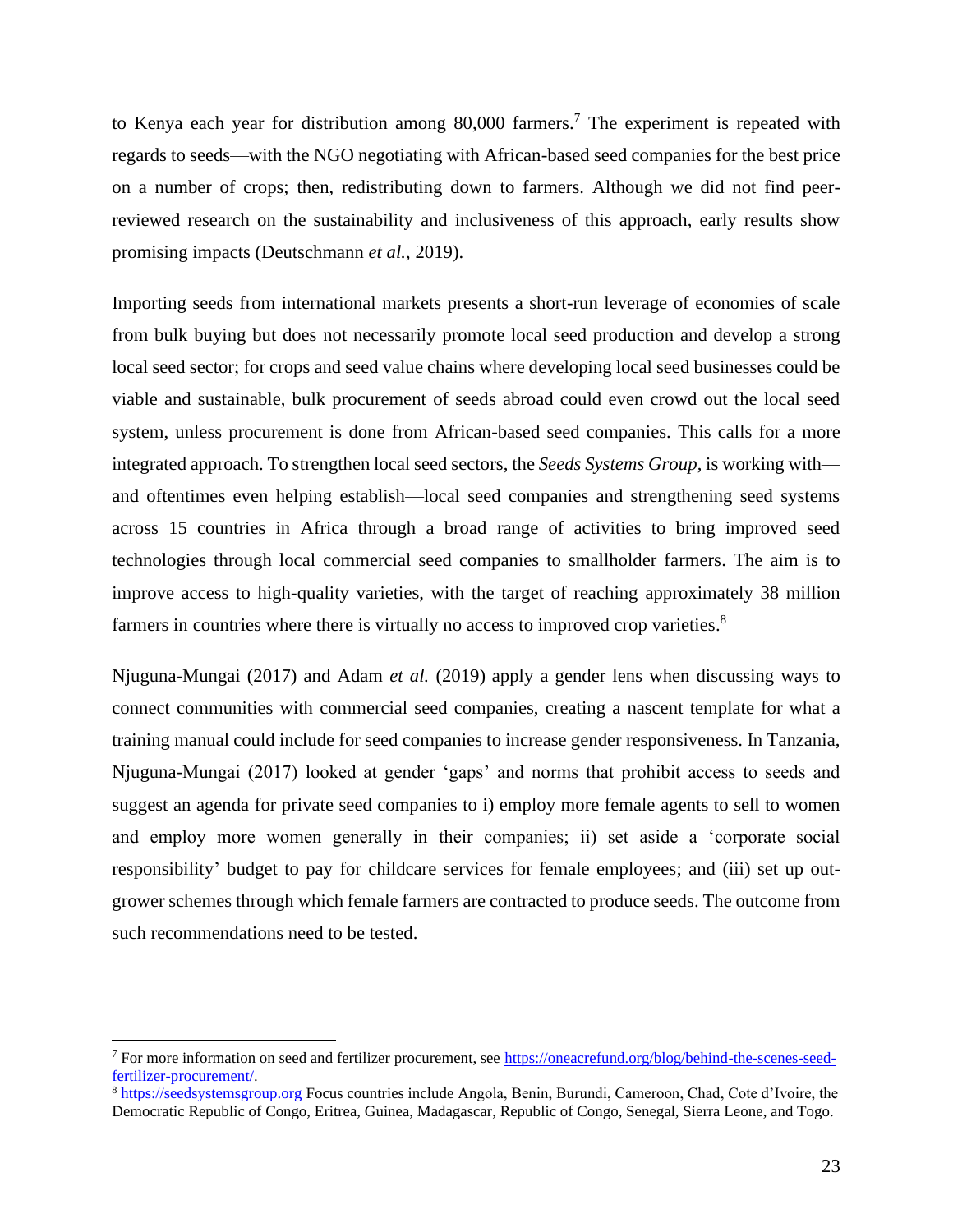Kandiwa *et al.* (2018) provide a number of recommendations through which seed companies could inform both women and men about improved varieties. These include establishing gender balance in the recruitment of extension officers; recruiting women or households instead of solely men for demo plots; placing these plots in locations where they are visible also to women (who due to gender norms often have less mobility than men); organizing farmer field days in locations and at times where both men and women can participate; engaging with men and boys on how important it is to involve their spouses and mothers in information sharing and decision-making; collecting gender-disaggregated monitoring data; and, ensuring that other promotional materials such as radio messages or marketing apparel are appropriate for both men and women. These more inclusive marketing approaches would however only be adopted by commercial seed companies if such approaches were shown to be cost effective from a seed company point of view. Hence, more testing is needed of whether gender-responsive marketing generates a sufficient and sustained increase in demand for quality seeds to enhance seed companies' profitability.

#### <span id="page-23-0"></span>Holistic seed systems approaches and integrated seed sector development

One innovation of note is the Wider Action Program (WAP), a localized model which aimed to disrupt the bean seed delivery system across 18 African countries that had previously relied predominantly on agricultural extension (Rubyogo *et al.,* 2010). The WAP sought to completely redefine the division of labor within the seed supply chain—a holistic approach that included *all*  key actors in seed systems. Traditionally, NARs would develop the new varieties, and then produce an initial supply of breeder and foundation seed. Government seed parastatals and commercial seed companies would take over production of certified seed to sell directly to select distributors, mainly extension services and NGOs. They, in turn, would deliver subsidized seeds to farmers through development programs.

In contrast, the WAP held meetings in each country with key actors in the seed system, including NGOs, Community Based Organizations, farmer groups and church groups. This created a clear vision on the comparative advantage of each actor, increasing the visibility of smaller groups by larger actors in the seed market, and increased understanding of the contacts that local organizations have with farmers across wide geographical areas, as well as their experience in local-level organization and facilitation. International NGOs also reported their extensive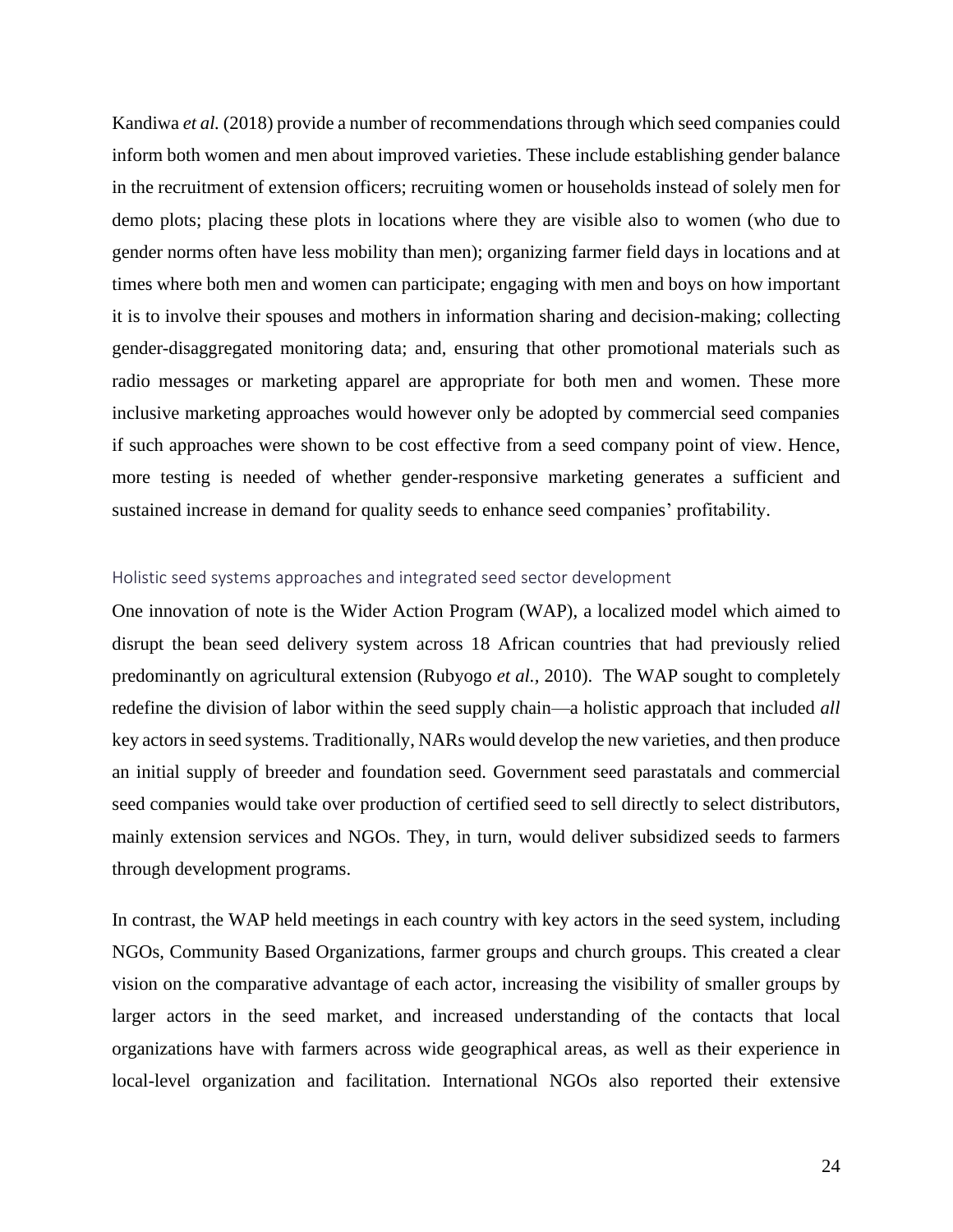geographical reach, including in marginal, resource-poor areas. Researchers maintained their position as subject experts of improved varieties, pre- and post- harvest management, disease identification and control, and agro-enterprise development. Traders came with market intelligence.

As a result of these meetings, the production of breeder and foundation seed remained a NARS responsibility, and seed parastatals and seed companies took the lead in supplying commercial seeds of the widely adapted popular varieties, but decentralized production in target zones became the chief activity of locally based producers, often supported by organizations such as public extension, NGOs, or FOs. Assessments show that as a result of this approach, in six countries, 3.8 million households were reached with new varieties from 2003 to 2005. This study, however, did not provide insights on the benefits or empowering impacts of this approach for female versus male farmers, nor on whether the approach was sustained over time. As many studies focusing on innovations in seed systems delivery, this study stopped at the 'reach' level, again highlighting an important evidence gap.

#### <span id="page-24-0"></span>Financial inclusion

The World Bank's Findex Global Database reveals that when suffering an adverse agricultural shock, most farmers invariably bear the entire financial burden themselves, lacking any financial tools to manage risks (Klapper *et al.*, 2019).<sup>9</sup> Access to financial instruments to save, borrow and manage risk can however be crucial in the market for seeds. A number of innovations have started to focus on testing commercial business models to sustainably promote the adoption of improved varieties using alternative financial instruments including savings, credit, insurance and mobile money.

An ongoing experiment in Mali and Senegal called myAgro (Ratnayake, 2016) offers a solution whereby farmers can make incremental payments towards the future receipt of agricultural inputs like seed and fertilizer through a mobile savings technology that mirrors the purchase of prepaid cellphone credit. The program delivers physical scratch cards to its network of third-party vendors. Farmers enroll and choose a desired package of inputs. They scratch their card to reveal a secret

<sup>9</sup> Based a representative survey of around 15,000 adults in Sub-Saharan Africa from FINDEX data (IBID).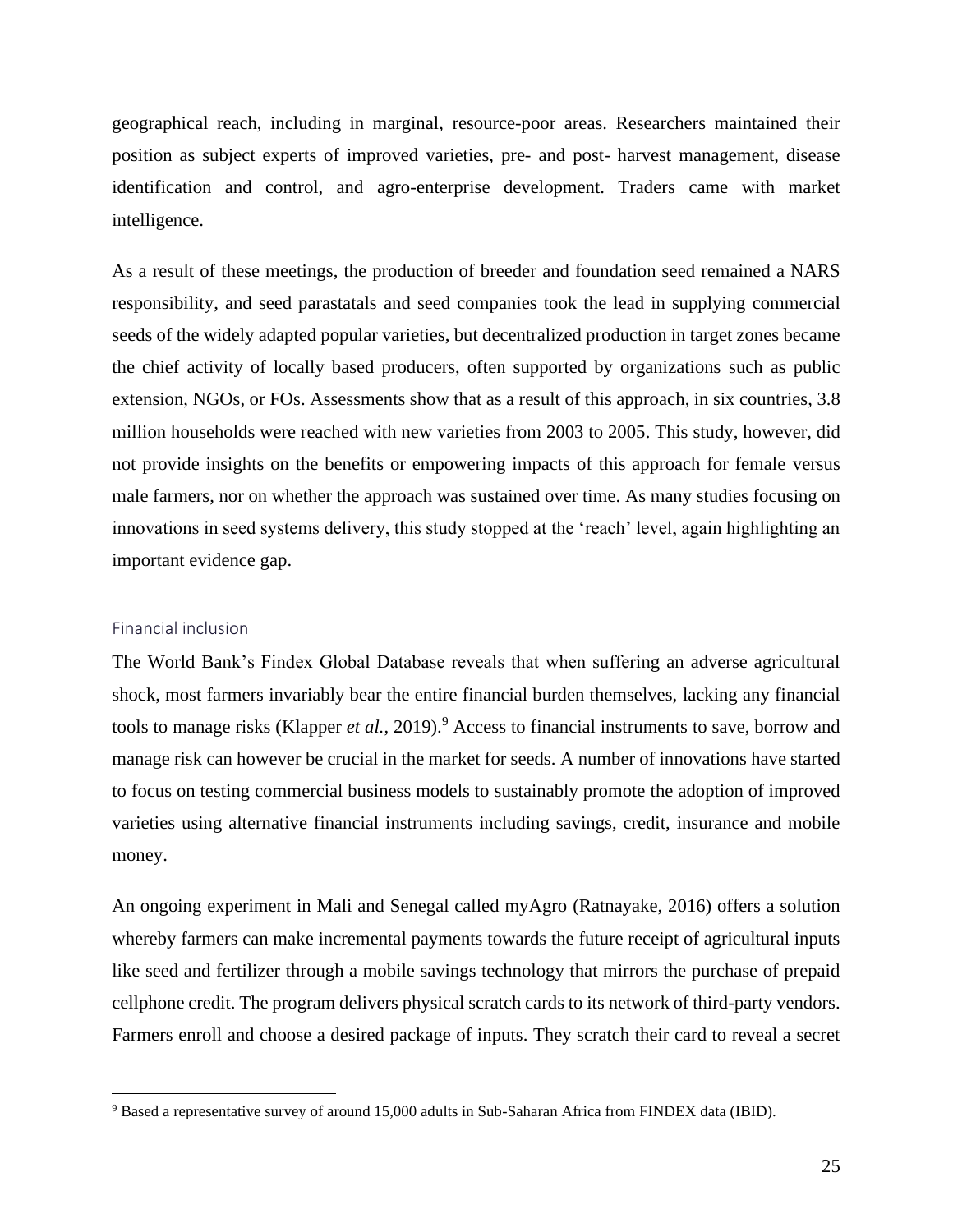code and use their mobile phone to send that code via SMS to myAgro, which verifies the transaction and credits the value to the farmer's balance. Once farmers reach their financial goals, myAgro delivers the package of inputs to a nearby distribution center. The close resemblance with topping up cellphone credit and the tangibility of a physical card, minimize the perceived risk of trying a financial service with a digital element for the first time. At first glance, this approach appears promising, but to our best knowledge, there is no rigorous research on the sustainability or inclusiveness of this model.

Karlan *et al.* (2016) compare the effects of cash grants versus index insurance for drought. Although farmers reported a lack of credit as the main constraint to invest in agriculture, providing them with drought insurance—reducing risk—had a significantly stronger effect on investments than cash grants—which relax credit constraints. This suggests that farmers were rationing investments because they anticipated a possible drought destroying their crops, and that the use of quality seed could be enhanced by providing adequate financial instruments that reduce this uninsured risk. With that in mind, a team of researchers from the University of California Davis and the International Maize and Wheat Improvement Center (CIMMYT) tested the bundling of improved drought-tolerant varieties with weather index insurance, which would provide new seeds to farmers experiencing drought-related crop failure. By means of a randomized controlled trial, the study team finds that after experiencing a severe drought, the insurance-seed bundles increased farmers' investments in drought-tolerant maize varieties, enhancing productivity relative to farmers who did not have insurance, for whom widespread crop failure resulted in capital losses (Feed the Future Innovation Lab for Markets, Risk and Resilience, 2019).

Delavallade and Godlonton (2020) evaluate the potential for combining credit with storage through warrantage, a localized inventory credit scheme to overcome credit and mid-term storage constraints. Their randomized controlled trial in Burkina Faso finds that nearly all households store their crops with the local storage facilities, but only 38 percent of households use their crops to take out loans. Households with access to this innovative model for rural finance are able to store their crops beyond the harvest, waiting until prices are higher. As a result, these households sell on average at higher prices, with increased income then spent on long-term investments, including education, livestock purchases, and agricultural inputs for the subsequent year. Most households in this study are male-headed, and although polygyny is common, there is no focus on intra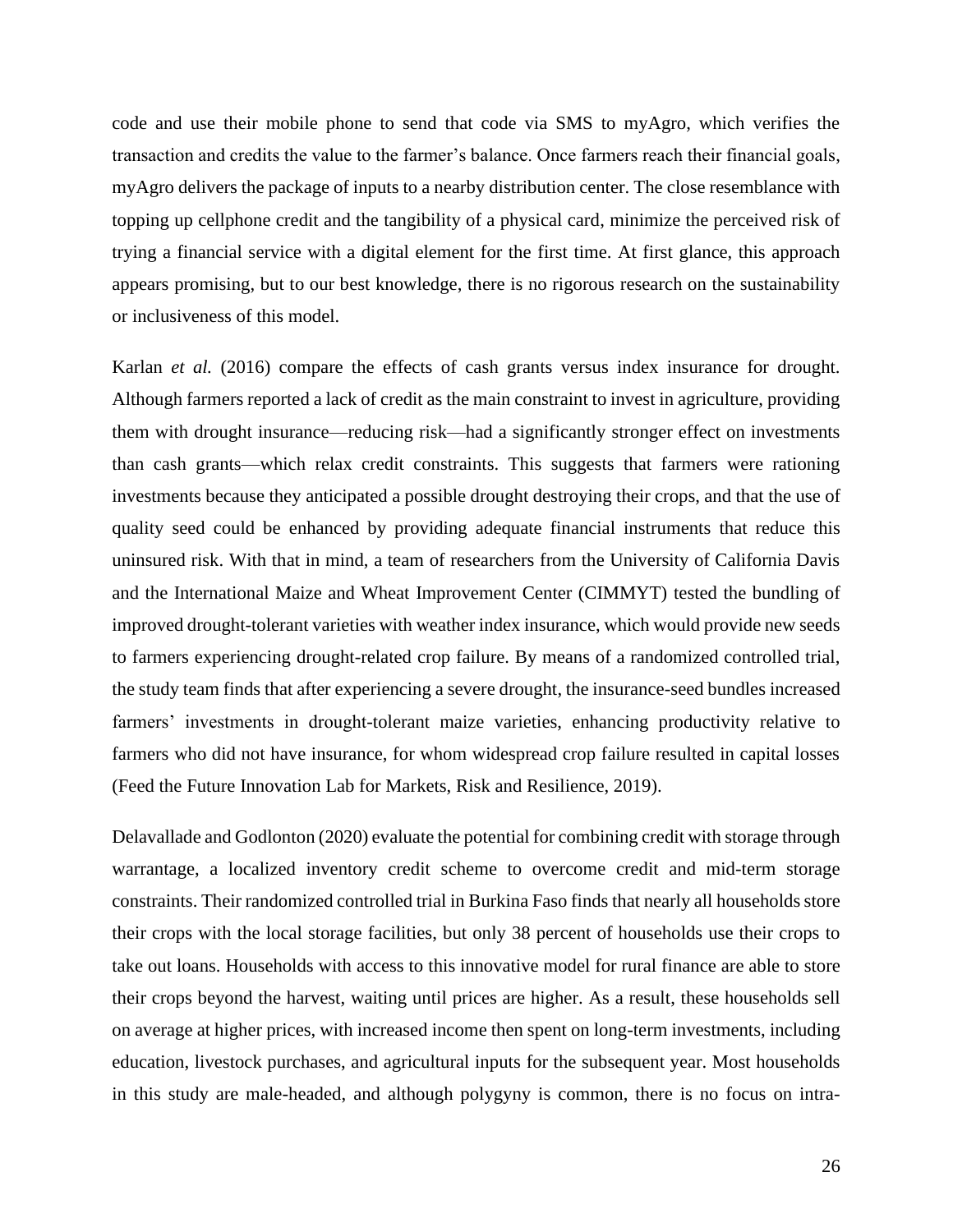household dynamics in the decision to store crops, take out loans or how to reinvest increased incomes.

The current literature on financial inclusion for seed systems entirely lacks a gender lens. Much can be done, however, to better reach, benefit and empower women through innovations in financial services. Several studies outside of the seed systems domain (and thus not listed in the tables below) find empowering impacts of various financial services. Financial inclusion can provide opportunities for greater financial autonomy to influence household bargaining (Doss, 2013; Amin *et al.*, 1998; Goetz and Gupta, 1996; Kabeer, 2001b). An experiment in Uganda for female microfinance borrowers, for instance, shows that bundling a microfinance loan with a mobile money account (to ensure financial autonomy) enhances business performance (Riley, 2020). Future research could test how bundling seeds with alternative financial instruments could enhance women's financial autonomy and empowerment in the use of and control over seeds.

#### <span id="page-26-0"></span>Overview

In sum, only 9 of 17 reviewed studies tested innovations whereby the private sector can promote the use of quality seeds, with other studies adopting a descriptive approach. While these provide important insights into how informal seed networks currently work, they do not experiment with approaches to leverage informal networks to enhance seed security. Moreover, relative to the public sector literature, many studies do not analyze gender inclusivity, with only 3 of the 9 studies on innovations analyzing gender gaps in reach, and only 1 study considering gender norms underlying women's empowerment in how social networks can be leveraged for the diffusion of new technologies. Finally, despite these innovations being driven by the private sector, it is perhaps surprising that none of the reviewed studies included a cost-benefit analysis, with a discussion of sustainability and the potential for scaling. This indicates that this area of research, still in an early stage, has much fertile ground for future research.

Interestingly, although many practitioners see increased commercialization of farming as a key trend (Setimela *et al.* 2020), innovations to ensure the inclusion of a diverse range of smallholder farmers have yet to be fully tested and proven. More testing is needed to ascertain the sustainability and inclusiveness of models such as farmer-led seed delivery or efforts to connect farmers with seed companies. The most ambitious interventions driven by international NGOs adopt a more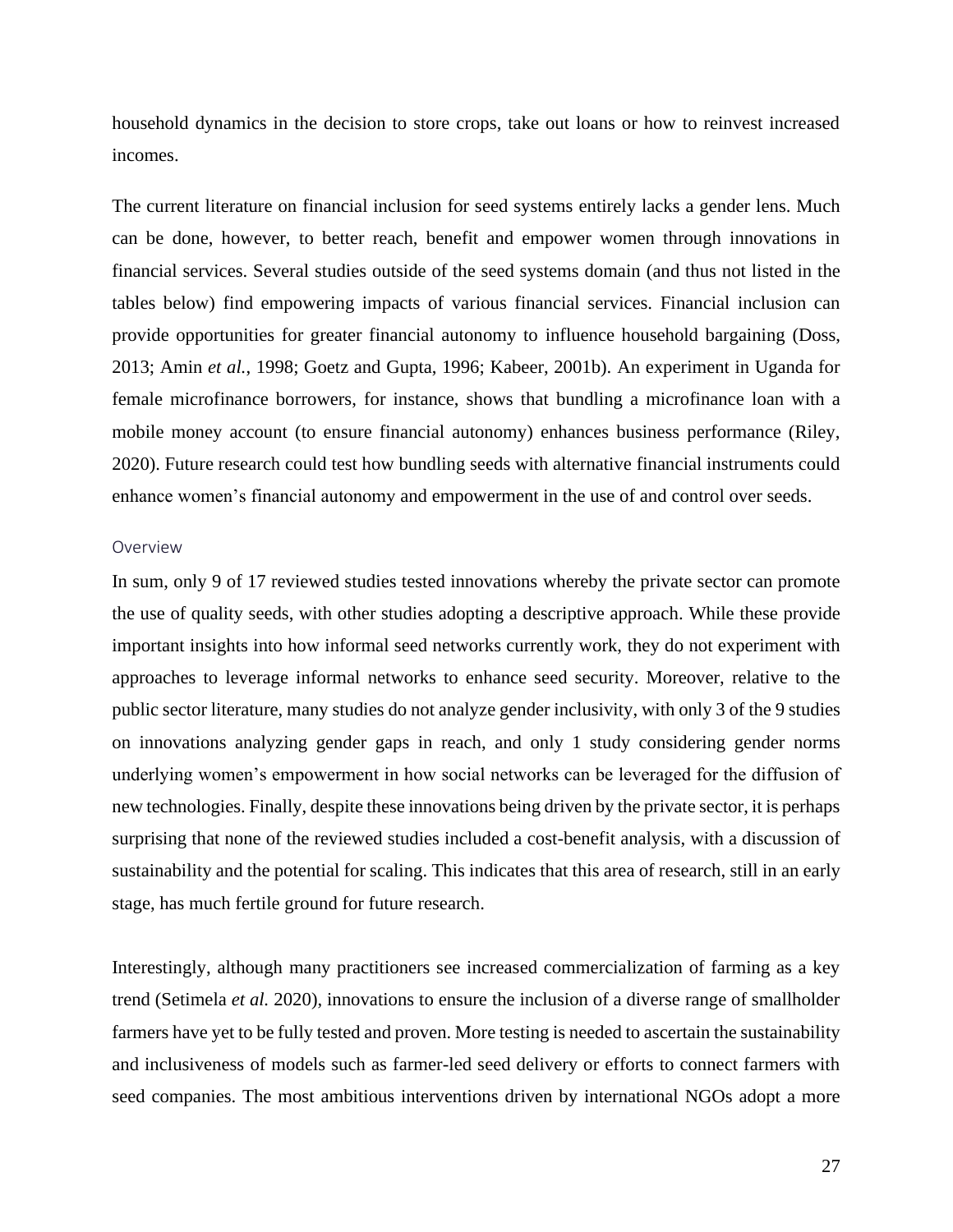holistic approach and seek to disrupt the seed value chain and insert themselves as new players that aim to leverage economies of scale and act as a broker between seed companies and underserved smallholder farmers. Such interventions have generated promising findings, but the knowledge base is at an early stage. Innovations in the design of financial services to increase demand for quality seeds lack a gender lens, and could therefore benefit from existing approaches to increase women's financial autonomy per se.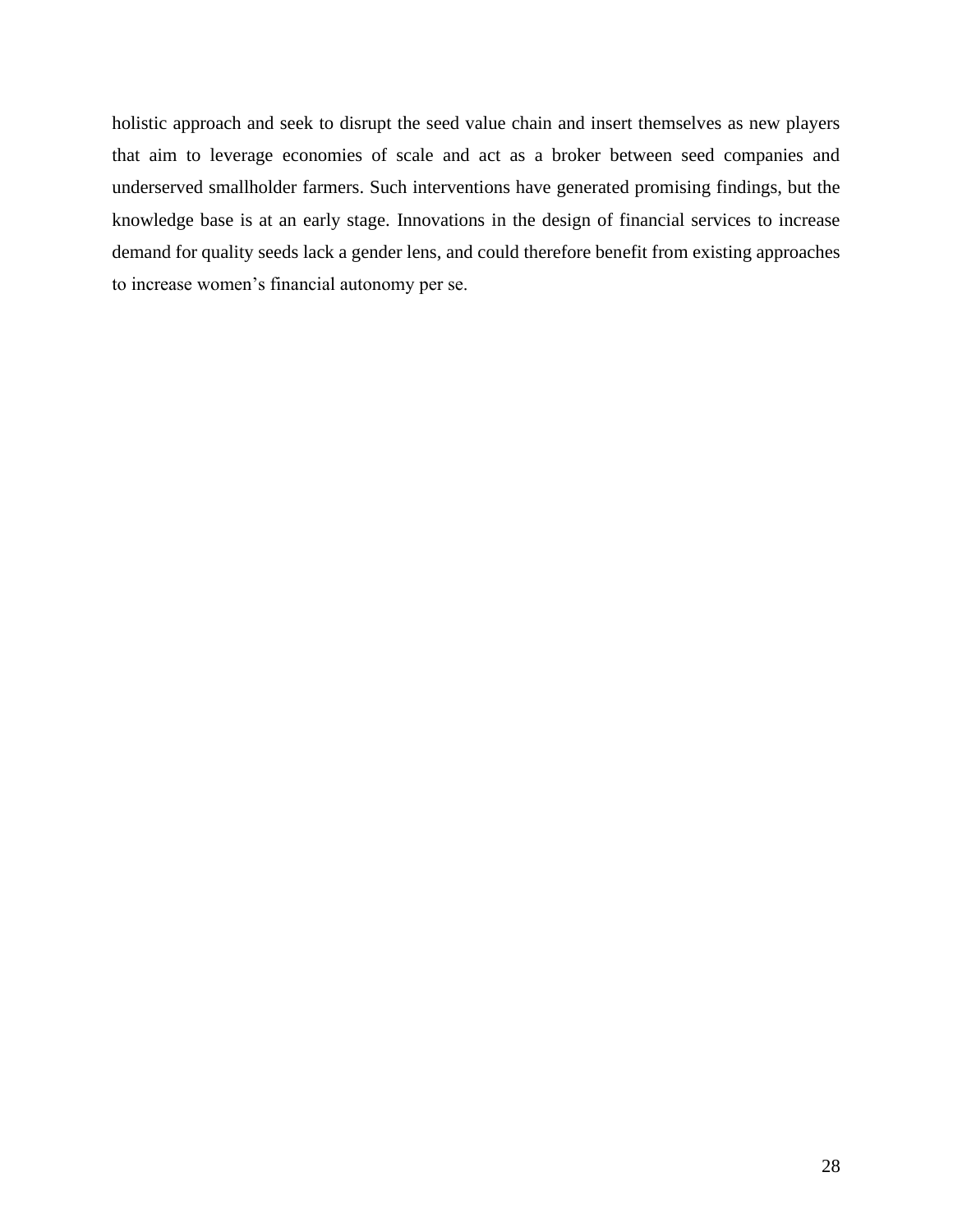|                                                    | Analysis of seed systems outcomes |         |        | Analyzes differences in gender outcomes |       |               | Tests       | <b>Discusses</b> |                |
|----------------------------------------------------|-----------------------------------|---------|--------|-----------------------------------------|-------|---------------|-------------|------------------|----------------|
| Citation                                           | Availability                      | Quality | Access | Use and control                         | Reach | Benefit       | Empowerment | innovation       | sustainability |
| Informal seed systems and farmer-led seed delivery |                                   |         |        |                                         |       |               |             |                  |                |
| Mucioki et al., 2016                               |                                   |         |        |                                         |       |               |             |                  |                |
| Bishaw et al., 2010                                |                                   |         |        |                                         |       |               |             |                  |                |
| Vaiknoras et al., 2019                             |                                   |         |        |                                         |       |               |             |                  |                |
| BenYishay et al., 2020                             |                                   |         |        |                                         |       |               |             |                  |                |
| FAO and ISCRISAT, 2015                             |                                   |         |        |                                         |       |               |             |                  |                |
| Violon et al., 2016                                |                                   |         |        |                                         |       |               |             |                  |                |
| Winniefridah and Manuku, 2013                      |                                   |         |        |                                         |       |               |             |                  |                |
| Vernooy et al. (2015)                              |                                   |         |        |                                         |       | $\mathcal{L}$ |             |                  |                |
| Connecting with commercial seed companies          |                                   |         |        |                                         |       |               |             |                  |                |
| Deutschmann et al., 2019                           |                                   |         |        |                                         |       |               |             |                  |                |
| Njuguna-Mungai. 2017                               |                                   |         |        |                                         |       |               |             |                  |                |
| Adam et al., 2019                                  |                                   |         |        |                                         |       |               |             |                  |                |
| Kandiwa et al., 2018                               |                                   |         |        |                                         |       |               |             |                  |                |
| Holistic seed systems development                  |                                   |         |        |                                         |       |               |             |                  |                |
| Rubyogo et al., 2010                               |                                   |         |        | $\mathcal{L}$                           |       |               |             |                  |                |
| <b>Financial inclusion</b>                         |                                   |         |        |                                         |       |               |             |                  |                |
| Ratnayake, 2016                                    |                                   |         |        |                                         |       |               |             |                  |                |
| Karlan et al., 2016                                |                                   |         |        |                                         |       |               |             |                  |                |
| Feed the Future Innovation lab for                 |                                   |         |        |                                         |       |               |             |                  |                |
| Markets, Risk and Resilience, 2019                 |                                   |         |        |                                         |       |               |             |                  |                |
| Delavallade and Godlonton, 2020                    |                                   |         |        |                                         |       |               |             |                  |                |

**Table 3 – Studies on civil society and private sector innovations for enhanced seed systems outcomes**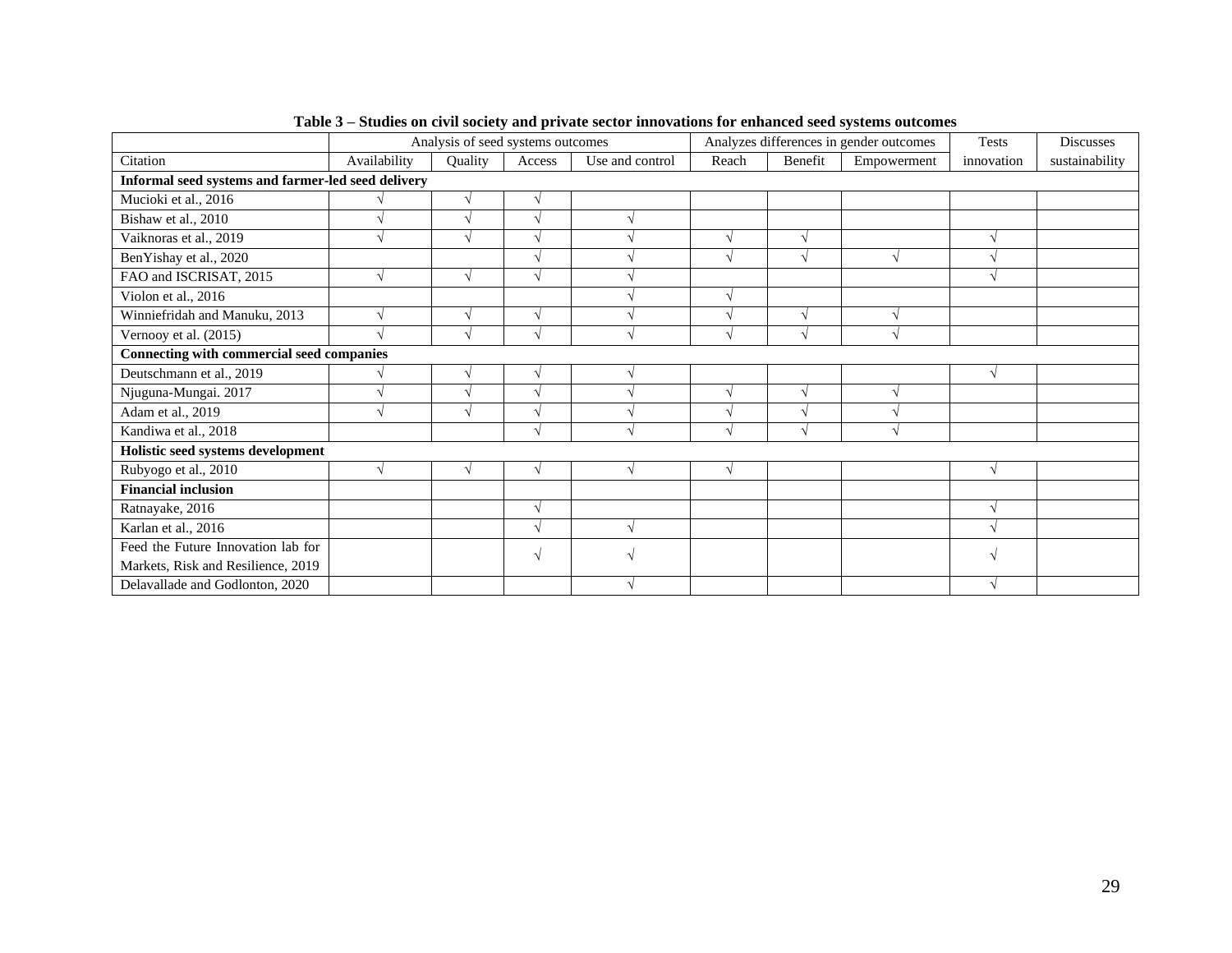Promising ideas for future innovations in local seed delivery systems could focus on i) production interventions such as collective demand forecasting; aggregated production planning; advanced booking/purchase of fortified seeds; and the aggregation of farmers into contiguous units, building on the model that is being tested by the One Acre Fund; and, ii) innovative marketing approaches such as mobile seed-sale vans; community sales representatives; packaging in buckets or easy to carry bag/small packs; innovative use of technologies to communicate and provide technical advice; bundling with financial services; and, a crucial aspect albeit not discussed in the literature, technical support for seed companies to access credit, manage debt and develop smart apps to report sales and stock data for just-in-time seed supplies.

#### <span id="page-29-0"></span>3.3Broader livelihood approaches

Reflecting on the studies reviewed, there is a danger that innovations in seed delivery systems will focus on the simplistic goal of enhancing inclusivity by simply expanding the 'reach' of seed systems programs and policies. As this review argues, reach is simply not enough, and only a broader livelihood approach for female farmers—understanding their power over money and resources—will move the dial on empowerment. A focus on innovations that help enhance the productivity or profitability of "women's crops" does not suffice in this regard. Doss (2002) cautions against the assumption by both governments and donors that some crops are rigidly defined along strict gender norms by households and farming communities as "women's crops" and "men's crops"—despite what farmers themselves actually claim. Orr *et al.* (2014) argue that in Zambia, the commercialization of crops such as groundnut, sorghum, or millet—traditionally grown for food security and nutrition—may in fact have a negative impact on gender equity if men take control of decisions and roles that were previously controlled by women. This highlights the importance of gender analysis for value chain development.

Ali et al. (2015) assess the extent to which seed delivery systems matter in terms of women's agricultural productivity in Sub-Saharan Africa. Using national data from the Uganda National Panel Survey a productivity gap before controlling for endowments was estimated to be 17.5 percent—with women less productive than men. It was found that although men have greater access to inputs, input use is so low and inverse returns to plot size so strong that smaller femalemanaged plots have a net endowment advantage, improving their productivity relative to men, *ceteris paribus*, by 12 percent. This means that controlling for endowments increases the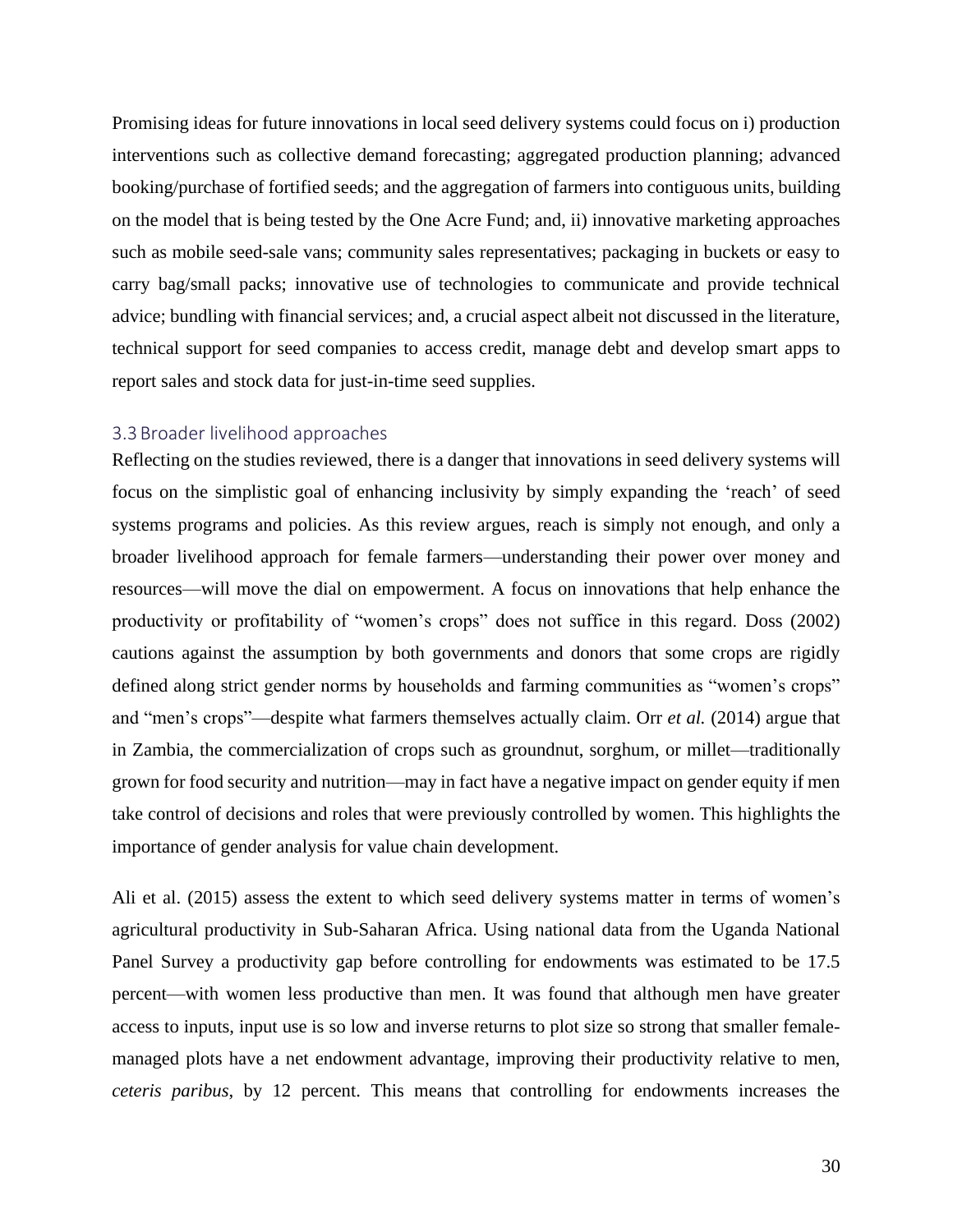unexplained productivity gap to 29.5 percent. In other words, for every acre cultivated, women produce close to one third less than men. Two-fifths of this unexplained gap is attributed to differential returns to the child dependency ratio, and one-fifth to differential returns to transport access. Smaller and less robust drivers include differential uptake of cash crops, and differential uptake and return to quality seeds and pesticides, meaning that innovations in seed systems delivery would not necessarily make great strides towards improving gender equality in productivity.

Other literature suggests that farming (whether by improved seed systems or other interventions) may not always be the first-best approach to empowerment. Christiaensen and Demery (2018) argue that the policy priority for women in agriculture is not so clear-cut given the lower than expected female labor shares—well below 50% in most countries in Sub-Saharan Africa. Quisumbing et al. (2019) suggest that while increasing productivity on the plots that women manage is important, it should not be the only goal. Since many female farmers are poor and live in marginalized areas, agricultural interventions should be designed to reduce poverty and to increase not only the value of output per unit of land but also the value of output per unit of labor. This may mean that farmers could become engaged in off-farm activities with higher returns, especially in areas with poor-quality land. At the same time, whilst a framed experiment in Ghana finds higher demand among women than men for engagement in such activities, this gender gap was smaller than expected, with both men and women revealing a strong preference for diversified investments (Kramer and Lambrecht, 2019).<sup>10</sup>

## <span id="page-30-0"></span>Section 4. Discussion and Conclusion

In general, we find a few innovative approaches across both categories of seed delivery systems, with agricultural extension more likely to address the full range of outcomes (availability, quality, access, use and control). But in general, there is a concerning lack of gender lens approaches for both types of interventions; this despite the decades of research on ineffective male-centric development approaches. Drucza *et al.* (2018) hypothesize that gendered project design must be evidence based and discussed with wider project staff; advocating for rapid assessment approaches

<sup>&</sup>lt;sup>10</sup> Differences between men and women were largely explained by gender stereotyping around perceived skills, suggesting that efforts to reduce gender inequality should address gender stereotypes and beliefs that prevent women from investing in agriculture.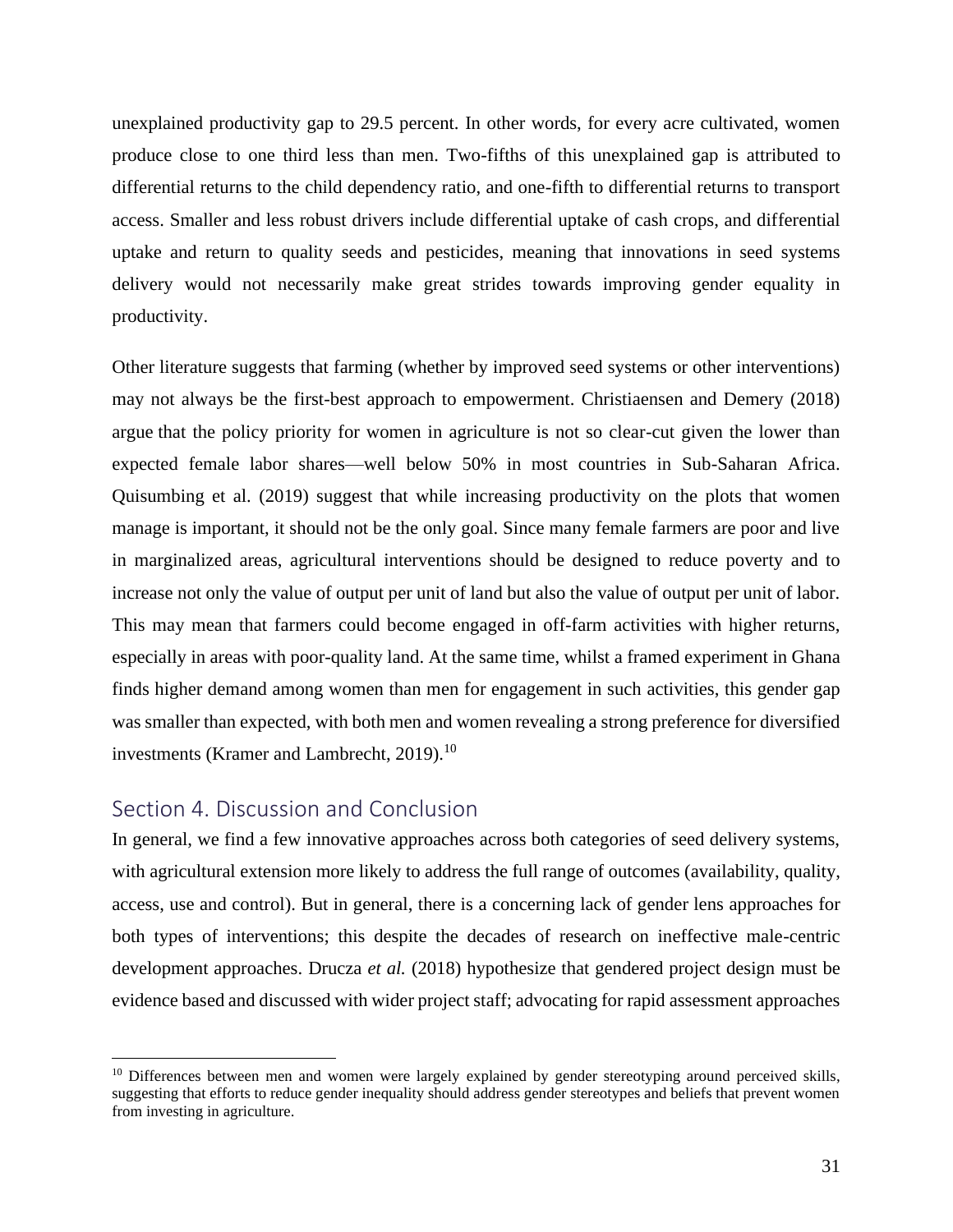that will allow project designers to quickly assess women's roles within the household, constraining gender norms, and women's constraints in agricultural markets. Roo (2016) maintains that it is important for seed sector projects to make a *conscious* and *explicit* choice to target women, and that such efforts require additional resources. Pouw *et al.* (2019) caution that some innovations utilizing information technology and communications interventions could create new inequalities due to the existing lack of ICT literacy and access among women. It is important to monitor such developments to make sure that interventions do no harm and analyze ways to mitigate these new inequalities in the absence of intra-household power dynamics it's rare to see an intervention that truly reaches "empowerment" status.

Several key themes emerged from the literature review, which are summarized below and in more detail in subsections that follow:

- **Get Testing!** While many studies focus on gaps and provide suggestions on how to address gender gaps in access, quality, availability, as well as the use and control of seeds, much research has been conducted to simply analyze the functioning (or failures) of existing seed delivery mechanisms. Few actually test innovations to help diminish that gap. In fact, even the evidence on the sustainability of alternative business models for seed delivery is limited, providing ample scope for testing different types of innovations.
- **Extension still looms large:** Government extension programs (agricultural inputs, technical assistance) are largely failing women farmers; and it is widely understood that this is due to a lack of consideration for a priori gender imbalances both within the household and in terms of basic assets such as land and finance. A few studies found promising effects of vouchers, bundled services, and a focus on how extension information is delivered given receptiveness to new information. Yet, the examples of innovative experimentation to fix these gender gaps are few and far between.
- **Bottom of the Pyramid results uncertain:** Papers that examine the space between public and private seed delivery models, including farmer-led seed delivery and community seeds banks, show mixed results. Some authors show that for some crops in certain geographical areas, these types of mechanisms can improve agricultural productivity. Other authors question the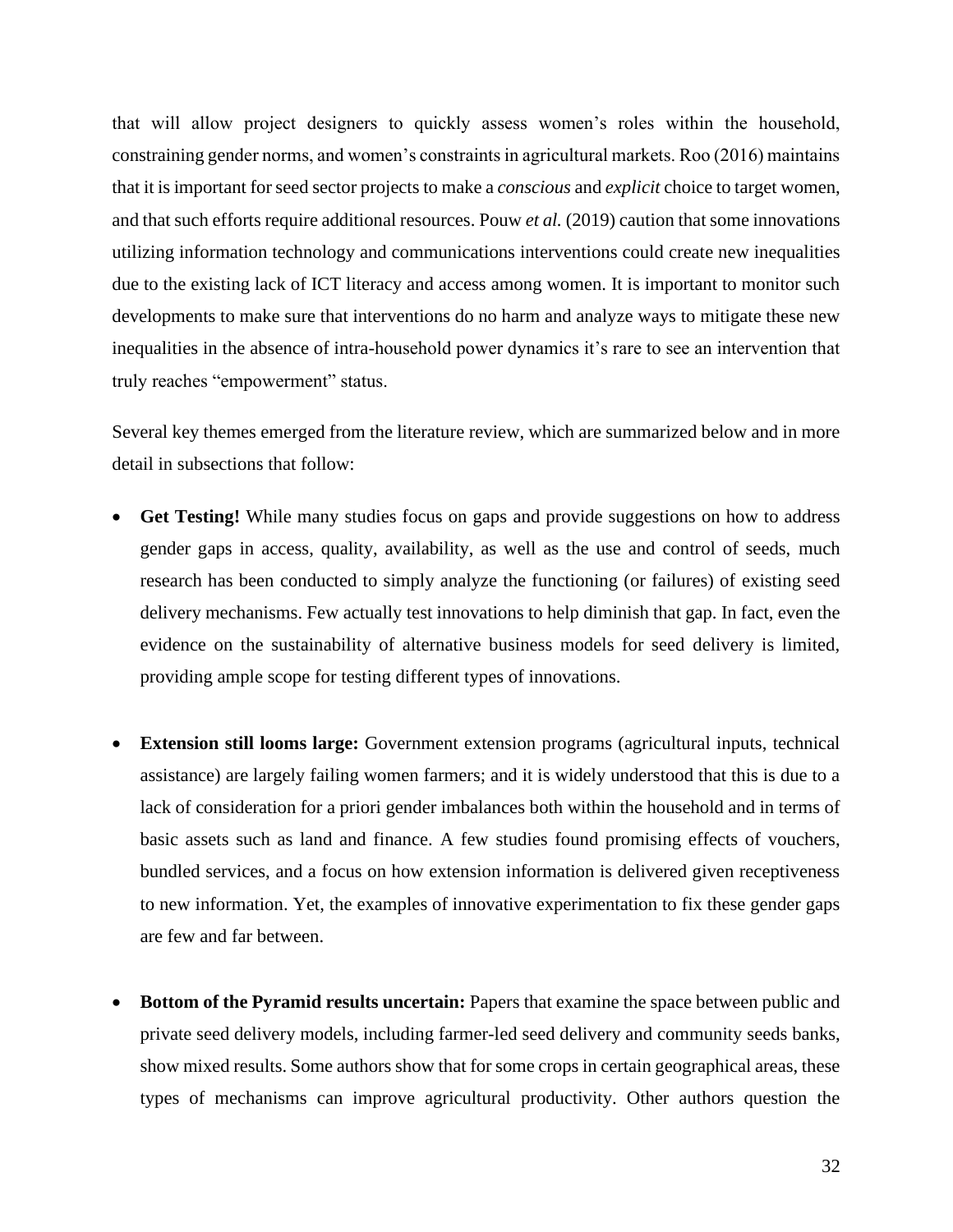sustainability and reach of such approaches as well as cost impediments for subsistence farmers. Few experiments exist to show how these approaches could empower women although some projects point to the use of informal networks combined with extension and innovations in marketing, using for instance vouchers and seed fairs.

- **A holistic approach to seed interventions:** We find promising results from innovations that take a holistic approach, addressing all the stages outlined in the diagnostic framework for seed systems. This also validates the use of such an analytical tool, and planning tool for innovative and sustainable interventions. Applying a gender lens in such programs, and quantifying the cost-effectiveness of these approaches with potential adaptations to enhance genderresponsiveness are an important area for future research.
- **What is empowering?** The number of peer review articles that completely lack a gender lens in this day and age is somewhat shocking; this can only lead to a partial understanding of seed delivery systems, and sub-optimal innovation in this sector. Gender analysis of seed delivery in general points towards the need for a broader livelihoods approach, to avoid interventions that might inadvertently lumber women with *more* work, which would harm empowerment, or perhaps trap them in unproductive agricultural pursuits when off-farm activities would be more beneficial.

It became evident that *successful, sustainable and gender inclusive* efforts to improve seed delivery systems are few and far between. Nevertheless, attempts to "increase the pie" through improvements to either government or private sector systems are unlikely to cease. As such, it is important to consider the relationship these efforts should have with gender empowerment. The research shows that without gender equality in financial autonomy, there is a clear danger that efforts could fail to empower women and in fact, leave them with a higher burden of work, or shift resources, power and control to male household members. There are many ways to promote women's financial autonomy, either through financial instruments, gender norms interventions, or by promoting local businesses and entrepreneurship, with women-led businesses for seed production and seed trading offering a promising gender-transformative strategy (Galié et al., 2020).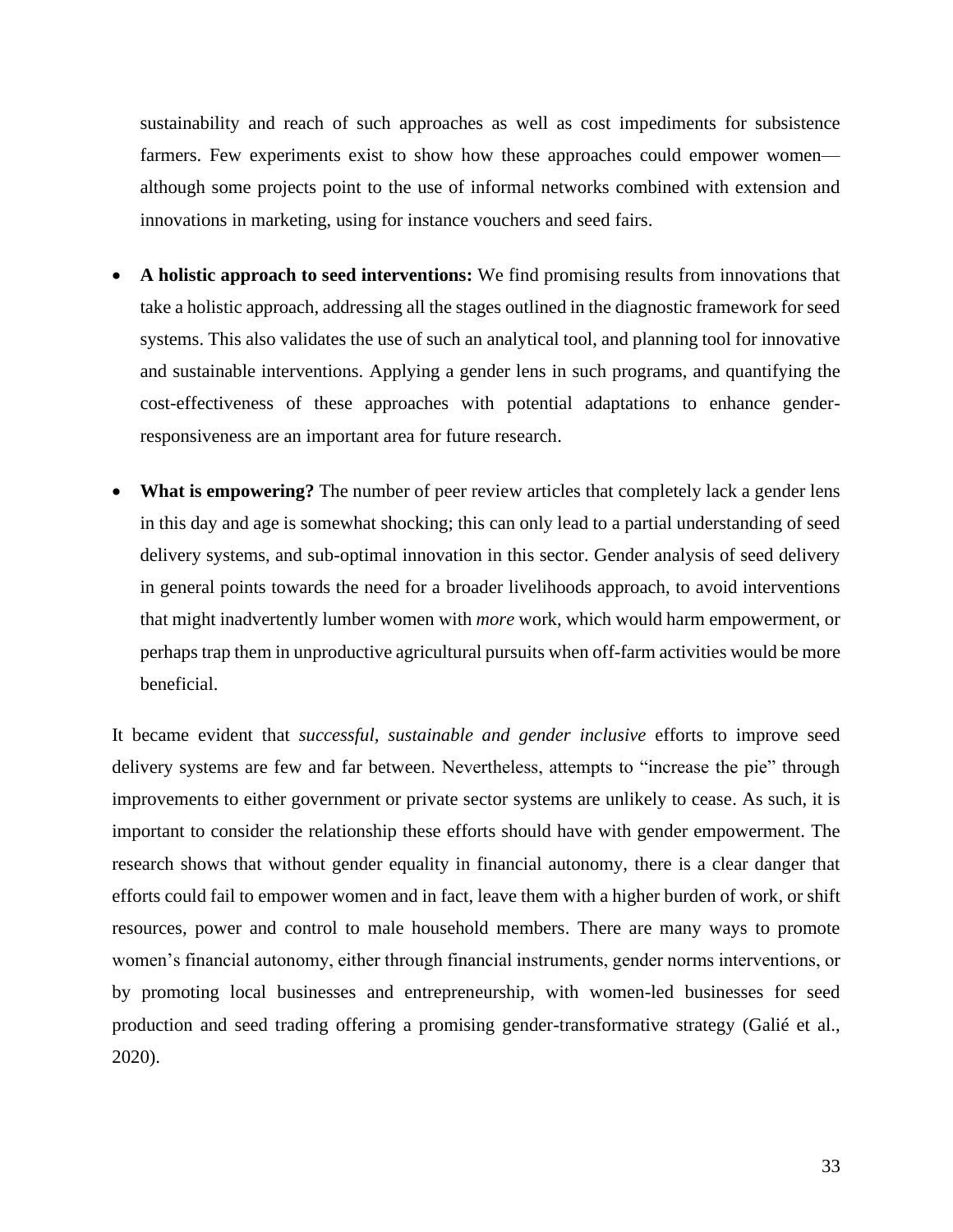Given the importance of women's agency and autonomy in decision-making, this also requires monitoring plans to collect gender-disaggregated mixed methods data not only on reach but also on the benefits and empowering effects from innovations in seed delivery models. Intra-household dynamics are crucial, especially since the majority of women live in male-headed households. Research needs to take a more experimental and innovative approach, moving beyond diagnostics and discussions of "what is currently wrong and how could things be improved in theory" to testing inclusive models for seed delivery. Seed systems research is in dire need of more examples that demonstrate what could go right, providing evidence on mechanisms through which innovations impact the sustainability or inclusivity of seed delivery. The tools to better understand gender in the seed sector are there; the time is ripe for a new phase of more action-oriented seed systems research in which practitioners and researchers empirically test which innovative business models reach, benefit and empower women and men alike.

### <span id="page-33-0"></span>References

Abate, G., Bernard., T., de Brauw, A., Minot., N. 2018. The impact of the use of new technologies on farmers' wheat yield in Ethiopia: Evidence from a randomized control trial. *Agricultural Economics, 49:* 409–421.

Adam, R. I., Kandiwa, V., David, S., Muindi, P. 2019. Gender-responsive approaches for enhancing the adoption of improved maize seed in Africa: A training manual for agro-dealers. Mexico, CIMMYT.

Ali, D., Bowen, D., Deininger, K, Duponchel, M. 2015. Investigating the gender gap in agricultural productivity: Evidence from Uganda. World Bank Policy Research Working Paper 7262.

Ambler, K., de Brauw, A., Godlonton, S. 2020. Cash transfers and management advice for agriculture: Evidence from Senegal. *The World Bank Economic Review, 34*(3): 597–617.

Ambler, K., de Brauw, A., Godlonton, S. 2018a. Agriculture support services in Malawi: Direct effects, complementarities, and time dynamics. IFPRI Discussion Paper 1725.

Amoke Awotide, B., Karimov, A., Diagne, A., Nakelese, T. 2013. The impact of seed vouchers on poverty reduction among rice farmers in Nigeria. *Agricultural Economics*, 44(6): 647- 658.

Anandajayasekeram, P., Davis, K.E., Workneh, S. 2007. Farmer field schools: An alternative to existing extension systems? Experience from Eastern and Southern Africa. *Journal of International Agricultural and Extension Education*, 14(1): 81-93.

Arouna, A., Lokossou, J.C., Wopereis, MCS., Bruce-Oliver, S., Roy-Macauley, H. 2017. Contribution of improved rice varieties to poverty reduction and food security in sub-Saharan Africa. *Global Food Security*, 14: 54-60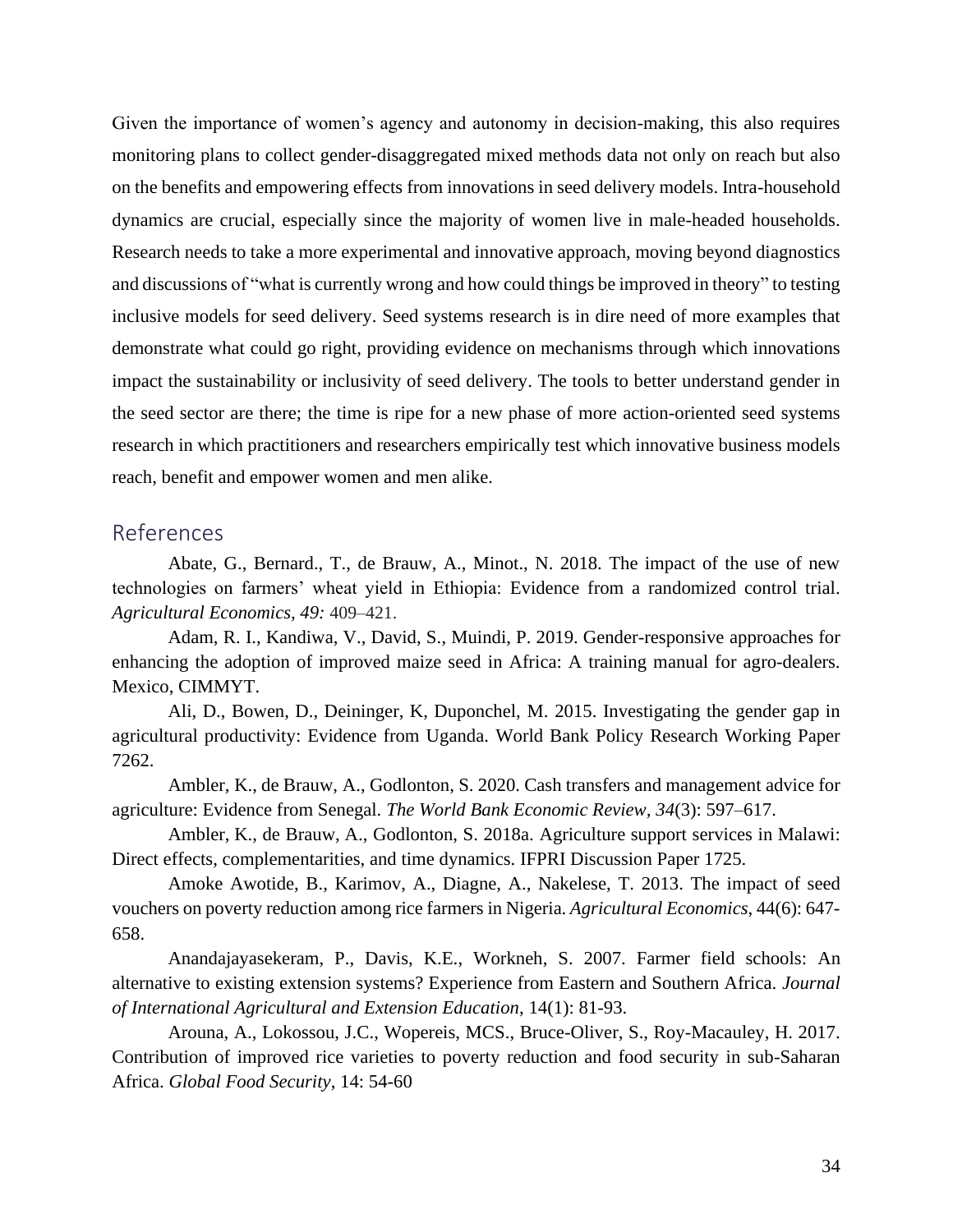Ashour, M., Gilligan, D.O., Hoel, J.B. and Karachiwalla, N.I. 2019. Do beliefs about herbicide quality correspond with actual quality in local markets? Evidence from Uganda. *Journal of Development Studies*, 55(6): 1285-1306.

Asfaw, S., Shiferaw, B. Simtowe, F., Hagos, M. 2011. Agricultural technology adoption, seed access constraints and commercialization in Ethiopia. *Journal of Development and Agricultural Economics*, 3(9): 436-447.

Barriga, A., Fiala, N. 2020. The supply chain for seed in Uganda: Where does it go wrong? *World Development*, 130(6): 104928.

Beaman, L., BenYishay, A., Magruder, J., Mobarak, A., 2018. Can network theory-based targeting increase technology adoption? NBER Working Paper 24912.

Bentley, J., A. Olanrewaju, T. Madu, O. Olaosebikan, T. Abdoulaye, T. Wossen, V. Manyong, P. Kulakow, B. Ayedun, M. Ojide, G. Girma, I. Rabbi, G. Asumugha, and M. Tokula. 2017. Cassava farmers' preferences for varieties and seed dissemination system in Nigeria: Gender and regional perspectives. IITA Monograph. ISBN 978-978-8444-82-4.

BenYishay A., Jones, M., Kondylis, F., Mobarak, A, M. 2020. Gender gaps in technology diffusion. *Journal of Development Economics*, 143(3): 102380.

Bergman Lodin, J., Paulson, S., Senoga Mugenyi, M. 2012. New seeds, gender norms and labor dynamics in Hoima District, Uganda. *Journal of Eastern African Studies*, 6(3): 405-422.

Bishaw, Z., Struik, P. C., van Gastel, A. J. G., 2010. Wheat seed system in Ethiopia: Farmers' varietal perception, seed sources, and seed management. *Journal of New Seeds*, 11(4): 281-327.

Bold, T., Kaizzi, K.C., Svensson, J., Yanagizawa-Drott, D., 2017. Lemon technologies and adoption: Measurement, theory and evidence from agricultural markets in Uganda. *Quarterly Journal of Economics*, 132(3): 1055-1100.

Boserup, E. 1970. Women's role in economic development. St. Martin's Press: New York.

Carter, M.R., Laajaj, R., Yang, D., 2013. The impact of voucher coupons on the uptake of fertilizer and improved seeds: Evidence from a randomized trial in Mozambique. *American Journal of Agricultural Economics*, 95(5): 1345-1351.

Christiaensen, L. and Demery, L. 2018. Agriculture in Africa: Telling Myths from Facts. Directions in Development—Agriculture and Rural Development. Washington, DC: World Bank.

Clarkson, G., Garforth, C., Dorward, P. Mose, G. Barahona, C. Areal, F., Dove, M., 2018. Can the TV makeover format of edutainment lead to widespread changes in farmer behaviour and influence innovation systems? Shamba Shape Up in Kenya. *Land Use Policy*, 76(7): 338-351.

Kandiwa, V., Adam, R., Lweya, K., Setimela, P., Badstue, L., Muindi, P. 2018. Genderresponsive approaches for the promotion of improved maize seed in Africa. CIMMYT: Mexico.

David, S., L. Sperling. 1999. Improving technology delivery mechanisms: Lessons from bean seed systems research in Eastern and Central Africa. *Agriculture and Human Values*, 16(12): 381-388.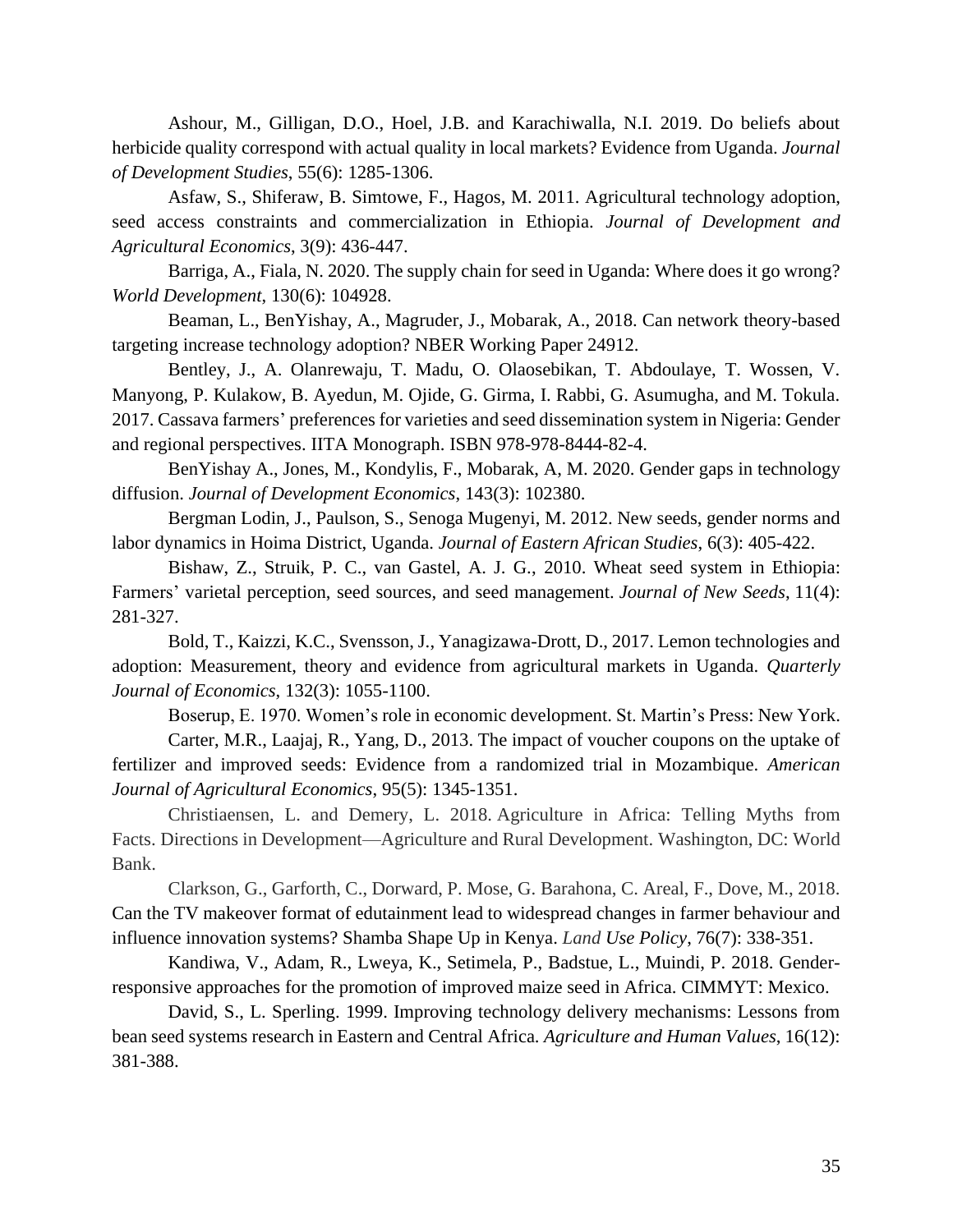Davis, K.E. 2008. Extension in Sub-Saharan Africa: Overview and assessment of past and current models and future prospects. *Journal of International Agricultural and Extension Education*, 15(3): 15-28.

Dawson, N., Martin, A., Sikor, T. 2016. Green revolution in Sub-Saharan Africa: Implications of imposed innovation for the wellbeing of rural smallholders. *World Development*, 78(2): 204-218.

Delavallade, C.A., Godlonton, S., 2020. Locking crops to unlock investment: Experimental evidence on warrantage in Burkina Faso. World Bank Policy Research Working Paper 9248.

Dercon, S., Gilligan, D., Hoddinott, J., Woldehanna, T., 2009. The impact of agricultural extension and roads on poverty and consumption growth in fifteen Ethiopian villages. *American Journal of Agricultural Economics*, 91(4): 1007–1021.

Deutschmann, J., Duru, M., Siegal, K., Tjernström, E. 2019. Can smallholder extension transform African agriculture? NBER Working Paper 26054.

Devereux, S. 2016. Social protection for enhanced food security in Sub-Saharan Africa. *Food Policy*, 60(4): 52-62.

Doss, C.R. 2002. Men's crops? Women's crops? The gender patterns of cropping in Ghana. *World Development,* 30(11): 1987–2000.

Drucza, K., Springer, E., Abebe, W. 2018. Are we failing to learn or learning to fail? What can we learn about changing social norms in agriculture from evaluations and stakeholder interviews? CIMMYT: Mexico.

Eriksson, D., Akoroda, M., Azmach, G., Labuschagne, M., Mahungu, N., Ortiz, R. 2018. Measuring the impact of plant breeding on sub-Saharan African staple crops. *Outlook on Agriculture*, 47(3): 163-180.

Evenson, R.E., Gollin, D. 2003. Assessing the impact of the Green Revolution, 1960 to 2000. *Science*, 300(5620): 758-762.

FAO and ICRISAT. 2015. Community seed production. In: Ojiewo, C.O., Kugbei, S., Bishaw, Z., Rubyogo, J.C. (eds.). Workshop Proceedings, 9-11 December 2013. FAO, Rome & ICRISAT, Addis Ababa. 176 pp.

Feed the Future Innovation Lab for Markets, Risk and Resilience. 2019. Bundling innovative risk management technologies to accelerate agricultural growth and improve nutrition. 2015-2018 Project Report.

Fisher, M., Kandiwa, V. 2015. Can agricultural input subsidies reduce the gender gap in modern maize adoption? Evidence from Malawi. *Food Policy*, 45(4): 101-111.

Gilbert. R., Sakala, W., Benson, T. 2002. Gender analysis of a nationwide cropping system trial survey in Malawi. *African Studies Quarterly,* 6(1-2): 223-243.

Gilligan, D., Karachiwalla, N. 2019. Product assurance and product quality: Evidence from agricultural technologies. International Food Policy Research Institute: Washington, DC.

ISSD Africa, 2017. ISSD Africa Synthesis Paper: Access to information on varieties in the public domain. *KIT Working Paper No. 2017-4*. Royal Tropical Institute (KIT): Amsterdam.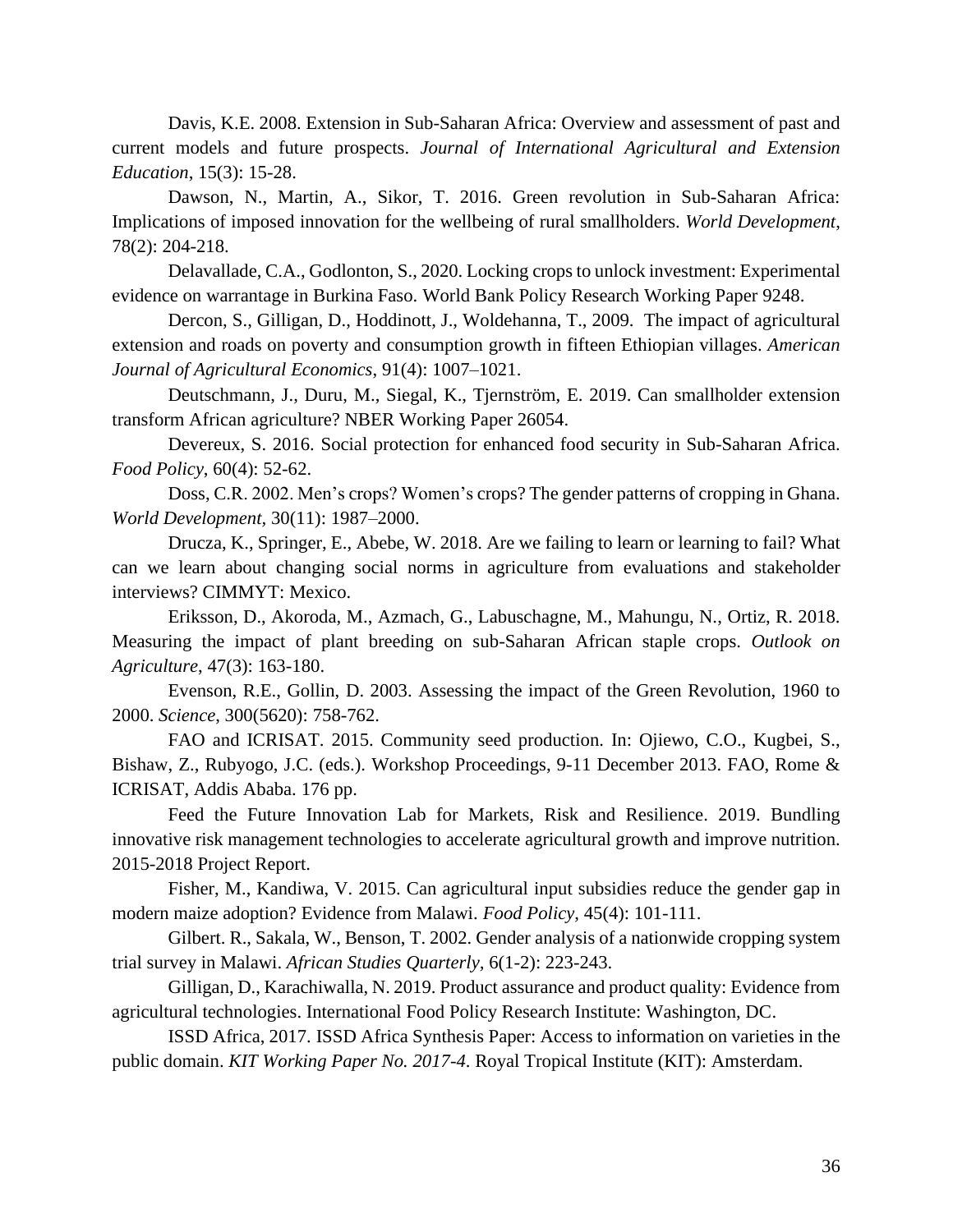Jayne, T.S. and Rashid, S. 2013. Input subsidy programs in sub‐Saharan Africa: A synthesis of recent evidence. *Agricultural Economics*, 44(6), pp.547-562.

Karlan, D., Osei, R., Osei-Akoto, I., Udry, C. 2014. Agricultural decisions after relaxing credit and risk constraints. *Quarterly Journal of Economics*, 129(2): 597-652.

Klapper, L., Singer, D., Ansar, S., Hess, J. 2019. Financial risk management in Africa: Analyzing data from a new module in the Findex Database. World Bank Policy Working Paper 9078.

Kondylis, F., Mueller, V., Zhu, J. 2017. Seeing is believing? Evidence from an extension network experiment. J*[ournal of Development Economics](https://www.sciencedirect.com/science/journal/03043878)*, 125(3): 1-20.

Kramer, B., Lambrecht, I. 2019. Gender and preferences for non-farm income diversification: A framed field experiment in Ghana. IFPRI Discussion Paper 01855.

Kusena, K., Wynberg, R., Majaju, C. 2017*.* Do smallholder farmer-led seed systems have the capacity to supply good-quality, fungal-free sorghum seed? *Agriculture and Food Security*, 6(12): 52.

Lecoutere, E., Spielman, D., Van Campenhout, B. 2019. Women's empowerment, agricultural extension, and digitalization: Disentangling information and role model effects in rural Uganda. IFPRI Discussion Paper 1889.

Mason, N.M., Smale, M. 2013. Impacts of subsidized hybrid seed on indicators of economic well‐being among smallholder maize growers in Zambia. *Agricultural Economics*, 44(6): 659-670.

McGuire, S., Sperling, L. 2016. Seed systems smallholder farmers use. *Food Security*, 8: 179-195.

Minten, B., Koru, B., Stifel, D. 2013. The last mile(s) in modern input distribution: Pricing, profitability, and adoption. *Agricultural Economics*, 44(6): 629-646.

Mucioki, M., Hickey, G.M., Muhammad, L., Johns, T. 2016. Supporting farmer participation in formal seed systems: Lessons from Tharaka, Kenya, *Development in Practice*, 26:2, 137-148.

Mudege, N., Torres, S. 2017. Gender mainstreaming in root tuber and banana crops seed systems interventions: Identification of lessons learnt and gaps. CGIAR Research Program on Roots, Tubers and Bananas Working Paper 2017-2.

Mudege N., Walsh, S. 2016a. Gender and roots tubers and bananas seed systems: A literature review. CGIAR Research Program on Roots, Tubers and Bananas Working Paper 2016- 2.

Mudege, N., Chevo, T., Nyekanyeka, T., 2016b. Gender Norms and Access to Extension Services and Training among Potato Farmers in Dedza and Ntcheu in Malawi. *Journal of Agricultural Education and Extension*, 22(3): 291-305.

Mudege, N., Kapalasa, E., Chevo, T., Nyekanyeka, T., Demo, P. 2015a. Gender norms and the marketing of seeds and ware potatoes in Malawi. *Journal of Gender, Agriculture and Food Security,* 1(2): 18-41.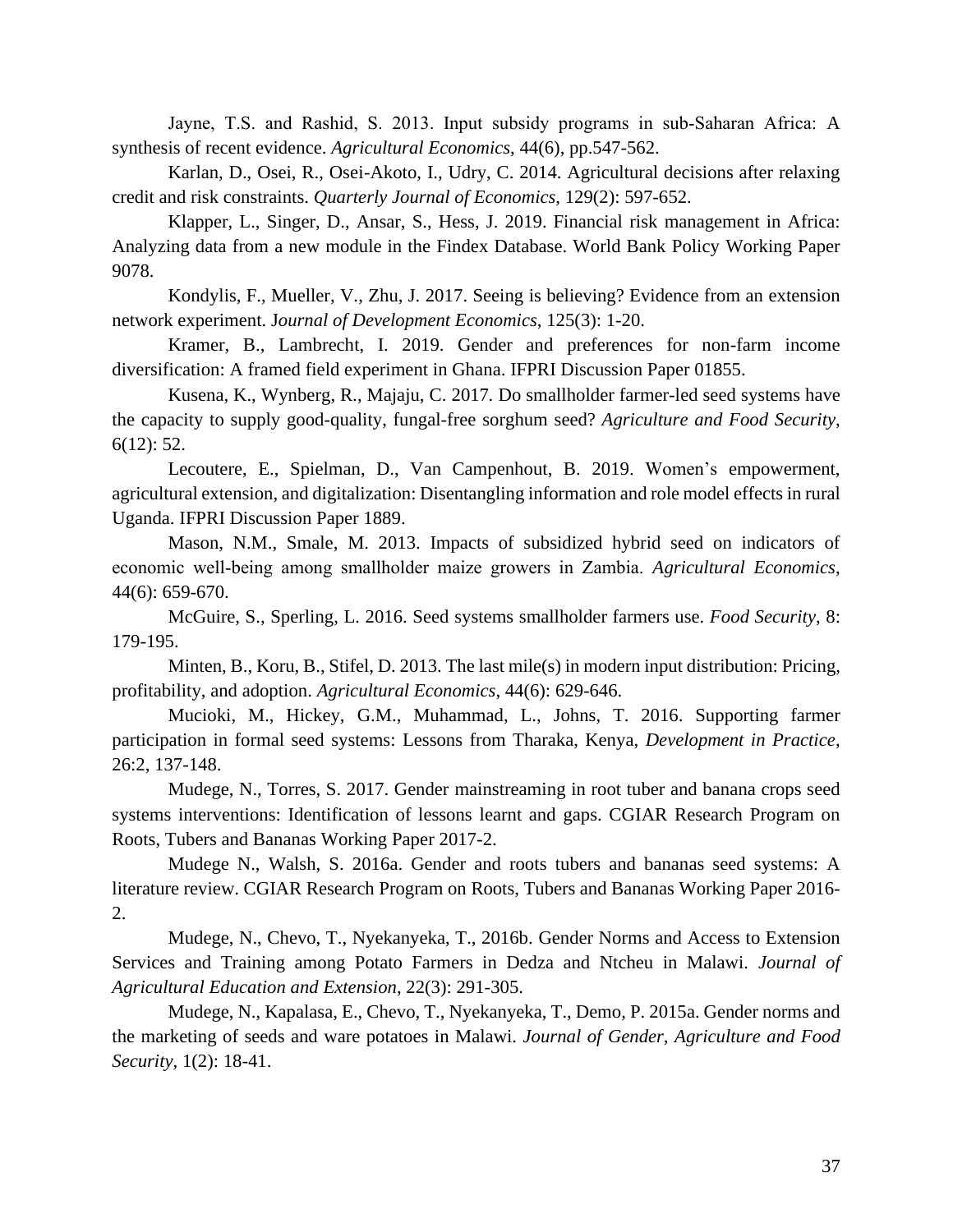Mudege, N., Nyekanyeka, T., Kapalasa, E., 2015b. Understanding Collective Action and Women's Empowerment in Potato Farmer Groups in Ntcheu and Dedza in Malawi. *Journal of Rural Studies,* 42: 91-101**.**

Nahayo, A., Omondi, M., Zhang, X., Li, L., Pan, G., Joseph, S. 2017. Factors influencing farmers' participation in crop intensification program in Rwanda. *Journal of Integrative Agriculture*, 16(6): 1406–1416.

Njuguna-Mungai, E., 2017. A guide for gender integration in seed companies: Legume seed value chains of Tanzania. ICRISAT, East and Southern Africa. *Bulletin of tropical legumes.*  ICRISAT: Nairobi, Kenya.

Njuguna, E. M., Liani, M. L., Beyene, M., Ojiewo, C. O. 2016. Exploration of cultural norms and practices influencing women's participation in chickpea participatory varietal selection training activities: A case study of Ada'a And Ensaro Districts, Ethiopia. *Journal of Gender, Agriculture and Food Security*, 1(3), 40–63.

Oumer, A.M., Getahun Tiruneh, W., Yirga Tizale, C. 2014. Empowering smallholder women farmers through participatory seed potato management: Lessons from Welmera District, Ethiopia. *Journal of Sustainable Development*, 7(5): 93-110.

Pan, Y., Smith, S., Sulaiman, M. 2018. Agricultural extension and technology adoption for food security: Evidence from Uganda. *American Journal of Agricultural Economics*, 100(4): 1012–1031.

Pouw, N., Bush S., Mangnus, E. 2019. Editorial overview: Towards an Inclusive Food Systems Approach for Sustainable Food and Nutrition Security. *Current Opinion in Environmental Sustainability*. 41: 93–96.

Quisumbing, A., Meinzen-Dick, R., and Njuki, J. 2019. Gender equality in rural Africa: From commitments to outcomes. ReSAKSS 2019 Annual Trends and Outlook Report. International Food Policy Research Institute: Washington, DC.

Ragasa, C., Mazunda, J., 2018. The impact of agricultural extension services in the context of a heavily subsidized input system: The case of Malawi. *World Development*, 105(5): 25-47.

Ragasa, C., Berhane, G., Tadesse, F., Taffesse, A. S. (2013). Gender differences in access to extension services and agricultural productivity. *Journal of Agricultural Education and Extension*, 19(5), 437–468.

Ratnayake, A., 2016. Helping smallholders buy inputs, one scratch card at a time. CGAP Blog, 22 February 2016. [https://www.cgap.org/blog/helping-smallholders-buy-inputs-one](https://www.cgap.org/blog/helping-smallholders-buy-inputs-one-scratch-card-time)[scratch-card-time](https://www.cgap.org/blog/helping-smallholders-buy-inputs-one-scratch-card-time)

Reinker, M., Gralla, E. 2018. A system dynamic model of adoption of improved agricultural inputs in Uganda, with insights for systems approaches to development. *Systems,* 6(3).

Riley, E. 2020. Resisting social pressure in the household using mobile money: Experimental evidence on microenterprise investment in Uganda. Department of Economics, Oxford University, Phd Thesis.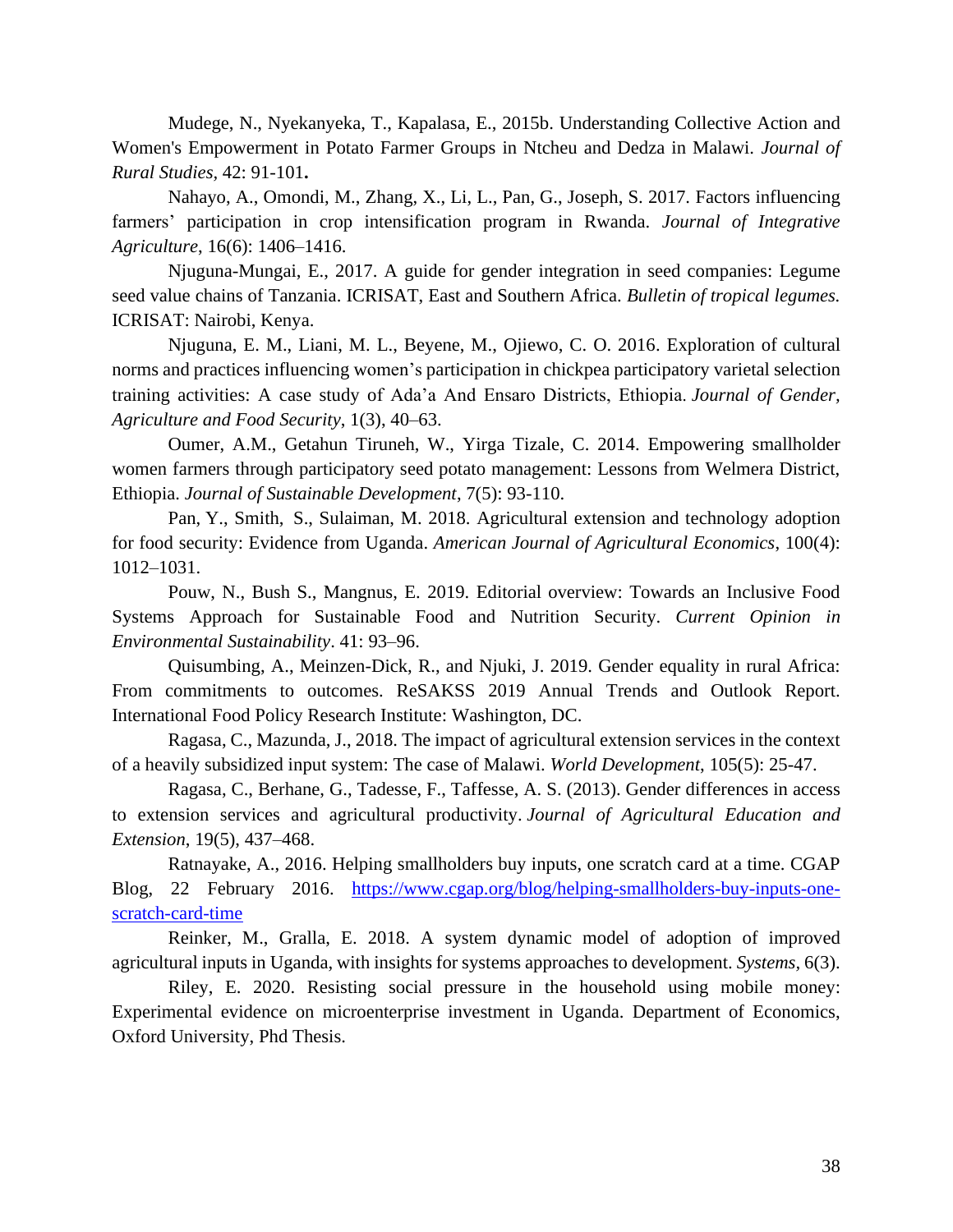Rubyogo, J., Sperling, L., Muthoni, R., Buruchara, R. 2010. Bean seed delivery for small farmers in sub-Saharan Africa: The power of partnerships, society and natural resources, 23(4): 285-302.

Setimela P., Macrobert, J., Chakanyuka, T. 2020. Progress and challenges of building seed supply chains in Africa. CIMMYT: Zimbabwe.

Spielman, D. Smale, M. 2017. Policy options to accelerate variety change among smallholder farmers in South Asia and Africa South of the Sahara. IFPRI Discussion Paper 1666.

Teklewold, H., Adam, R.I., Marenya, P. 2020. What explains the gender differences in the adoption of multiple maize varieties? Empirical evidence from Uganda and Tanzania. *World Development Perspectives*, 18(6): 100206.

Teklewold, H., Kassie, M., Shiferaw, B., Köhlin, G. 2013. Cropping system diversification, conservation tillage and modern seed adoption in Ethiopia: Impacts on household income, agrochemical use and demand for labor. *Ecological Economics*, 93(9): 85-93.

Theriault, V., Smale, M., & Haider, H. 2017. How does gender affect sustainable intensification of cereal production in the West African Sahel? Evidence from Burkina Faso. *World Development*, 92, 177–191.

Vaiknoras, K. Larochelle, C., Birol, E., Asare-Marfo, D., Herrington, C. 2019. Promoting rapid and sustained adoption of biofortified crops: What we learned from iron-biofortified bean delivery approaches in Rwanda. *Food Policy,* 83(2): 271-284.

Van Campenhout, B., Spielman, D.J., Lecoutere, E. 2020. Information and communication technologies to provide agricultural advice to smallholder farmers: Experimental evidence from Uganda. *American Journal of Agricultural Economics*, forthcoming.

Vernooy, R. 2015. Seeds of adaptation: Climate change, crop diversification and the role of women farmers. *Biodiversity International*, Gender Climate Brief #1

[http://www.cifor.org/publications/pdf\\_files/Brief/5896-GenderClimateBrief.pdf](http://www.cifor.org/publications/pdf_files/Brief/5896-GenderClimateBrief.pdf)

Violon C., Thomas M., Garine E. 2016. Good year, bad year: Changing strategies, changing networks? A two-year study on seed acquisition in northern Cameroon. *Ecology and Society*, 21(2): 34.

Winniefridah, M., Manuku, M. 2013 Traditional science of seed and crop yield preservation: Exploring the contributions of women to indigenous knowledge systems in Zimbabwe. *International Journal of Humanities and Social Science*, 3(4): 234-245.